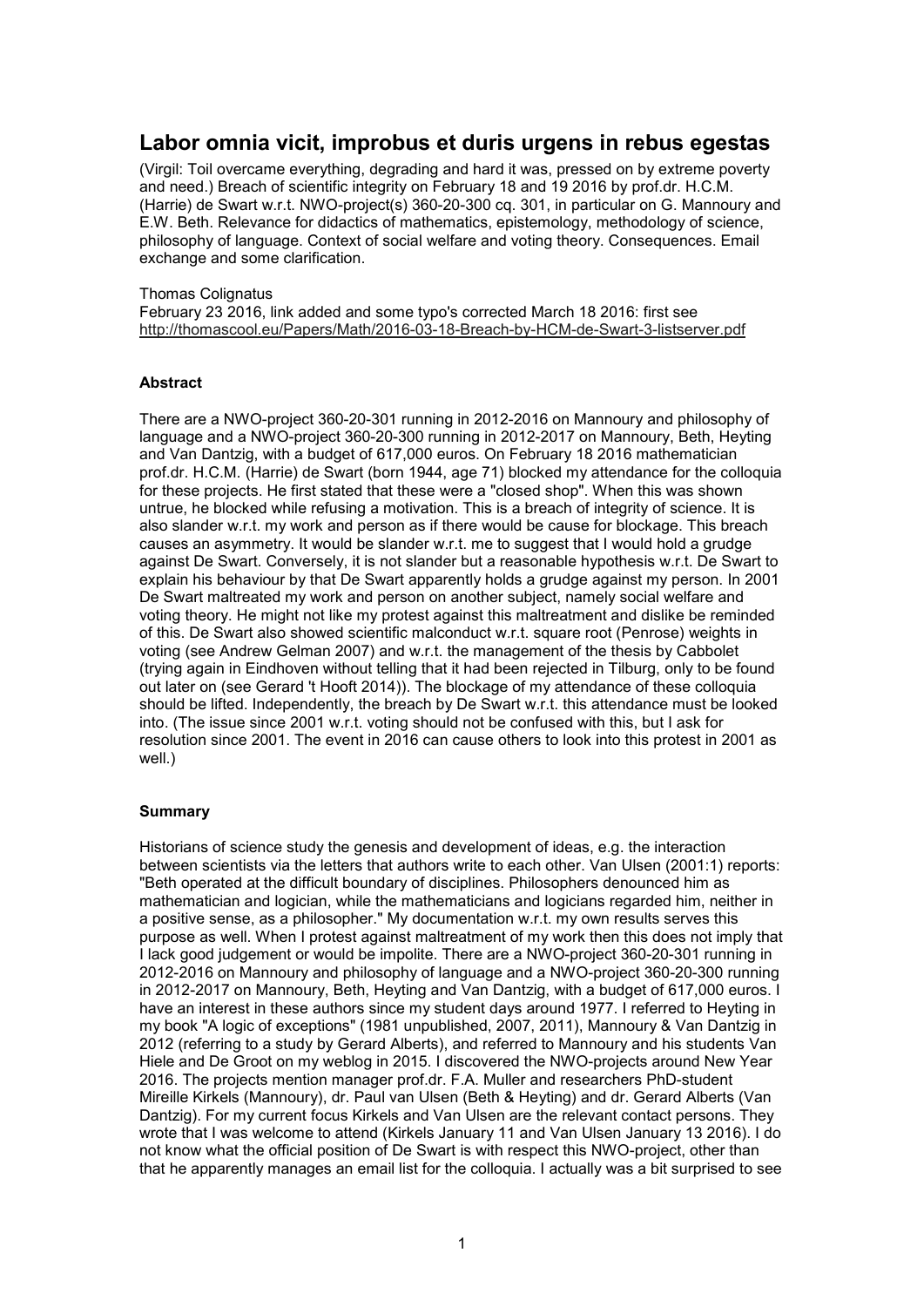his involvement since the project summary did not mention him. On February 19 2016 there was a colloquium for this project. On Februari 18 2016, perhaps not coincidentally just the day before, prof.dr. H.C.M. (Harrie) de Swart (born 1944, age 71) blocked my attendance for all of these colloquia. His first motivation was that the colloquia were a "closed shop". When I showed De Swart the email by Van Ulsen (preferring the accomplished PhD above the PhDstudent) and stated the inference that there is no "closed shop", whence his statement was untrue, De Swart replied that I was not welcome, refusing to give me a motivation. This is a breach of scientific integrity. It blocks the flow of information. A colloquium is not organised for nought. De Swart implicitly slanders to others as if there would be cause to block my attendance. There is a legal distinction between "not welcome" and "forbidden", but this does not apply here scientifically given De Swart's original reference to "closed shop". I informed De Swart of these implications, but he did not remit. I decided not to attend, if only to protect myself from further abuse. Perhaps De Swart has given a motivation to others (but not to me). If participants have information on this, it should be forwarded to me since it concerns my position. Given the lack of stated motivation, one can only guess about it. The event however must be explained to others. It is likely relevant to mention an earlier case when De Swart maltreated my work, namely in 2001 on the subject of social welfare and voting theory. I protest against this maltreatment, see the documentation on my website. This issue is not resolved yet. I do not know of a public statement by De Swart that replies to my protest. I do not know about a public statement on content by De Swart concerning my book "Voting Theory for Democracy" (VTFD) (2001, 2004, 2011, 2014) (stable text, different versions of Mathematica). I would applaud it when he would finally find time to study VTFD, and state explicitly whether or not he sees some of his misconceptions on social welfare and voting theory corrected. My criticism doesn't only apply to De Swart but also to the Dutch community of researchers on social welfare and voting theory, i.e. that they allow De Swart's malconduct and do not protect me against it. They apparently also neglect VTFD and related work. It would not be rational when De Swart links this issue on voting since 2001 to my attendance at these colloquia for this NWO-project. However, he may not like that I protest. My website documents what happens with my findings. This documentation cannot be construed as a grudge on my part (i.e. an emotion that interferes with good judgement). I politely greet De Swart and hope that he finds his way towards science. It would be slander w.r.t. me to suggest that I would confuse the topic of the NWO-project in 2016 with the issue on voting since 2001, and that I would not be able to respond in scientific and civilised manner when my work and person are abused. This present text is another example of a scientific and civilised response to abuse. When De Swart does not provide decent motivation, breaches the integrity of science and implicitly slanders w.r.t. my person, then there arises an asymmetry. It would be slander to suggest that I would have a grudge against De Swart, yet it is not slander but an unavoidable hypothesis to explain events by that he might have a grudge w.r.t. this issue of voting since 2001. It would not be the first time that De Swart breaches rules of science. De Swart also is in error in 2008 advising the EU to use square root (Penrose) weights in voting (with neglect of the refutation by Andrew Gelman in 2007), and in his management (not necessarily the content) in 2007-2008 of the thesis by M. Cabbolet (De Swart trying again in Eindhoven without telling that it had been rejected in Tilburg, only to be found out later on, see Gerard 't Hooft in 2014). The blockage of my attendance of these colloquia should be lifted. Independently, the breach by De Swart w.r.t. this attendance must be looked into. Resolution of the issue since 2001 w.r.t. voting is required as well. These issues should not be confused. However, De Swart's breach in 2016 may help readers to grow aware that I had reason to protest in 2001 indeed, and to grow dismayed that the Dutch researchers on social welfare and voting did not resolve this over 15 years, and neither the censorship of science since 1990 for at least 25 years by the directorate of the Dutch Central Planning Bureau (CPB).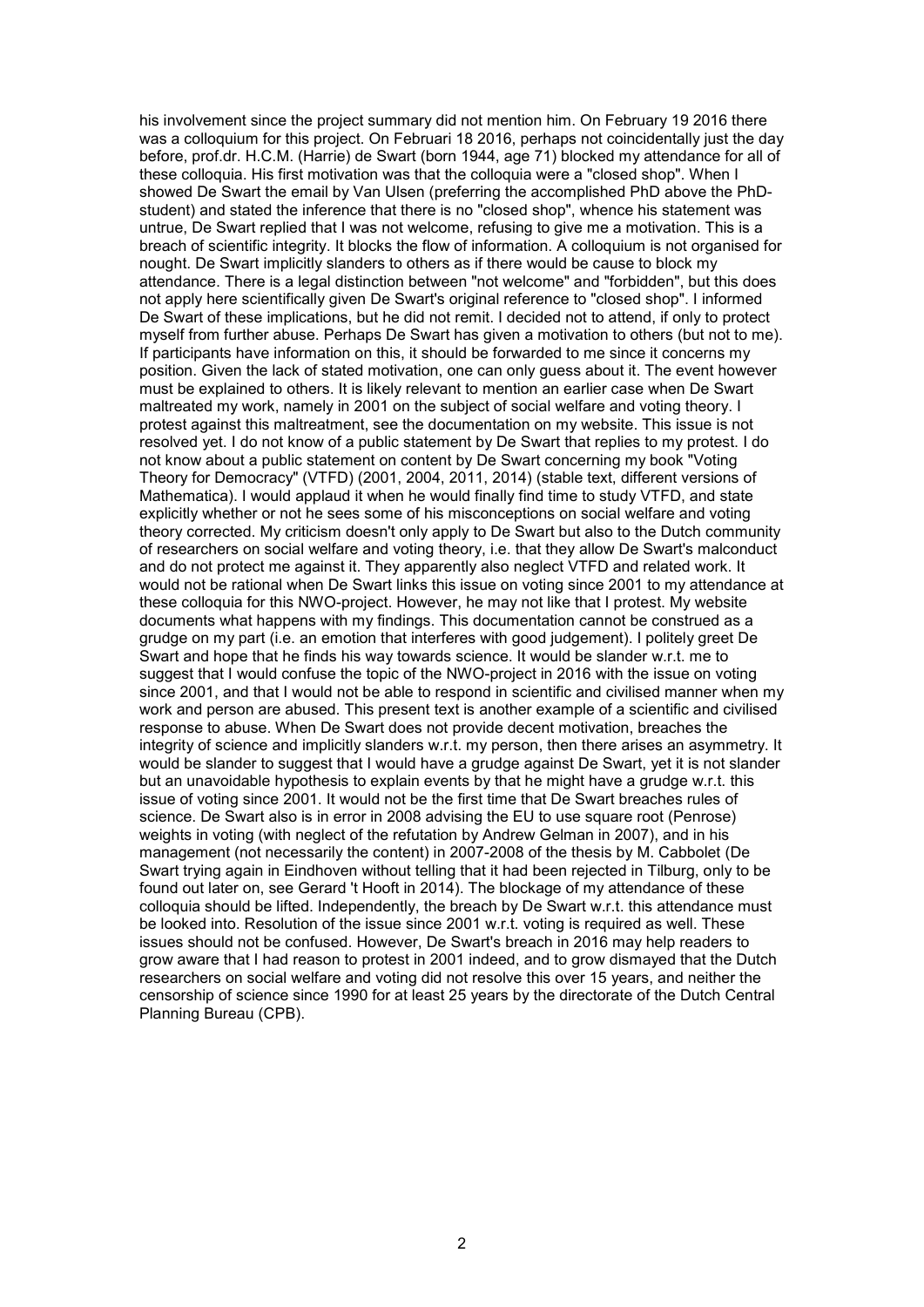| City council member in Tilburg 2006-2010 for the political party of Pim Fortuyn's         |  |
|-------------------------------------------------------------------------------------------|--|
|                                                                                           |  |
|                                                                                           |  |
|                                                                                           |  |
|                                                                                           |  |
| Appendix A. Copy of the webtexts of NWO-projects 360-20-300 and 360-20-30116              |  |
|                                                                                           |  |
|                                                                                           |  |
| Appendix B. Email exchange on Mannoury & the NWO-project (personal issues removed) 18     |  |
|                                                                                           |  |
|                                                                                           |  |
|                                                                                           |  |
|                                                                                           |  |
|                                                                                           |  |
|                                                                                           |  |
|                                                                                           |  |
|                                                                                           |  |
|                                                                                           |  |
|                                                                                           |  |
|                                                                                           |  |
|                                                                                           |  |
|                                                                                           |  |
|                                                                                           |  |
|                                                                                           |  |
|                                                                                           |  |
|                                                                                           |  |
|                                                                                           |  |
|                                                                                           |  |
|                                                                                           |  |
|                                                                                           |  |
|                                                                                           |  |
|                                                                                           |  |
|                                                                                           |  |
|                                                                                           |  |
|                                                                                           |  |
|                                                                                           |  |
|                                                                                           |  |
|                                                                                           |  |
|                                                                                           |  |
|                                                                                           |  |
|                                                                                           |  |
|                                                                                           |  |
|                                                                                           |  |
|                                                                                           |  |
|                                                                                           |  |
| Appendix C. Copy of Życzkowski, K. and H. de Swart and Scientists for a democratic Europe |  |
|                                                                                           |  |
|                                                                                           |  |
|                                                                                           |  |
|                                                                                           |  |
|                                                                                           |  |
|                                                                                           |  |
|                                                                                           |  |
|                                                                                           |  |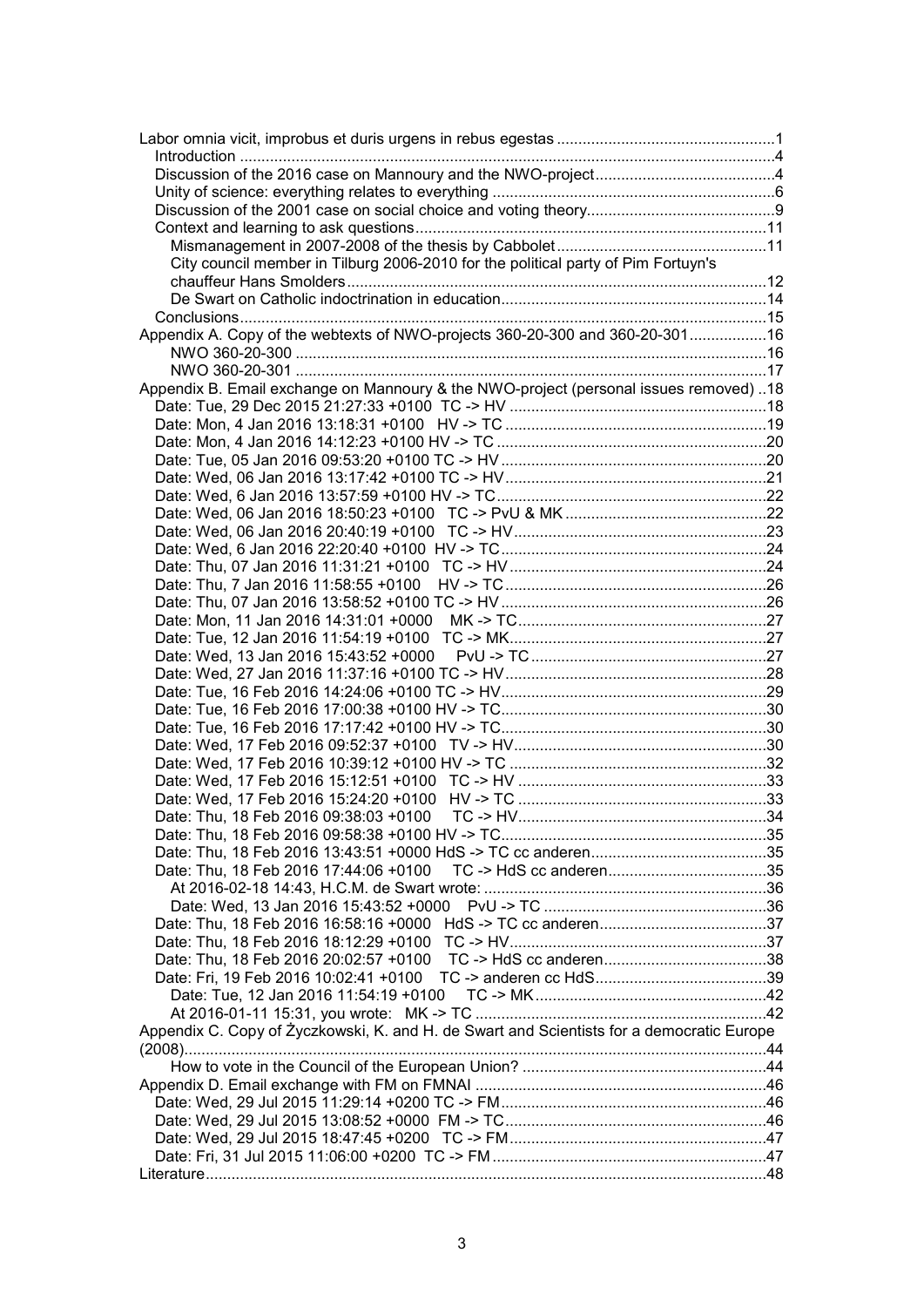### *Introduction*

This memo reports on a breach of scientific integrity on 2016-02-18 & 19 by prof.dr. H.C.M. (Harrie) de Swart (Tilburg & EUR) (September 5 1944, age 71) in relation to NWO-projects 360-20-300 & 301, see **Appendix A**. The breach is that De Swart first lied to block my attendance at project colloquia, and when this lie was exposed that he continued blocking while refusing to give me a motivation. The implied slander is that there would be cause for such a blockage. The position of De Swart in the NWO-projects 360-20-300 & 301 is not clear to me, except that he manages the email-list. See Colignatus (2015a) for an evaluation that ALLEA / KNAW / LOWI define research integrity too narrow.

This memo only reports, with the information that is available to me. The information is divided in sections and appendices. The summary will be put on my weblog, with referral to this memo. The focus is on this 2016 issue.

While De Swart refuses to give a motivation to me, he might do so to others, without my reaction ("hoor en wederhoor"). I can only guess, and feel the need to try to explain to others what is happening. A hypothesis is that the present is affected by the past. This causes ramifications. This leads to sections below on overlap (unified science), voting and context.

Also due to those ramifications, the following supervisors are involved: NWO-project team, NWO, universities Tilburg & EUR or others for members of the NWO-project team and researchers attending the colloquia, NVVW, KWG, Inspection of Education ("Onderwijsinspectie"), Council on Elections (|Kiesraad"), Parliament, "Lijst Smolders Tilburg", and potentially the police for a written lie ("valsheid in geschrifte") that the colloquia would be a "closed shop". Other scientists are asked to look into this and protest against the breach in the integrity of science.

People might point to this very memo as the very evidence that De Swart was right to block my attendance at these NWO-project colloquia. This is a non-sequitur. I don't ask the NWOproject team to look into other things than is relevant: the blockage on the attendance must be lifted and the blockage of February 19 must be repaired as well as possible. It is a different issue what to do subsequently with the breach of integrity of science by De Swart.

To assume that De Swart is right is begging the question (petitio petitii). People might follow De Swart because he has a reputation of kindness. Van Deemen & Rusinowska (2010:v) praise De Swart: "(...) with a great and open interest in applications of logic. After being confronted with Arrow's theorem, Harrie became very interested in social choice theory. (...) They liked Harrie's kindness and hospitality, and the openness of the group for anything and everything in the field of social choice theory." However, Van Deemen does not record my kindness and kind protest since 2001, even though he knows about it. De Swart might be kind to others but horribly maltreated my analysis on social choice and voting in 2001 and now maltreats me and my person again. Be warned of the kind people who breach integrity of science.

### *Discussion of the 2016 case on Mannoury and the NWO-project*

I already referred to A.D. de Groot (1982) on forum theory in Cool (1994). In 2007 I started teaching at highschool and discovered the work by Van Hiele. In 2015 I wrote on Mannoury and these students Van Hiele and De Groot. I discovered De Groot & Visser (2003). Via the website by Henk Visser and an email exchange with him, I discovered the NWO-project(s) around New Year 2016.

See **Appendix A** for this. There are two related NWO projects. The first (300) has a documented text, and when I write about "the" project then I tend to mean the first. The second (301) has only a title and no explanatory text. The title is relevant, since it concerns Mannoury and language. Should we consider the projects in union ? Without explanation I do not know what to think about it, and keep the second in mind for this aspect.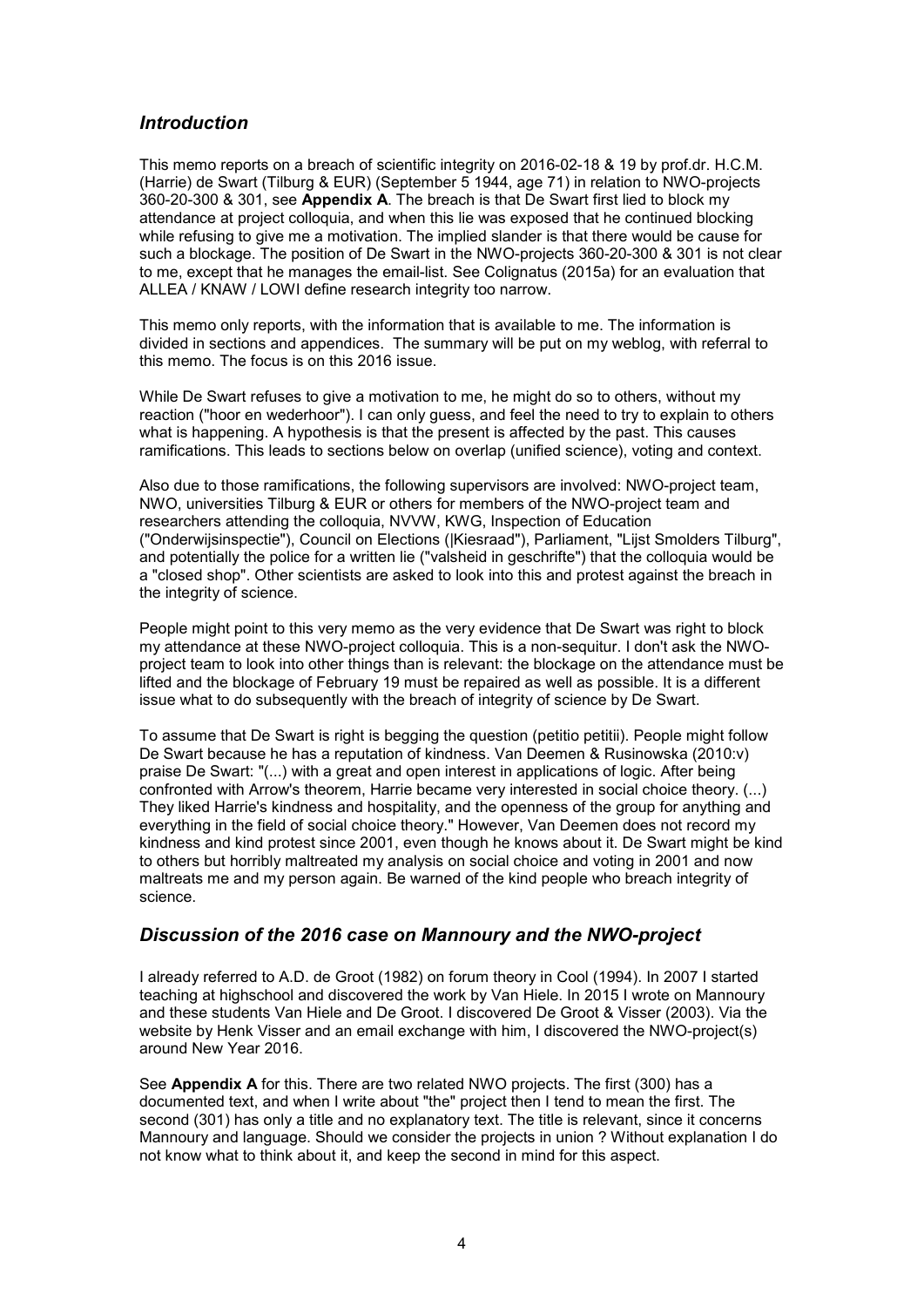In January 2016 I contacted the relevant researchers Kirkels and Van Ulsen, whose work is relevant for my current focus. It appeared that I was welcome to attend the NWO-project colloquia, see the emails by Kirkels (January 11), Van Ulsen (January 13) and Visser (period) in January 2016. **Appendix B** gives the emails, with personal issues replaced by "(...)". I presume that all involved will understand that the breach of integrity of science makes it necessary to reproduce these emails.

Kirkels forwarded my email to prof. dr. H.C.M. (Harrie) de Swart (Tilburg, EUR), who apparently managed the email-list. I was surprised to learn about De Swart's involvement in these NWO-projects since I had and still have mainly seen the projects's summaries that don't mention him. I asked Kirkels to greet him from me.

A colloquium was planned for February 19, a first one for me. However, Harrie de Swart wrote to me on February 18 that the colloquia were a "closed shop" (Dutch "besloten") and that I was "not welcome".

I forwarded De Swart Van Ulsen's email of January 13 (preferring the accomplished PhD above the PhD-student) that refuted this notion of a "closed shop", and enquired about De Swart's motivation. I also submitted Colignatus (2016, draft) to show my involvement in the research on Mannoury and others. De Swart repeated simply that I was "not welcome" and refused to give me a motivation.

I find it remarkable that De Swart informs me of his view just the day before the colloquium. It is reasonable to assume that Kirkels would have forwarded my details in the middle of January, so that De Swart had ample time to discuss his view with me. By informing me only the day before, such a discussion is hindered. My impression is that this is no coincidence but part of his obstruction.

There can be a (legal) difference between not being welcome and still being allowed to partake, but De Swart's position leaves no room to question what he means (given the earlier "closed shop" reference).

I decided not to attend the colloquium of February 19, and instead document my dismay and protest against the breach of integrity of science by prof.dr. H.C.M. (Harrie) de Swart (Tilburg, EUR) w.r.t. NWO projects 360-20-300 & 301. Colloquia are an important channel for scientific discourse, and when this is obstructed then science is obstructed.

The NWO-projects focus for Mannoury on what he did and not on what his students did. However, discerning the lasting relevance helps to better understand the origin. The NWOprojects relate Mannoury to the Wiener Kreis (Vienna) and Analytical Philosophy (Britain) but this tends to diminish Mannoury to a backwater & receiver, while the Van Hiele levels of insight are a fundamental epistomological result, with a role for Mannoury as sender. Mannoury identifies the important distinction between teacher-language and studentlanguage, but this is not yet the fundamental distinction in Van Hiele levels. It stands to reason that Mannoury must be appreciated for what he did, and that we should be careful not to read modern findings into what he actually did. But the perspective is important. (It is historically relevant to know that a particular road follows the path of an ancient Roman road.)

Some other points w.r.t. history on these matters:

- (1) The NWO-projects are focused on four authors (Mannoury, Beth, Heyting, Van Dantzig) and not on subjects (epistemology, didactics of mathematics, significs / semiotics, methodology, philosophy of language). Who is interested in a subject meets with historians who hold that their author should be fully painted, also when he digresses from the subject. We may read what e.g. Beth does but not what he doesn't. Thus it may well be that the (history of the) subject must be saved from the framing by historians.
- (2) A suggestion is that historians first understand the subjects before they write about the history. For example, there is a distinction between mathematics and didactics of mathematics. When historians are insufficiently aware of this, they would take the words by mathematicians as relevant for education of mathematics, while those need not be so.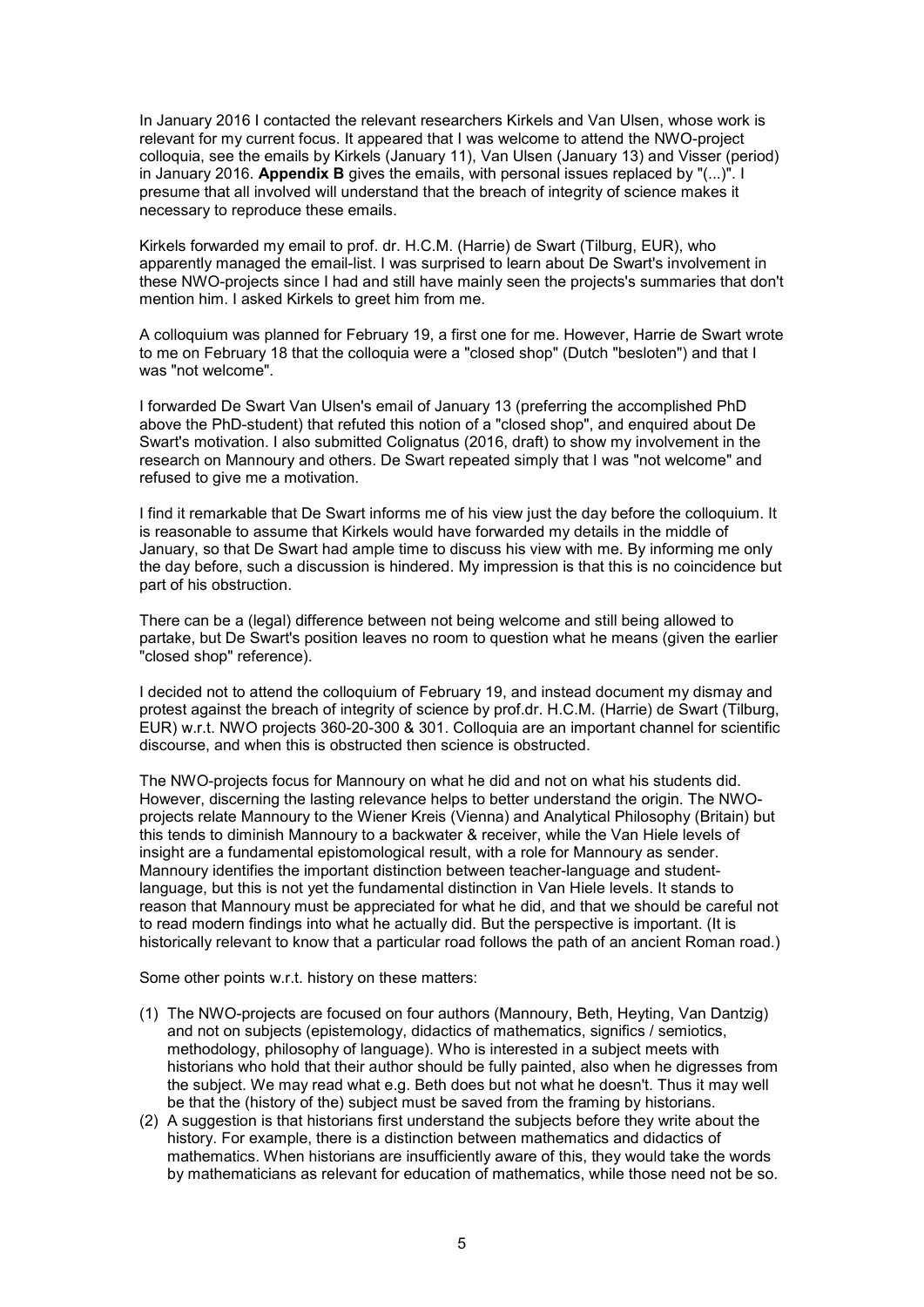(3) A focus on a person may neither describe the environment in adequate terms. It is common to be aware that philosophers can denounce mathematics. It is less common to be aware of the converse. Mathematicians may abuse authors who look at foundations or didactics of mathematics. This abuse may not be highlighted when the focus is on achievements in the field of foundations and didactics. Van Ulsen (2001:1) states politely: "Beth operated at the difficult boundary of disciplines. Philosophers denounced him as mathematician and logician, while the mathematicians and logicians regarded him, neither in a positive sense, as a philosopher." <sup>1</sup> I have not checked whether Van Ulsen uncovers or could have uncovered abuses and breaches of scientific integrity on this, e.g. by mathematicians living at that time. However, the real lesson of history could well be that there is this abuse. Students of mathematics should be taught about this pitfall and ways to try to prevent it. Textbooks on mathematics should not only mention the heros but also the horrible misdeeds (even when those textbooks would become much thicker).

My reading of the situation is that De Swart may have a grugde w.r.t. our earlier encounter w.r.t. social choice and voting theory. I don't have a grugde on this, and only document his failure on this issue of voting theory. Others might think that I have a grudge against De Swart, given my documentation on my webpage. I don't think so. My position is that I document. This happens to involve evidence of malconduct by De Swart. Not only he. The Dutch community of researchers on social welfare and voting theory has been corrupted since nobody does anything about this. If anyone would point to these documents on the internet to use these as evidence of a supposed grudge on my part, then this would neglect what is documented. See the section on content of social choice and voting below.

Obviously, a grudge by De Swart's w.r.t. voting theory is no valid reason to block a new subject or event on Mannoury, and, even, to influence the perceptions of new persons like Kirkels and Van Ulsen about my work on this other subject. The key notion is the Dutch word "onbevangenheid" which translates inadequately as "impartiality" but also means "innocence" like a *tabula rasa*. De Swart not only blocks a discussion but also slanders against my person. When you throw a crowbar into an engine it may stop running. A scientist would have another response than De Swart: to be sensitive to one's emotions, to look at where a grudge came from, and resolve that original issue / event, rather than creating new victims on a new issue

# *Unity of science: everything relates to everything*

While the above focuses on the 2016 case, which should be sufficient for the NWO-project team to lift the blockage of my attendance at the colloquia, there remains the breach of integrity of science by De Swart. My suggestion is to restrict the NWO-projects to the subjects, and to look separately at what has been happening here. The following discussion will overlap a bit with the above, but it is precisely the intention to look at the overlap.

Colignatus (2016, draft) explains my interest in the work by G. Mannoury (1867-1956) and his students P.M. van Hiele (1909-2010) and A.D. de Groot (1914-2006). This research on Mannoury and his students not only concerns epistemology, foundations of mathematics, philosophy of science, methodology and philosophy of language, but is *also* relevant for education in mathematics and its research. Thus both the association of teachers of mathematics NVVW and the Inspection of education ("Onderwijsinspectie") are asked to look into the following *too***.**

Independently from my interest, there appears to be a NWO-project 360-20-301 running in 2012-2016 on Mannoury and philosophy of language and a NWO-project 360-20-300 running in 2012-2017 on Mannoury, Beth, Heyting and Van Dantzig, with a budget of 617,000 euros. See the summary at NWO.nl, of which the text has been copied in **Appendix A**, and other

\_\_\_\_\_\_\_\_\_\_\_\_\_\_\_\_\_\_\_\_\_\_\_\_\_\_\_\_\_\_\_\_\_\_\_<br><sup>1</sup> Van Ulsen (2001:1): "Beth opereerde op een moeilijk grensvlak van disciplines. Hij werd door de filosofen als een wiskundige en logicus afgeschreven, door de wiskundigen en logici, evenmin positief bedoeld, voor een filosoof gehouden. Dit had indertijd, en ook nu nog, te maken met de onbekendheid van zijn vakgebied en de miskenning van het belang van zijn verdere bezigheden."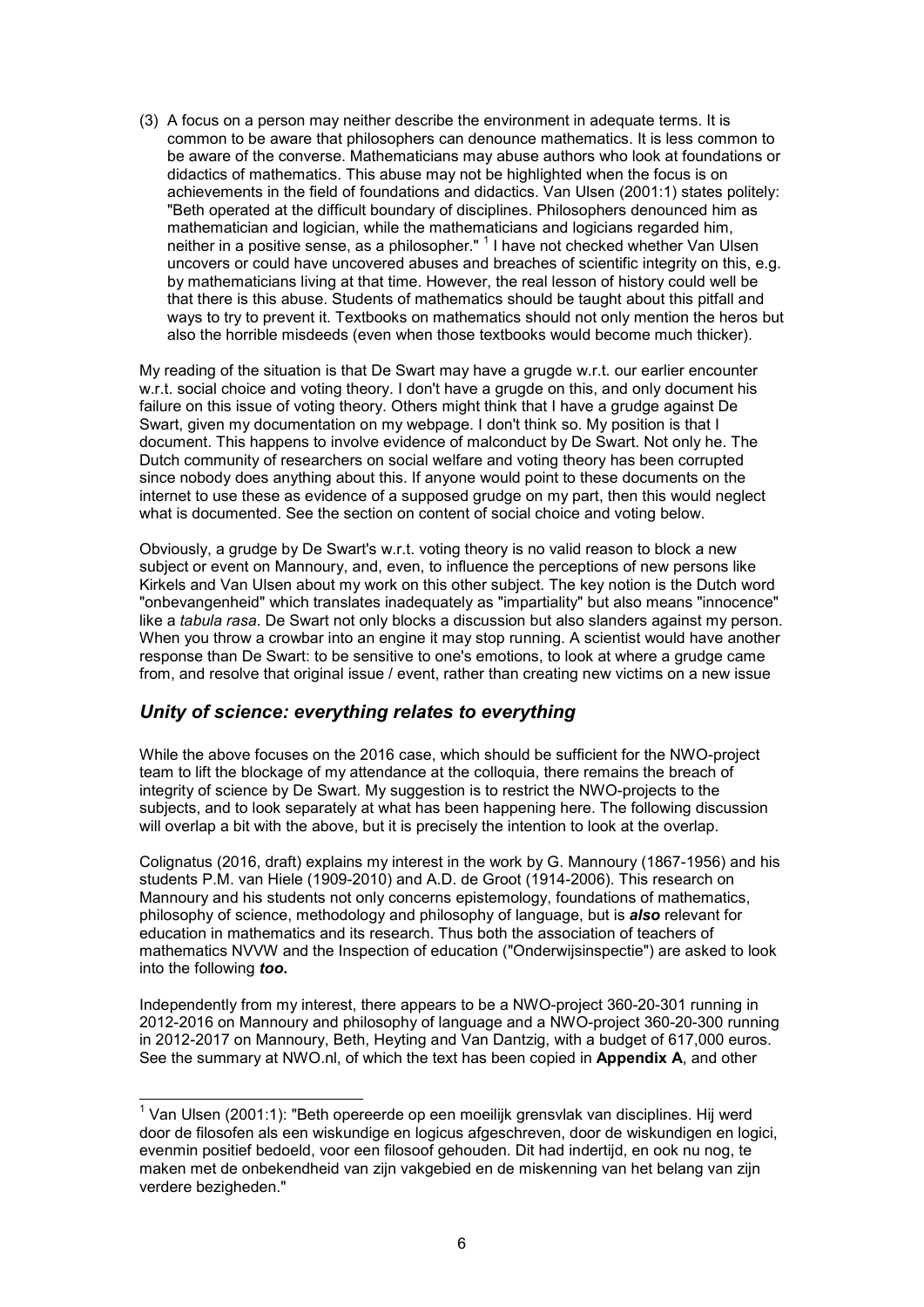project weblinks.  $^2$  The recorded principal is F.A. Muller (Utrecht & EUR, for the project EUR), and the designated researchers are PhD-student M. Kirkels (Mannoury), dr. P. van Ulsen (W. Beth and A. Heyting) and dr. G. Alberts (D. van Dantzig). Colignatus (2012a) already referred to Mannoury and Alberts (2000) on Van Dantzig, and I was not aware of this NWO project at that time.

There is reason to worry that these researchers lean to history, philosophy and logic and that they aren't trained on didactics of mathematics. As far as I understand they still overlook or don't yet understand what Mannoury does, for which the relation to Van Hiele is important. For example, Mannoury identified levels in language and the difference between teacherlanguage and student-language, but these levels and differences are not Van Hiele levels and differences. Of course a project can only do so much, even for 617,000 euros. However, one can ask questions.

Some findings are:

- De Groot (1961) refers to Van Hiele (1957) only w.r.t. an aspect of geometry but does not mention its key point w.r.t. both epistemology and didactics of mathematics.
- Visser (ca 2005) quotes Van Hiele out of context.
- Visser (2015) refers to De Groot and Van Hiele on insight, but shows that De Groot focused on testing. Likely De Groot never understood the key contribution by Van Hiele.
- Visser has communicated to me that he considers Van Hiele as "over" (Dutch "gepasseerd station"). When he retracts this then he should tell me. Apparently Visser never understood the key contribution by Van Hiele for epistemology and didactics of mathematics. It doesn't ring a bell, even now that I alerted him to this. He may lack time and interest to follow up on this, which given his age (born 1939, age 76) is only respectable.
- Visser has been accepted by the NWO-project team for their colloquia to give presentations on A.D. de Groot and e.g. didactics of mathematics. This is valuable, but it must be observed that Visser thus only gives a selective angle on didactics and the meaning of Mannoury and Van Hiele.
- Given that the NWO-project team members themselves likely are deficient on didactics of mathematics (I have not been able to find cv's on the internet), then they might adopt Visser's misrepresentation of Mannoury and Van Hiele without question, and they would miss that De Groot likely never understood this either. Of course I do not know who attends these colloquia, and perhaps there are competent students of didactics of mathematics who do. Be warned though about the dirty math war in Holland, see my website.
- If I recall it properly, De Swart may have taught mathematics at highschool (apart from teaching at university), but this does not imply that he has proper training in didactics of mathematics. I did not find a cv of De Swart that specifies such training. If De Swart developed a grudge against my work and person since 2001, he might have been motivated to neglect my work on didactics of mathematics as well (rather than seeing it as an inspiration to revise his earlier error).

Normally one might suppose that NWO-projects are managed well but there may be exceptions, like in the present case that obviously presents a problem.

Above issues could be discussed in papers and colloquia, but this cannot be done when there is obstruction.

On February 18 2016 De Swart blocked my attendance for the colloquia of this project.

- He first stated that these were a "closed shop" (Dutch "besloten").
- This was shown untrue, for originally I had been informed by both Kirkels (January 11) and Van Ulsen (January 13) that I was welcome to attend.
- When this was shown, De Swart blocked without motivation and refused to give me any. This is a breach of integrity of science, as it blocks the flow of information. It is also slander w.r.t. my work and person to suggest as if there would be cause for blockage.

l 2 http://www.eur.nl/fw/onderzoek/theoretische\_filosofie/criticismtomethodology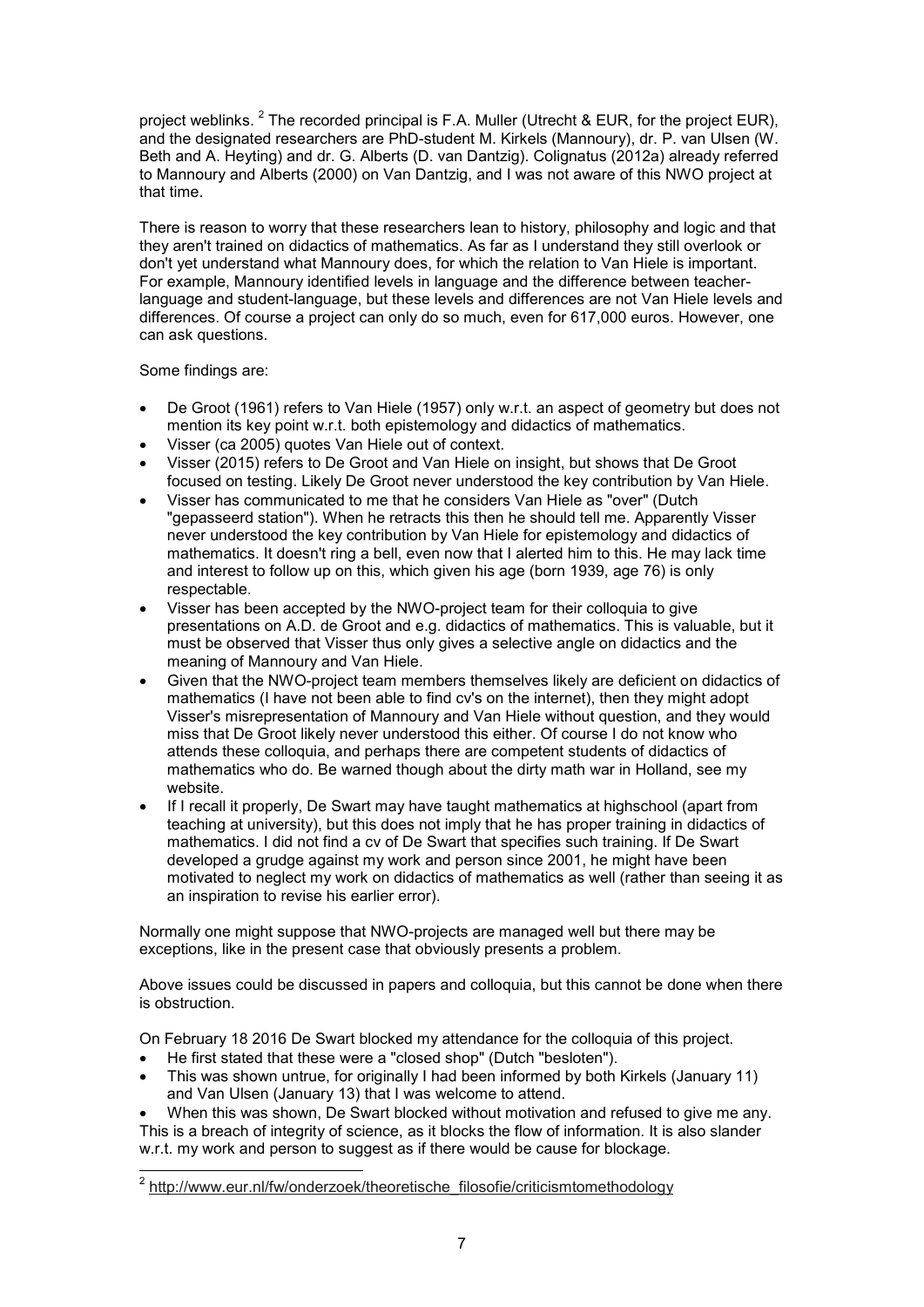**Appendix B** contains all emails on the 2016 case. Personal issues have been replaced by "(...)". I presume that all involved will understand that the breach of integrity of science makes it necessary to reproduce these emails.

It is up to the projects's manager prof. dr. F.A. Muller (Utrecht & EUR) and the project team how these projects 360-20-300 & 301 are managed and what they report to NWO. It is up to NWO to check this. It is up to the integrity commissions of the relevant universities to supervise on integrity of science. Best is when other scientists look at this case, learn from this, and check that a protest against a breach is required. I must be informed about who is attending these colloquia with their email addresses so that I can inform them about my protest. As said, not only NWO but also NVVW and Onderwijsinspectie have a stake in this too.

De Swart copied his emails to Kirkels, Van Ulsen and Henk Visser. These others did not protest against De Swart in a way that was visible to me. Whether these others take me seriously or not, they should at least explain to me why I would no longer be welcome anymore, while a plain referral to De Swart is insufficient (e.g. given his refusal of giving a motivation). If De Swart gave a motivation to others but not to me, this information must come available. I warn other researchers for moral corruption and group responsibility.

See Colignatus (2015a) for an evaluation that ALLEA / KNAW / LOWI define research integrity too narrow. NWO, NVVW and Onderwijsinspectie are asked to take notice that one cannot trust the universities on this. Commissions on integrity at universities have an approach that is parasitic on a messenger who suspects a breach of integrity. The messenger is supposed to fully work out the case, while the messenger may not have the resources to do so (like recovering emails and cross-examination of those involved). The academia have a fear for false accusations w.r.t. themselves, and focus on this fear like rabbits in a headlight. They are less alarmed when persons at the academia produce false accusations on outsiders. Instead the academia should think about decent ways to defuse any false accusation in the realm of science. In the present situation, De Swart implies a false accusation at my address, as if there would be cause to block my attendance at the NWOproject colloquia. He assumes the role of accuser, judge and executioner. The situation leaves me defenceless, except by documenting the case and putting it on my website. The system of quality control at the universities leaves much to desire, and is managed by lawyers with different objectives than science. One would want to see an implementation of forum theory by De Groot (1982) and De Groot & Visser (2003) (observe this time lapse of 20 years).

There arises the following asymmetry. It would be slander to suggest that I would have a grudge (e.g. w.r.t. De Swart). A grudge is an emotional affection that occludes good judgement (other than merely being human). Normally I would also defend De Swart against a suggestion that he would have such a grudge. However, De Swart blocks attendance at a colloquium first with a falsehood and subsequently refusing motivation, targeted at my person, with an implied slander as if there would be cause for this. He doesn't even indicate that he will give a later motivation so that we can discuss it. It is a single dismissive statement for all colloquia targeted at my person. This breach of integrity causes the asymmetry that we have to explain what he does, and that it is a fair hypothesis that he has such a grudge w.r.t. my person. De Swart and I met in 2001. At that time he maltreated my work and person w.r.t. an issue on social welfare and voting theory. He has been dodging his responsibility to repair his maltreatment. My protest on this situation is on the internet. It is a fair hypothesis that he does not like this and doesn't want to be reminded of this, to the extent that he has a grudge on this, and is unable to properly separate Mannoury in 2016 from voting since 2001.

As said, I don't know what De Swart's position in this project is. Potentially he is the thesis supervisor of Kirkels on Mannoury. Perhaps he only wants to defend Kirkels, in that he knows that he cannot be a good supervisor when he entertains a grudge on me while I also write about Mannoury ? This would not be protecting Kirkels but disinforming her with a risk of a wrong "history" about Mannoury. Yes, indeed, when De Swart disqualifies himself as a scientist, then he cannot be a thesis supervisor. Well, there is ample room for speculation,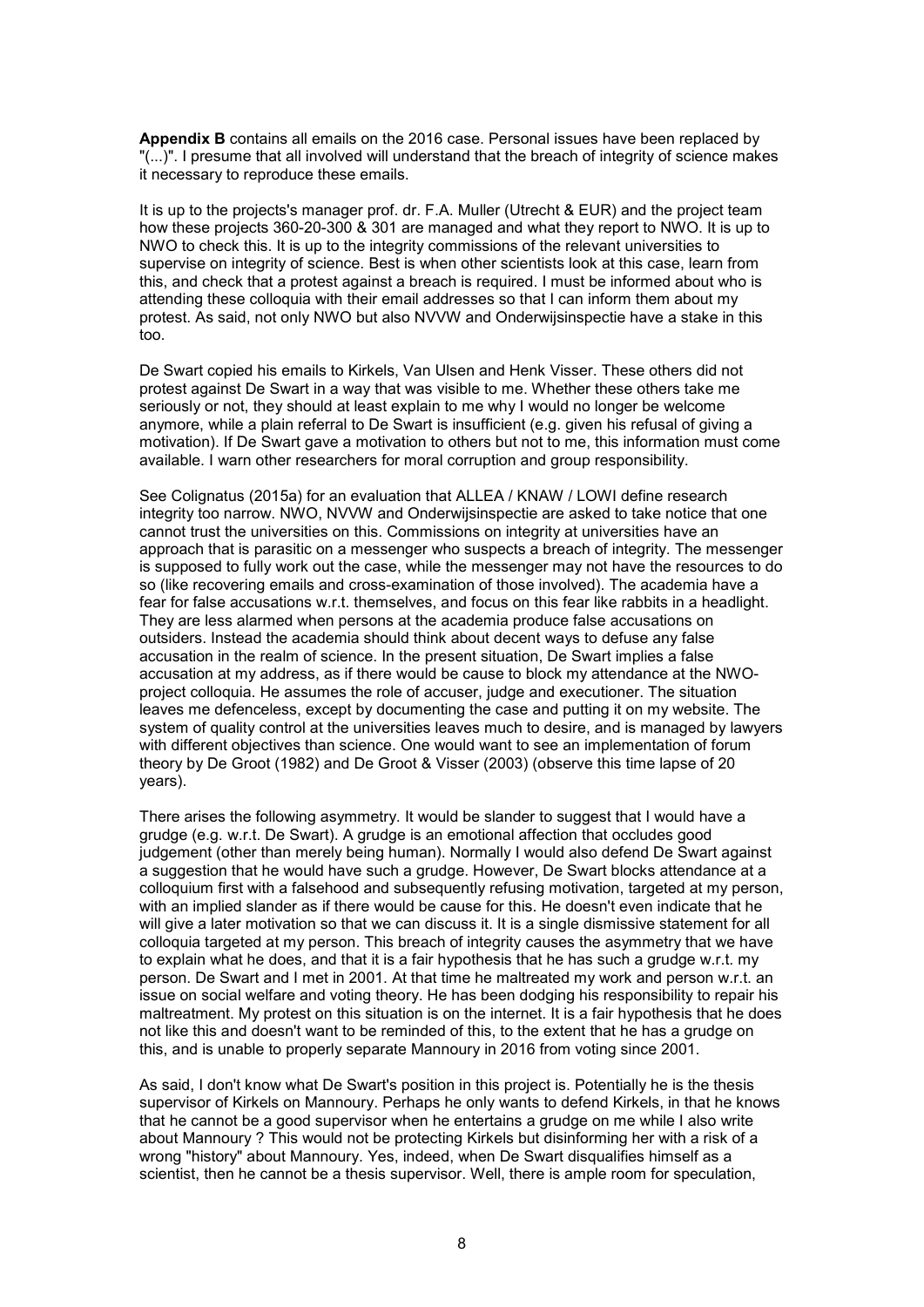given my lack of information, but this is not my intention. The fact of the breach however stands.

The subsequent section discusses the 2001 issue on social welfare and voting theory. Readers who want to judge about the voting issue must study some voting theory. However, the issue is relevant for everyone who wants to know about the fundamentals of democracy.

These issues of 2001 and 2016 should not be confused. The breach by De Swart in 2016 now creates a kind of link, but it is localised, except for ramifications.

Ramifications are:

- De Swart showed earlier breaches in research integrity. On social welfare and voting there is not only the issue since 2001 but there is also 2008. **Appendix C** copies Życzkowski et al. (2008), just in case it would disappear over time. Compare this with Gelman (2007). There is also the case of a thesis by Cabbolet in 2007-2008. These issues are not related to Mannoury in 2016 but De Swart creates a link via his scientific malconduct in all. While earlier cases were (somewhat) neglected, this recent case on Mannoury puts those other cases in perspective.
- This means that there are more supervisors. The Council of Elections ("Kiesraad') uses findings about voting theory, and should check this out. The society of mathematicians KWG is involved because of the maltreatment of NMC 37 in 2001.
- Perhaps there are earlier NWO-projects that have been mismanaged, on voting, and other issues that have been affected by the abuse of my results.
- The District Attorney ("Officier van Justitie") may be involved. It is a written lie ("valsheid in geschrifte") that the colloquia would be a "closed shop". Did a researcher on voting theory sign for "full disclosure" while knowing that criticism was suppressed since 2001 ?
- The penultimate section gives some context. In virtue ethics, one considers the whole character. Aristotelian rhetorics has the order of ethos, logos, pathos. The content of a discussion ("ad rem") deals only with logos. It is "ad hominem" to judge on ethos and pathos. Science looks at logos and content. If a character is in error on issue A, he or she doesn't have to be in error on issue B, or conversely. However, it is not "ad hominem" to ask more questions. Thus, this penultimate section on the context only serves to ask better questions. When a professor is manipulative on a thesis or disinformative to a political party or appears to be a religious fanatic, then these issues must be settled by themselves, and they do not tell us about a breach of integrity of science by blocking attendance at a colloquium. But these issues help to grow aware that it is necessary to ask the proper questions and not simply assume that the benefit of the doubt also implies that the professor is always right.

**Appendix D** is for completeness only, and gives four emails between me and F.A. Muller on my book FMNAI 2015. This is a different issue. It is again a case in which a professor denounces my work without giving an argument. It causes me to doubt whether Muller will properly manage this NWO-project too, whence it is useful to mention the other supervisors.

Obviously, I regard these issues as separate, and when I am in a room with De Swart when the topic is Mannoury, then I do not consider it necessary to do as Cato, and repeat "Cartaginem delendam esse." Problems should however be resolved, neglect is no answer.

### *Discussion of the 2001 case on social choice and voting theory*

The following issue on social choice and voting theory has not been resolved. These texts are on the internet: Colignatus (2001) (English) and (2013) (Dutch).

Relevant for the context: I also criticise De Swart for misleadingly advising the EU to use square root (Penrose) voting weights. See Życzkowski e.a. (2008) or **Appendix C**. Indeed, there is such a model, but De Swart should correct when the argument has been refuted, see and Gelman (2007) and my book "Voting Theory for Democracy" (2001, 2004, 2011, 2014) (a stable text but different versions of Mathematica).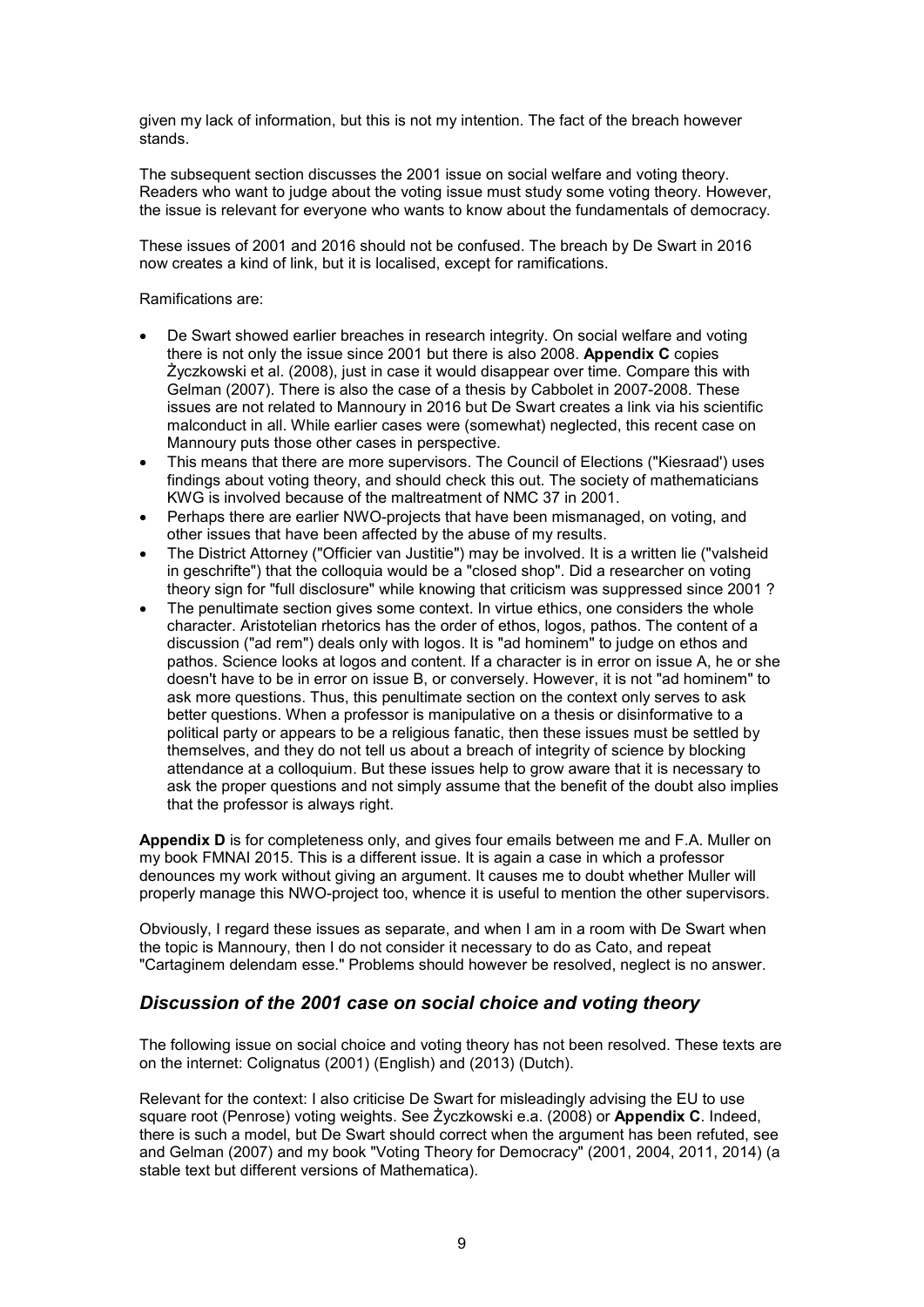In my reading of the situation, mathematician De Swart has been trained on abstraction and thinks that he can make statements about empirical matters even though he has no training in empirical science. This is not an "ad hominem" but an instance of the social psychology of mathematicians and a warning to spot the transgressions and errors.

Van Deemen & Rusinowska (2010:v) praise De Swart: "(...) with a great and open interest in applications of logic. After being confronted with Arrow's theorem, Harrie became very interested in social choice theory. (...) They liked Harrie's kindness and hospitality, and the openness of the group for anything and everything in the field of social choice theory."

This is untrue. Others might praise De Swart, but Van Deemen and Rusinowska cannot hold that I don't exist. I am a qualified econometrician (Groningen 1982) and teacher of mathematics (Leiden 2008), and have documented my criticism in Colignatus (2001). I informed Van Deemen about my criticism in 2001, so why does he obliterate it ? Ask Andrew Gelman whether it is so "open" to disinform the EU and to neglect the evidence on square root weights. Let other scientists check whether it is so "open" what has been documented on closed mathematical minds in Colignatus (2001) (English) and (2013) (Dutch).

My book "Voting Theory for Democracy" (VTFD) (2001, 2004, 2011, 2014) is very relevant for social choice theory. There is no author in Holland who has written a report on it, definitely not De Swart. Yes, social choice and voting are his stated topics of research, but a scientist can abuse the freedom of research to neglect criticism and continue with misrepresentation. Yes, other people must study social choice theory to check the issue, but it is valuable to know about the fundamentals of social choice theory if you want to know about democracy.

On the history of this issue: Cool (1990) is my paper on Arrow's Theorem, written at the Dutch Central Planning Bureau (CPB), where I worked in 1982-1991. This was blocked like all my other papers after 1990 by the CPB directorate from discussion and publication process in the series of research memoranda "under the name of the author". This is a breach of scientific integrity, and disinformation of Parliament. I was dismissed with untruths and an abuse of power. This is still not resolved. My advice is that Parliament investigates the issue. My advice is to boycott Holland till the censorship of science is lifted. Holland is not a tolerant country. Holland does not respect science. Holland might respect professors who abuse science. The world is advised to boycott Holland till Dutch people understand that censorship must be lifted before you can see the full analysis.

In the period 1990-1992 I received some external feedback on Cool (1990), but no scientist protested against the censorship. Mathematician Ton Storcken (Tilburg, Maastricht) gave many criticisms, which indeed is the objective of feedback, but failed to see the main point. Storcken also treated my outline of a mathematical argument as if it were supposedly intended as a fully developed mathematical argument, which allowed him to denounce the paper as mathematically inadequate: which however misrepresents the intention of the paper, and needlessly comes with a wrong suggestion w.r.t. my mathematical competence. My hope had been that Storcken's evaluation would help to inform the CPB directorate that they were blocking a valuable analysis, but his incomprehension and strange treatment did not help (to say the least). Mathematician Fred van der Blij (1923) was sympathetic to the analysis but failed to see the main point too. Van der Blij however treated the paper as I had intended, whence it was easier for me to reflect on the situation. I wrote a new paper that focused on this incompetence by mathematicians to deal with empirical reality. Mathematicians tend to look at the formulas and disregard a text, while the text is important for understanding what an author claims too, also for others who may disregard the formulas. The main point is that Arrow's mathematics is sound but his interpretation is wrong. Arrow's deduction concerns voting (as different from deciding) while he gives an interpretation as if voting = deciding. The new second paper of 1992 turns Arrow's interpretation (and verbal representation of the supposed meaning of his theorem) into mathematical form, and deduces that his analysis is either inconsistent or incomplete. What Arrow calls "rational" is irrational.

Please observe that I am a bit restrained in my research. I do not appreciate to discuss issues with hands and mouth cuffed by the censorship of science and the abuse against my person.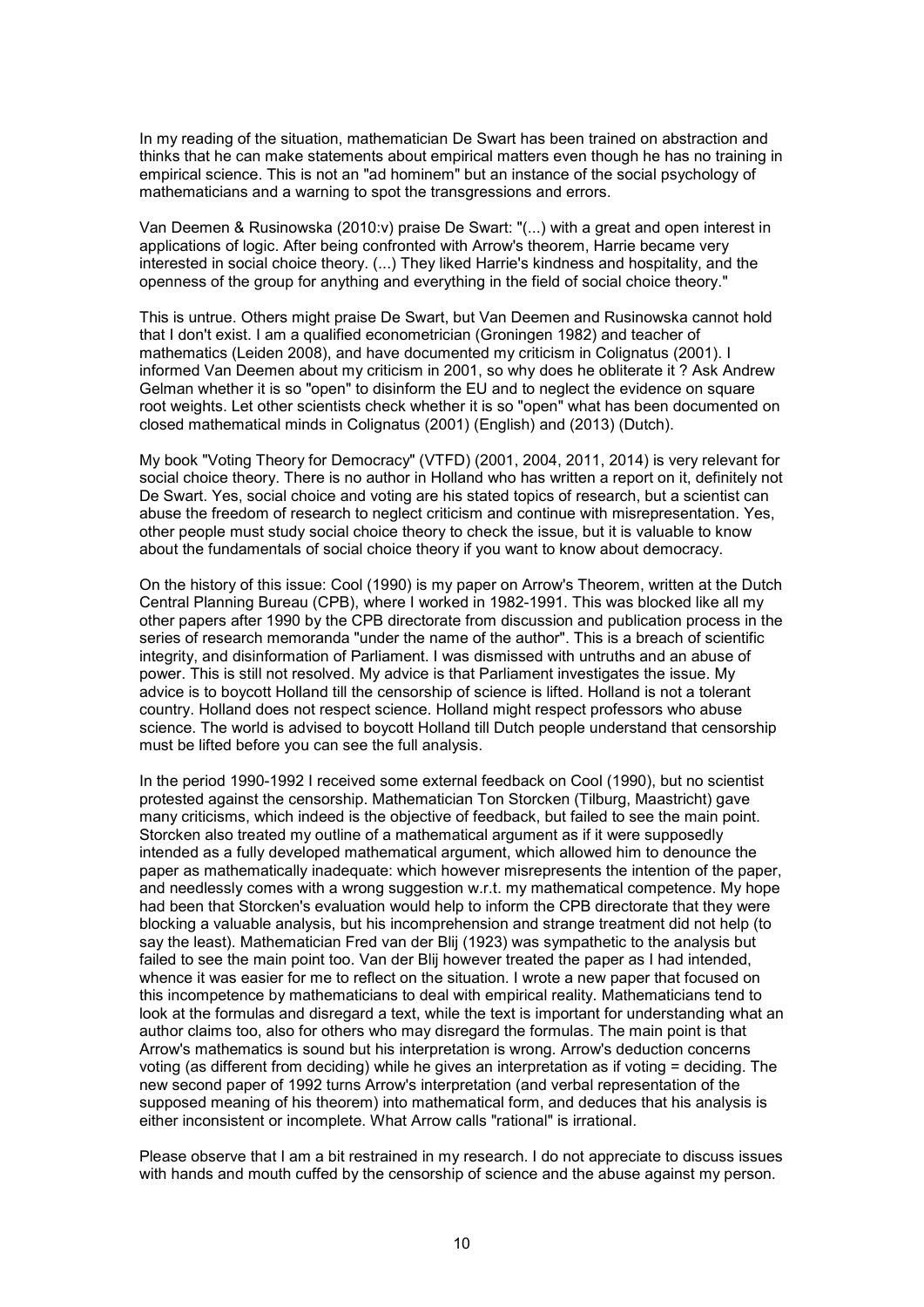When a mathematician like Storcken doesn't see that he might have to ask questions, before treating a paper differently as intended, then I truly thank him for the effort, but I really don't know what to do further. If I still worked at the CPB without being cuffed and abused I might organise a colloquium to resolve the issue, but options like these are blocked, and I must wait till someone like Storcken invites me over to discuss his miscomprehension. Observe also that I do not have to publish in journals, as is required for academics. My position is that it is better that the censorship is lifted, and that we can proceed from there. Fellow scientists can read my papers and books, comment on those, and this is peer review on the spot.

I have more things to do than social choice and voting theory. The two papers of 1990 and 1992 are included (transcribed) in VTFD. In 2001 I finished the 1<sup>st</sup> edition of VTFD, and this was reason to look on the internet and discover the Dutch Social Choice working group under the chair by De Swart. Given the ordeal in 1990-2000, it was kind by De Swart to allow me in 2001 to partake. I actually met Ton Storcken. What then happened has been documented in Colignatus (2001). There still is no author in Holland who has written a report on VTFD, definitely not De Swart, who claims that social choice and voting theory are his research subjects. De Swart can only claim that his research subjects are his limited mathematical understanding of social choice and voting theory. Professor Andries Nentjes (RUG) found my distinction between voting and deciding enlightening, but did not put this in writing. Mathematical economist Pieter Ruys (1938) did not give an argument but flatly rejected my analysis (potentially in conversation with Storcken).

Mathematically inclined voting theorists are failing in common sense all over the world. Voting schemes are failing in rationality and social optimality all over the world. Theorists give wrong information to Parliaments. Some do so while knowing that they are being criticised and hush up the criticism. Surely, the CPB directorate will not dismiss scientists but only lunatics.

### *Context and learning to ask questions*

To repeat from the Introduction: In virtue ethics, one considers the whole character. Aristotelian rhetorics has the order of ethos, logos, pathos. The content of a discussion ("ad rem") deals only with logos. It is "ad hominem" to judge on ethos and pathos. Science looks at logos. If a character is in error on issue A, he doesn't have to be in error on issue B, or conversely. However, it is not "ad hominem" to ask more questions. Thus, the following on the context only serves to ask better questions. When a professor is manipulative on a thesis or disinforms a political party or appears to be a religious fanatic, then these issues must be settled by themselves, and they do not tell us about a breach of integrity of science by blocking attendance at a colloquium. But these issues help to grow aware that it is necessary to ask the proper questions. When De Swart lies that the NWO-project colloquia are a "closed shop" then this need not be a mere slip of the pen or "white lie" (avoid the truth to prevent needlessly upsetting others) but there is reason to see it as a deliberate falsehood ("valsheid in geschrifte").

#### Mismanagement in 2007-2008 of the thesis by Cabbolet

Perhaps not irrelevant is that I remind others of the De Swart-Cabbolet case, see Fiers (2008) and 't Hooft (2014) and a reply by Cabbolet (2014). I don't know about physics but I raise my eyebrows when Cabbolet's thesis was rejected in Tilburg and supervisor De Swart tried again in Eindhoven apparently without full disclosure of criticism, to be found out at the last moment. It can be seen as praiseworthy to give a PhD-student a second chance, if the problem isn't quality but controversy: but do it in the open, meet the criticism, and stick to your competence.

Above summary is sufficient for English readers. For Dutch readers it can be useful to give some relevant quotes.

Fiers (2008): "Zo komt Van Roermund [dean in Tilburg] te weten dat er 16 januari een promotieplechtigheid in Eindhoven is gepland. Hij seint de Tilburgse rector Frank van der Duyn Schouten in, die zijn Eindhovense collega-rector op de hoogte brengt. Deze blijkt niet te weten van de Tilburgse voorgeschiedenis." While the rector is the chairperson of the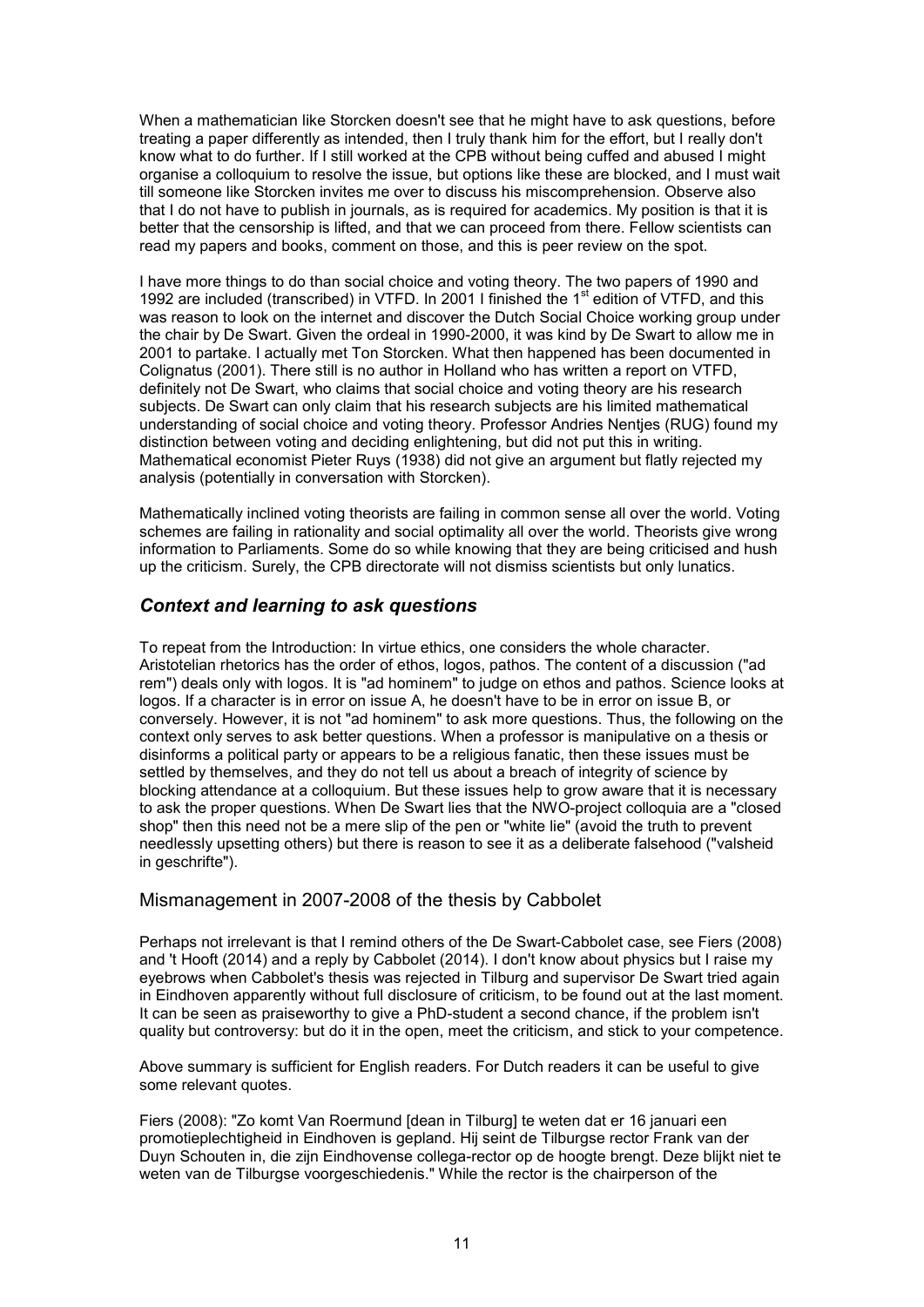promotions. "In een open brief in Univers en Cursor beticht hij [VdDS] zijn eigen hoogleraar van 'misleiding' en 'handelen in strijd met de academische mores', omdat deze in Eindhoven niet heeft verteld dat hetzelfde proefschrift eerder in Tilburg voorlag. De Swart zegt daarop 'van niks' te weten. Copromotor Hautus 'deed de contacten' en deze had het wat hem betreft best mogen vertellen in Eindhoven, aldus De Swart. Hautus zwijgt in alle talen. Dat doet De Swart vervolgens ook. Verplicht. Naast de openbare terechtstelling en een aantekening in zijn personeelsdossier, legt de Tilburgse rector zijn hoogleraar een spreekverbod op." It is incorrect of De Swart to shift the blame to Hautus. It was his responsibility to make sure that Eindhoven was fully informed about what had happened in Tilburg.

't Hooft (2014) protests that Cabbolet in 2014 saw his thesis accepted by Jean Paul van Bendegem in Belgium. 't Hooft on the key malconduct in 2007-2008: "Weer zou de Swart als promotor fungeren, en de promotie was bijna een feit toen het werk in de publiciteit kwam, en de decaan van de faculteit Wiskunde en Informatica, Prof. Kees van Hee, argwaan kreeg."

Fiers (2008) also decribes De Swart as: "Het vraagt een onconventioneel hoogleraar om mee te gaan met Cabbolets onconventionele theorie. De Swart is zo iemand. Onverwoestbaar optimistisch, wars van procedures, en met een aversie tegen macht en bureaucratie. Daarom ook zit hij sinds 2006 namens de 'fortuynistische Lijst Smolders Tilburg in de gemeenteraad. Met zijn houding strijkt hij herhaaldelijk mensen tegen de haren in." I don't quite agree with this painting of character. With respect to me, De Swart didn't mind power, and abused his power position as chairman of the Social Choice Research Group. His view on social choice and voting is quite conventionally erroneous and he doesn't show an interest in my innovation. These are factual observations. My impression, which is only a hypothesis, is that he just happened to like the analysis by Cabbolet and hoped to make a dent. De Swart's malconduct (Tilburg to Eindhoven) should not be turned into romantics of academic unconventionalism.

City council member in Tilburg 2006-2010 for the political party of Pim Fortuyn's chauffeur Hans Smolders

Colignatus (2004) describes the position of science in a society that starts to suffer from loss of trust (see Fukuyama on trust). It discusses a general issue, but also mentions the political assassination of candidate prime minister prof. dr. W.S.P. Fortuyn (1948-2002) in Holland in 2002. The gunman was a animal rights activist who stated that pigs were equal members of society, and who was alarmed that Fortuyn wanted people to live in the countryside and pigs in appartment flats with abattoirs. The gunman's political motive makes him still a risk for society, but the courts failed to see that the motive was political, and in 2014 let him be released from jail as an ordinary lunatic. It is not generally understood, even in Holland, that it actually were the Dutch political leaders in the election at that time who had demonised Fortuyn and who created a social climate that encourages violence. (The gunman could have shot regardless, but there might have been others more sensitive to social climate.) Only Marcel van Dam offered his apologies. Various such demonising politicians are silent on this, and still have high political status and plush jobs.

We now continue from Colignatus (2004) to our present interest in the scientific moral fiber of Harrie de Swart. My position remains scientific. My comments are relaxed, and might be interpreted by some as more political in nature, but that does not matter, since the objective merely is to alert readers to the importance of asking questions on scientific moral fiber.

Fortuyn's driver was Hans Smolders (1960), who with danger for his own life pursued the gunman so that the police could find and arrest him. Smolders founded a political party in the city of Tilburg since 2006. Tilburg has the advantage of a university and a population with professors and students, so that the city council might show some academic quality. Harrie de Swart apparently has been involved with Smolders's party since 2006 and was a member of the Tilburg city council in 2006-2010, while he himself selected a low position 10 on the list of 2014, see Lijst Smolders Tilburg (2016). Personally, I find it sad that one of the last reminders of Fortuyn has fallen under the spell of a mathematician who evidently cannot be trusted. De Swart advises on election mechanisms, formation of coalitions, fair division, and also policies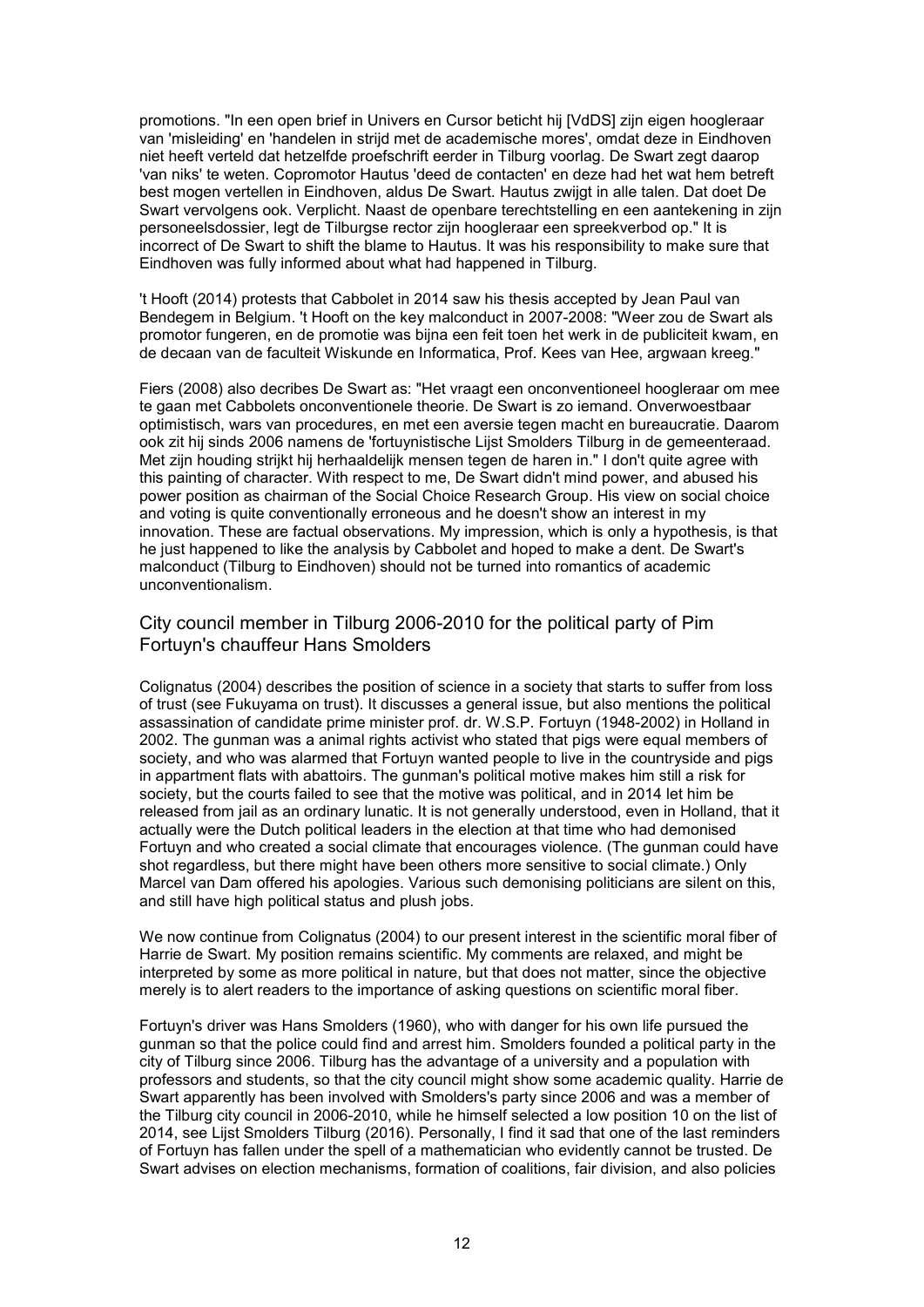on poverty. Obviously, De Swart's (past) functioning as a politician must be judged by Smolders, his party and the Tilburg voters at the ballot box. A relevant question is whether De Swart had informed his party leader about the criticism about him, see Colignatus (2001), and that he has only gotten away with this because of deficient monitoring at Dutch universities. What is Hans Smolders's view on the academic approach in 2008 of only giving a cuffing order while De Swart should rather have been stripped of the professorship and mandate to supervise theses ? What exactly happened when De Swart partially moved from Tilburg and got a (partial) professorship at EUR ? Let us hope that voters agree that there ought to be standards for who runs for office. Would voters still vote for Donald Trump when he would block a decent scientist from attending colloquia on Mannoury, Beth, Heyting and Van Dantzig ?

Everything is related to everything. To my surprise Tilburg city council has not only councilman De Swart in 2006-2010 but also mayor Peter Noordanus since 2010. Smolders is critical of mayor Noordanus, see Brabants Dagblad (2016), but he should also be so of his political partner De Swart.

Cool (1994), mentioned above, also discusses the failure by the Dutch social-democratic party PvdA w.r.t the censorship of science by the directorate of the CPB since 1990. I was member of this PvdA in 1974-1991, and ended this in 1991 because I cannot be a member of a party that allows censorship of science, let alone my own work. Cool (1994) mentions the PvdA district of The Hague, which at that time around 1990 suffered a major crisis with desinformation about building a new City Hall (now the present City Hall). Lies caused stress that caused the early deaths of PvdA district secretary Wypke de Jong and PvdA council member Johan Bakker (finance portfolio), but this cannot be proven. Somehow the world managed to forget that there had been this desinformation. The Hague city council member 1982-2001 and PvdA fraction leader was Peter Noordanus, thus since 2010 mayor in Tilburg. I regard him as co-responsible in said desinforming, given his position and how I once witnessed how he for minutes verbally abused Johan Bakker who only had made a very reasonable statement on finance. Noordanus was between 2001-2003 chairman of the supervisory board of Vestia, a housing co-operation that in 2012 appeared to have been speculating on derivatives, with losses that after bargaining were reduced to EUR 2 billion. An officer at Vestia who speculated but was apparently not adequately supervised (at least that was said) received a salary of EUR 500,000 and a lush retirement (both standard and an extra 3.5 million euros). In an enquiry by Parliament, Noordanus stated that the salary contract had been made in 1998 before his appointment to chairman of the supervisory board at Vestia, and that the speculation occurred in a later period. This is only true if one makes a legal distinction between "salary contract 1998" and the "pension bonus". It is not clear to me whether he tried to reduce the salary and install adequate supervision, while a report suggests otherwise.  $^3\,$  Be that as it may, all of this on Noordanus must be seen in the proper context of the censorship and my departure from the PvdA. Dishonesty and incompetence within the PvdA better be resolved, or voters are advised not to vote for such a party. The major question is why Parliament doesn't investigate the censorship of science by the directorate of the CPB since 1990. This involves much more than 2 bn euros, even annually, cumulating since 1990. It is not likely that De Swart will inform Smolders about this.

A city council might take notice that that the chairman of the PvdA district The Hague around 1990 was economist Martin van Rijn, now State Secretary for the Ministry of Health, Welfare and Sport, who in 1990-2016 doesn't see that there is censorship of science by the CPB directorate that also causes poverty. At that time around 1990, Van Rijn was not the source of desinformation and was so very busy in bringing order in the PvdA district w.r.t. the City Hall issue, that I maintained my respect for him, for it was not his first responsibility to see the

http://www.volkskrant.nl/binnenland/burgemeester-tilburg-boos-over-beschuldiging~a3782016

 3 ANP reproduced by Volkskrant November 3 2014: "De raad van commissarissen was medeverantwoordelijk voor het debacle bij Vestia, aldus de enquêtecommissie. Er werd bovendien geconstateerd dat directeur Erik Staal de grootste salarissprong maakte in de tijd dat Noordanus commissaris was. Hij ging 5 ton per jaar verdienen (inclusief pensioen). Noordanus was betrokken bij de omstreden afspraak die ervoor zorgde dat Staal bij zijn vertrek nog 3,5 miljoen euro pensioen kreeg."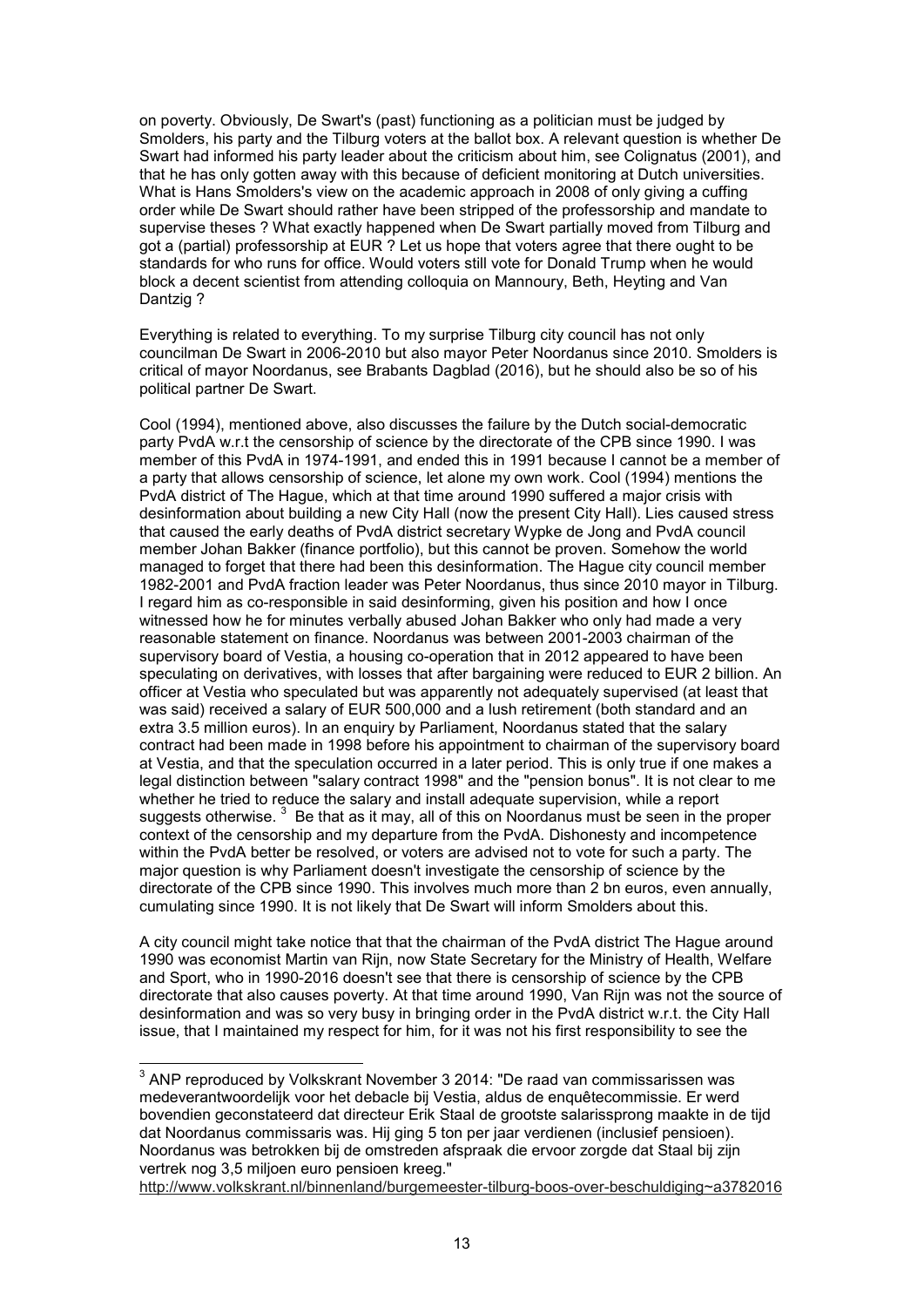censorship of science by the directorate of the CPB (but rather parliamentarian Ad Melkert, the Wiardi Beckman Stichting and so on). It is only in this current government period that my respect for Martin van Rijn is greatly diminished, since he pursues some polities on decentralisation of which he must have known from the outset that they will not generate the results that are "promised" or "forecasted". For some readers this may sound like a political comment on my part, which I cannot do as a scientist. However, see my analysis on an Economic Supreme Court (ESC), that supervises the quality of information, also on forecasts. An ESC has a better position than a CPB. With an ESC, Politician Van Rijn would still call the shots and would be free to make "promises", but he would lose the freedom to create a confusion between forecasts and his "promises". It is not likely that De Swart will inform Smolders about this analysis either.

### De Swart on Catholic indoctrination in education

Googling on De Swart in February 2016, I discovered the article by De Swart et al. (2011) in a religious newspaper that argues for "real Catholic education with real Catholic teachers". This fits the Dutch convention to replace tolerance by separation in "pillars", and to allow each pillar its own education, see Colignatus (2012c) on the Dutch Taliban and the Dutch Polder Model.

Colignatus (2012ab) agrees with De Swart et al. (2011), even though I did not know about the latter at that time: that it is important that education gives attention to questions of moral philosophy, and that religion must be looked into from the perspectives of philosophy, psychology and history. Colignatus (2012ab) suggests a multidisciplinary project for schools with a key role for mathematics education (with attention for the risk of mistaking abstraction for reality).

If I understand De Swart correctly: as a Catholic he wished to be tolerant and allow me to attend the colloquia ("Do not to others what you don't want to be done to yourself"), but he managed to separate his religion from science, and determined on purely scientific grounds that I should not be allowed to attend, first with a lie and then refusing to motivate. True ?

Let us look a bit deeper into this part of context.

One can only respect the desire by parents to nurture and educate their children as best as possible. Who are others to judge what is better ? However, society depends upon society. Society must check violence and hate. Nurture and education are not excluded from these, and can be important instruments for the benefit of all. Vaccination against measles is a standard example. Society has a duty to properly investigate the stakes, and not infringe upon personal liberty without due course of law. All this is standard. The history on separation of state and religion is standard too. A recent horror is not only sexual abuse of children in the Catholic church but also a culture of silence by its leadership that allowed this to continue.

I do no agree with De Swart et al. (2011) that there should be indoctrination into Catholism, or any religion or atheism. The latter are all personal opinions. As a scientist I am agnostic but personally an atheist. De Swart et al. (2011) make the category mistake that the why-question doesn't apply only to natural causes and human motives but can also be answered with a deity, with particulars filled in by prophets of the creed. A sense of identity is important for personal development but this doesn't have to be a religious identity.

De Swart et al. (2011) want to return to religious indoctrination, and they confuse a sound moral basis and understanding of morality with Catholism itself: "Hoe triest is het dat op veel in naam katholieke scholen de verhalen van Jezus en zijn lotgevallen veelal niet of nauwelijks worden verteld. Veel katholieke ouders denken: er staat nog een kerststal in de aula, er ligt misschien nog een Bijbel in de klas, dus zo erg kan het toch niet zijn? Maar laten we eens naar de cijfers kijken. Nog niet 1 procent van de gedoopte kinderen gaat later nog naar de kerk. Daar doen we dus iets goed fout. Om de kinderen een religieus/cultureel coherent opvoedingkader te bieden en een stevige basis waarop ze ten alle tijden kunnen terugvallen, is een goede samenwerking nodig tussen een degelijke katholieke thuisomgeving, de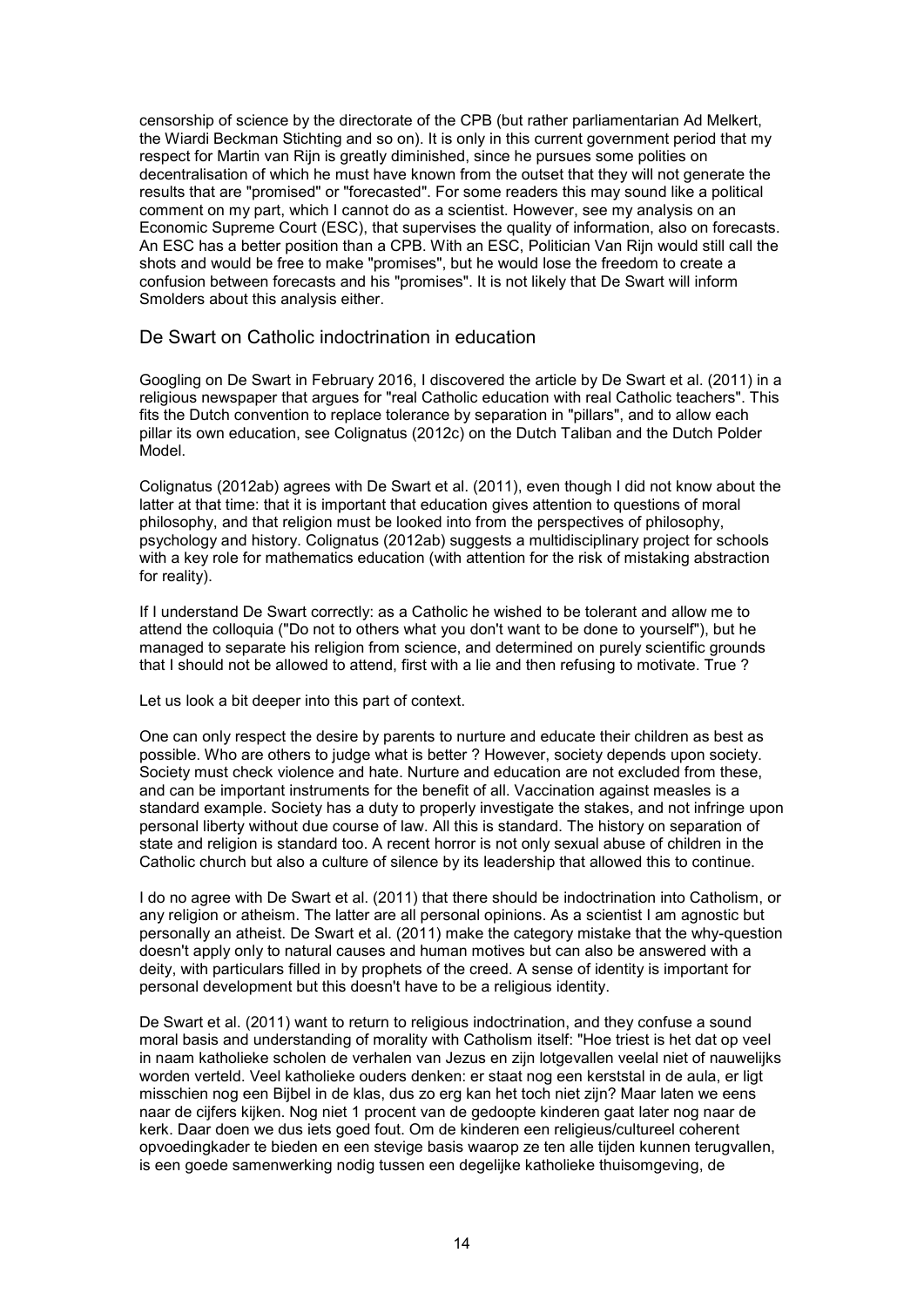parochie en de school. Als een van deze drie het laat afweten wordt het moeilijk om het kind dat kader te geven."

De Swart in 2011 may sound relatively reasonable when compared to the 1930s or the Middle Ages. However, by the standards of 2011 his position is that of a religious fanatic and someone who cannot think straight on religion, ecumenism and the open society. I am no psychologist and thus have more freedom to conjecture an explanation. It is not unlikely that the real cause of De Swart's fanatism is not his belief in Catholism as the true form of ecumenism, but his deformation related to mathematics that shows its ugly head in more places, like misunderstanding Arrow's analysis (and mistaking voting for deciding).

### *Conclusions*

Prof.dr. H.C.M. (Harrie) de Swart breaches integrity of science at more than one occasion. The NWO-project team must allow me to attend as originally stated by two of its three executive research members. Independent from that, the breaches by De Swart must be investigated, with involvement by various supervisors. A summary of the situation must be dispatched to Dutch Parliament as soon as possible. In the mean time the relevant information (like email exchanges) must be made available to me as well.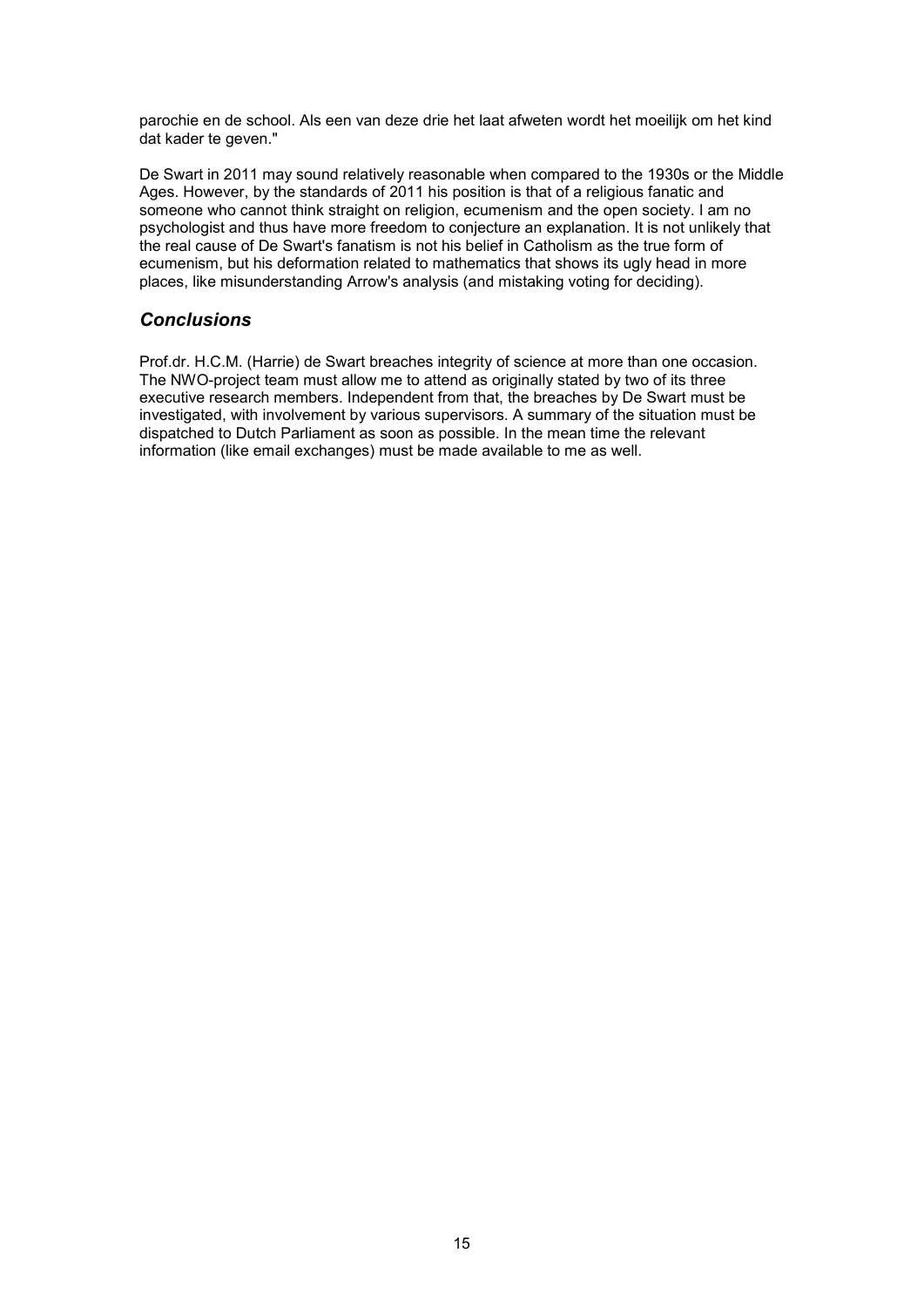# **Appendix A. Copy of the webtexts of NWO-projects 360-20-300 and 360-20-301**

http://www.nwo.nl/en/research-and-results/research-projects/i/86/8486.html

https://web.archive.org/web/20160223081802/http://www.nwo.nl/en/research-andresults/research-projects/i/86/8486.html

### NWO 360-20-300

QUOTE February 17 2016

*From Criticism to Methodology: Dutch reflections on science and society 1926-1970 Summary*

The methodological and philosophical reflections caused by the dramatic changes in science in the 20th-century have not lost a whiff of their urgency. When today we feel a need for clarity and rationality of language, it is good to be aware of the fountain of concept-critical thinking created over the past century. From the beginning of the 20th-century, concerns about ambiguities in communication in science and in general have inspired a community of intellectuals in The Netherlands to reflect thoroughly on language and understanding.

Parallel communities elsewhere in Europe, notably the Vienna Circle in Austria, and analytic philosophy originating in the Cambridge of G.E. Moore and B.A.W. Russell, developed into a dominant tradition in philosophy of our days. Within the Dutch concept-critical community a major stream of thought was developed by the Signific Circle. From Criticism to Methodology sets out to study the Dutch history of analytic philosophy, in the manner of the history of ideas, and thus to include a discussion of the content of these ideas and show their relevance for present concerns.

In contrast to the continuing interest in the history of analytic philosophy in other countries, notably the Wiener Kreis and British analytic philosophy, the Dutch concept-critical tradition has been understudied.

We want to bridge this gap in the Dutch and European history of ideas, with an emphasis on the period from 1930 till 1970. From Criticism to Methodology will achieve this by studying the works of the leading persons involved: Gerrit Mannoury (Significs, or theory of means of communication, and didactics), David van Dantzig (Significs, foundations of probability theory, methodology, information theory, Unesco), Evert Willem Beth (logic, foundations of the exact sciences, philosophy of science and methodology), and Arend Jan Heyting (intuitionistic mathematics and logic). Beyond the published works, archives in Amsterdam and Haarlem hold a wealth of unpublished manuscripts, typescripts, and letters waiting to be studied and disclosed. The results will offer a long due contribution to the international discourse on the history of analytic philosophy, logic, methodology and philosophy of science, which have been attracting intense and wide attention over the past decades.

#### **Products**

#### Professional publication

 G. Alberts(2013): Dirk Jan Struik (1894-2000) pp. 271 - 275 G. Alberts(2013): Tussen Tannery en Klein: polariteit in de geschiedschrijving van de wiskunde in Belgie ̈ en Nederland pp. 173 - 186

#### Publical information

 M. Kirkels(2013): Gerrit Mannoury?s signific philosophy P. van Ulsen(2013): Organisaties en genootschappen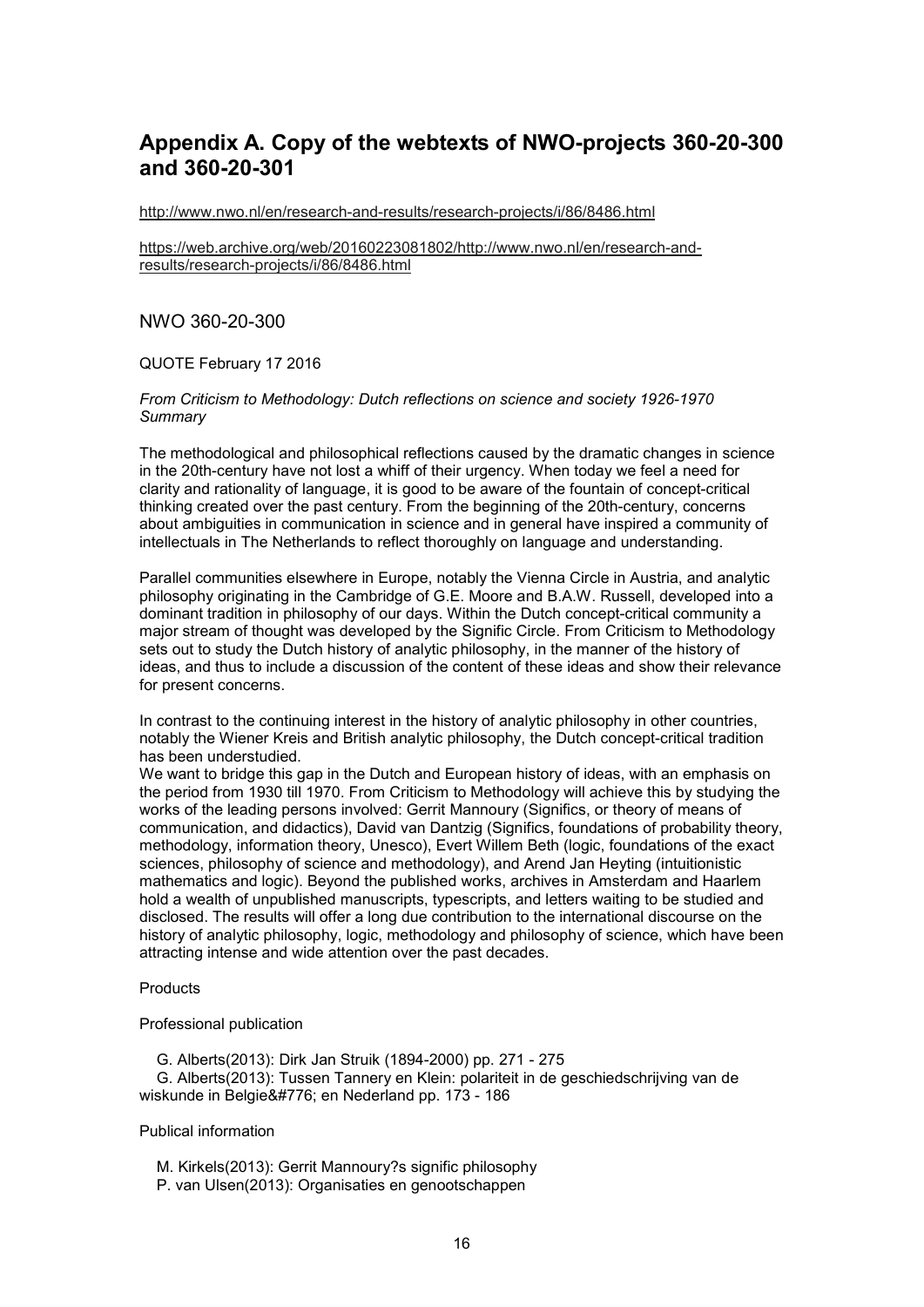P. van Ulsen(2013): Wiskunde-onderwijs

 P. van Ulsen(2013): Introductie van logica en wetenschappelijke wijsbegeerte aan de Nederlandse universiteiten

 G. Alberts(2013): Tussen Tannery en Klein: polariteit in de geschiedschrijving van de wiskunde in Belgie ̈ en Nederland

Details

Project number 360-20-300 Main applicant Prof. dr. F.A. Muller Affiliated with Erasmus Universiteit Rotterdam, Faculteit der Wijsbegeerte, Theoretische Filosofie Team members Dr. G. Alberts , Drs. M.P.A. Kirkels , Prof. dr. F.A. Muller , Dr. P. van Ulsen Duration 01/03/2012 to 01/07/2017

UNQUOTE

NWO 360-20-301

http://www.nwo.nl/en/research-and-results/research-projects/i/39/16439.html

https://web.archive.org/web/20160223082845/http://www.nwo.nl/en/research-andresults/research-projects/i/39/16439.html

QUOTE February 23 2016

*Mannoury's Significs and the philosophy of language in the Netherlands*

(No text)

Details Project number 360-20-301 Main applicant Prof. dr. F.A. Muller Affiliated with Erasmus Universiteit Rotterdam, Faculteit der Wijsbegeerte, Theoretische Filosofie Team members Drs. M.P.A. Kirkels<br>Duration 01/03/2012 to 28/02 01/03/2012 to 28/02/2016

UNQUOTE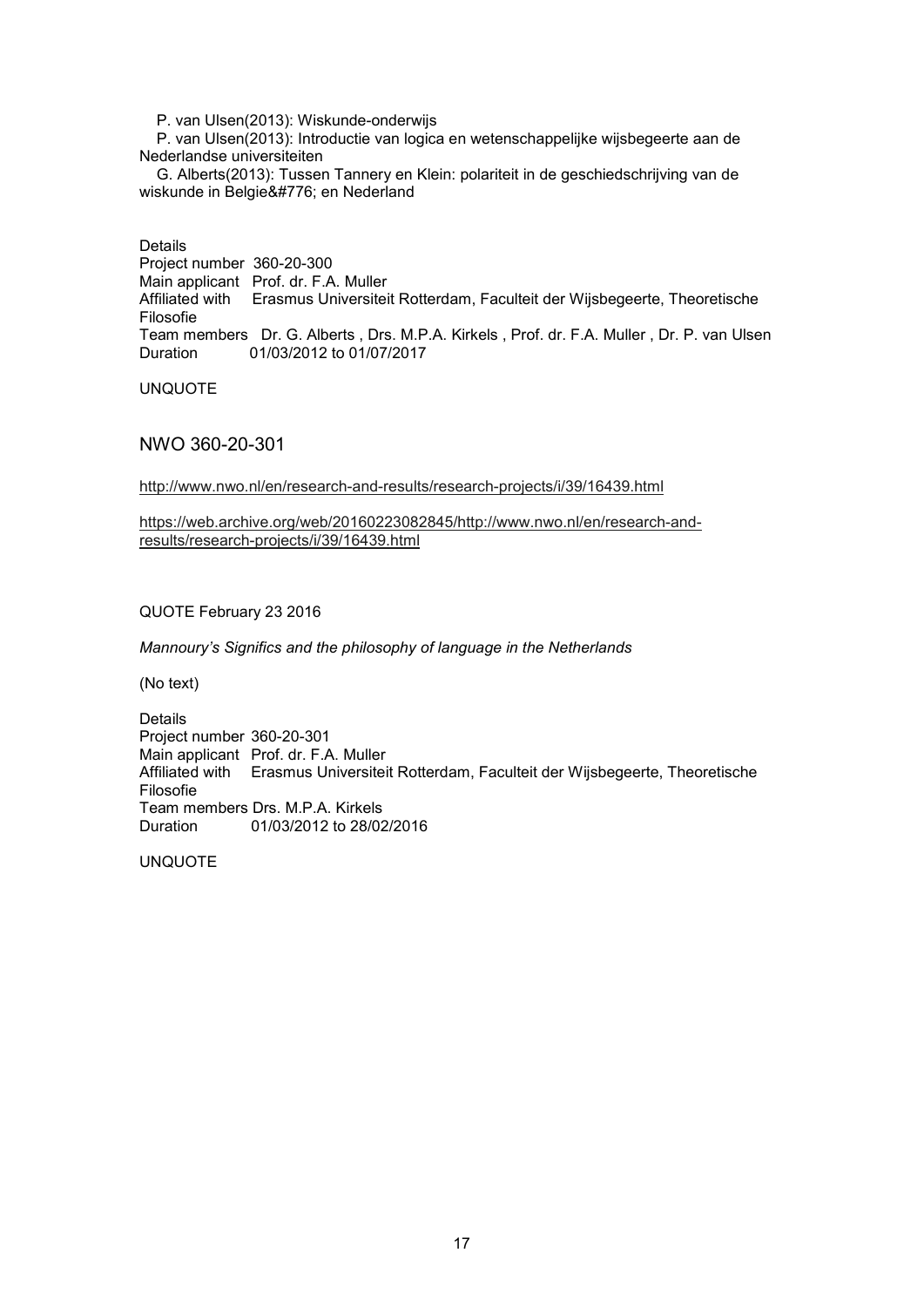# **Appendix B. Email exchange on Mannoury & the NWO-project (personal issues removed)**

## *Date: Tue, 29 Dec 2015 21:27:33 +0100 TC -> HV*

To: Henk Visser From: Thomas Cool / Thomas Colignatus Subject: A.D. de Groot & Forum Theorie en onderwijs in wiskunde

Geachte prof. Visser,

Ik zie dat u uit 1939 bent, en ik hoop dat u in goede gezondheid bent.

Ik ben uit 1954 en een econometrist en leraar wiskunde. Ik heb de Forum theorie van A.D. de Groot in 1994 geciteerd in mijn voorstel om het Centraal Planbureau te promoveren tot een Economisch Hof, met grondwettelijke basis om toe te zien op de kwaliteit van de informatie voor het economisch beleid. In het Engels is dat een Economic Supreme Court, zie hier:

http://www.res.org.uk/view/art7Oct14Features.html

Een toepassing afgelopen herfst van Forum Theorie is voor een "general theory of knowledge":

https://boycottholland.wordpress.com/2015/11/24/a-general-theory-of-knowledge

Een belangrijke vraag is of u aan een Engelse vertaling van "Het forumwaarmerk van wetenschap" (2003) heeft gedacht: het lijkt me belangrijk dat dit er komt.

http://www.knaw.nl/nl/actueel/publicaties/het-forumwaarmerk-van-wetenschap

Weet u wellicht van anderen die met Forum Theorie bezig zijn ? Tot mijn spijt snapt de KNAW het belang nog niet:

#### https://boycottholland.wordpress.com/2015/11/26/allea-defines-research-integrity-too-narrow

Ik zie tot mijn genoegen dat u tien jaar leraar wiskunde bent geweest. Een vraag is of u wellicht de tekst heeft van uw "Reële bezwaren tegen realistisch reken- en wiskundeonderwijs" in het boek "Steeds minder leren" (2005). In ieder geval heb ik de artikelen op uw website over dat onderwerp gelezen, en grotendeels met instemming.

T.a.v. dit artikel de volgende opmerkingen:

#### http://henkxvisser.nl/Realistisch%20reken-%20en%20wiskundeonderwijs.pdf

(1) Hartelijk dank voor uw verwijzing naar Mannoury in Euclides 1930 voor de toepassing van significa op onderwijs in wiskunde. Heeft u meegekregen dat oude jaargangen van Euclides nu online staan ? Ik vind al veel langer dat ik ooit dieper aandacht aan die significa moet besteden en zie dat u en De Groot er ook aandacht aan besteedden. Dit te zien doet me werkelijk heel goed.

(2) Ik wil graag een woord ter verdediging van Van Hiele zeggen. Dat realistisch onderwijs is een verloedering veroorzaakt door Freudenthal, en ik kan me niet goed voorstellen dat Van Hiele het ermee eens was. Zijn proefschrift stelt stampen naast inzicht, en dat is een terechte vraag, met het mooie antwoord van de niveau's. Vervolgens is het een empirische vraag hoe lang je op de basisbewerkingen moet oefenen voordat je naar het hoger niveau van inzicht gaat. Daar is Freudenthal met de natte vinger gaan werken, en dat kan niet. In 2014 bleek me ook dat Freudental fraude pleegde door gedachten van Van Hiele te stelen en te vervormen, zie: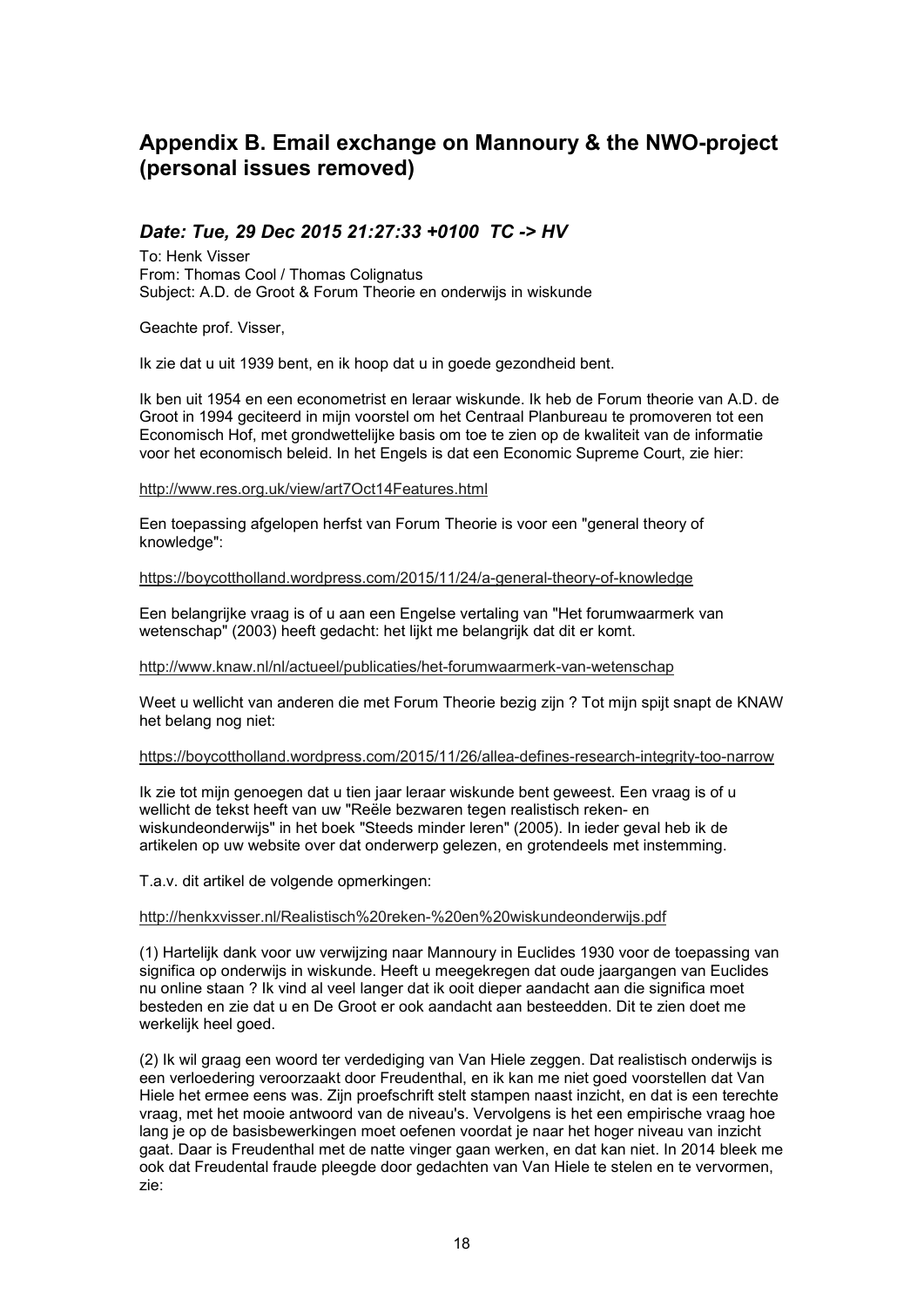#### http://www.wiskundebrief.nl/718.htm#7

(3) Het Freudenthal Instituut is een sekte gebleken. Maar ook Jan van de Craats cs., omdat deze laatsten ook geen empirie gebruiken en mijn kritiek sinds 2008 verzwijgen. Ikzelf presenteer een derde tak, met het voorstel tot een wetenschappelijk verantwoorde reengineering van het onderwijs in wiskunde:

#### http://thomascool.eu/Papers/Math/Index.html

Zie daar ook de bespreking door Richard Gill in NAW:

#### http://www.nieuwarchief.nl/serie5/pdf/naw5-2012-13-1-064.pdf

In het Nederlands is er dit opstel tussen "wiskunde" en wiskunde: http://thomascool.eu/Papers/AardigeGetallen/2015-10-14-Rekenen-Fraude-Freudenthal-Parlement.pdf

Ik heb de Onderwijsinspectie erop attent gemaakt dat er nu een onverantwoord experiment op kinderen plaatsvindt, en dat dit gestopt kan worden met enkele nette toetsen in 2016:

#### http://www.wiskundebrief.nl/721.htm#5

Zou dit laatste uw steun hebben ? Een probleem is dat psychometristen klaarblijkelijk niet begrijpen waarop ze moeten toetsen:

#### https://boycottholland.wordpress.com/2015/12/18/algebra-is-a-troubling-word

Wellicht vindt u Van de Craats geweldig maar ook hij heeft weinig oog voor empirie en niet voor de juiste toets geijverd, en hij heeft anderen niet doorverteld van mijn meer fundamentele kritiek op "wiskunde".

Opmerkelijk is hoe al deze zaken samenhangen. Ben Wilbrink schaarde Van Hiele onder de aanhangers van Freudenthal, wat m.i. niet kan. Van Hiele moet juist tegen hen beschermd worden. Tevens stelde Wilbrink dat de niveau-theorie niet-empirisch was. Dat noodzaakte mij om juist het empirische aspect van definities te benadrukken (zoals bijv. de wet van behoud van energie: een definitie die ons vertelt wat energie is). Vervolgens kwam ik terug bij de Forum Theorie van De Groot. En via De Groot weer bij u. Het zou mooi zijn wanneer u aan Wilbrink zou willen vragen om eens goed op methodologie en Van Hiele te studeren:

http://thomascool.eu/Papers/Math/2015-09-15-Breach-by-Jan-van-de-Craats-and-Ben-Wilbrink-wrt-scientific-integrity.html

Met vriendelijke groet,

Thomas Cool / Thomas Colignatus Econometrist en leraar wiskunde Scheveningen

### *Date: Mon, 4 Jan 2016 13:18:31 +0100 HV -> TC*

Subject: Re: A.D. de Groot & Forum Theorie en onderwijs in wiskunde From: Henk Visser To: Thomas Cool / Thomas Colignatus

Beste Thoma Cool,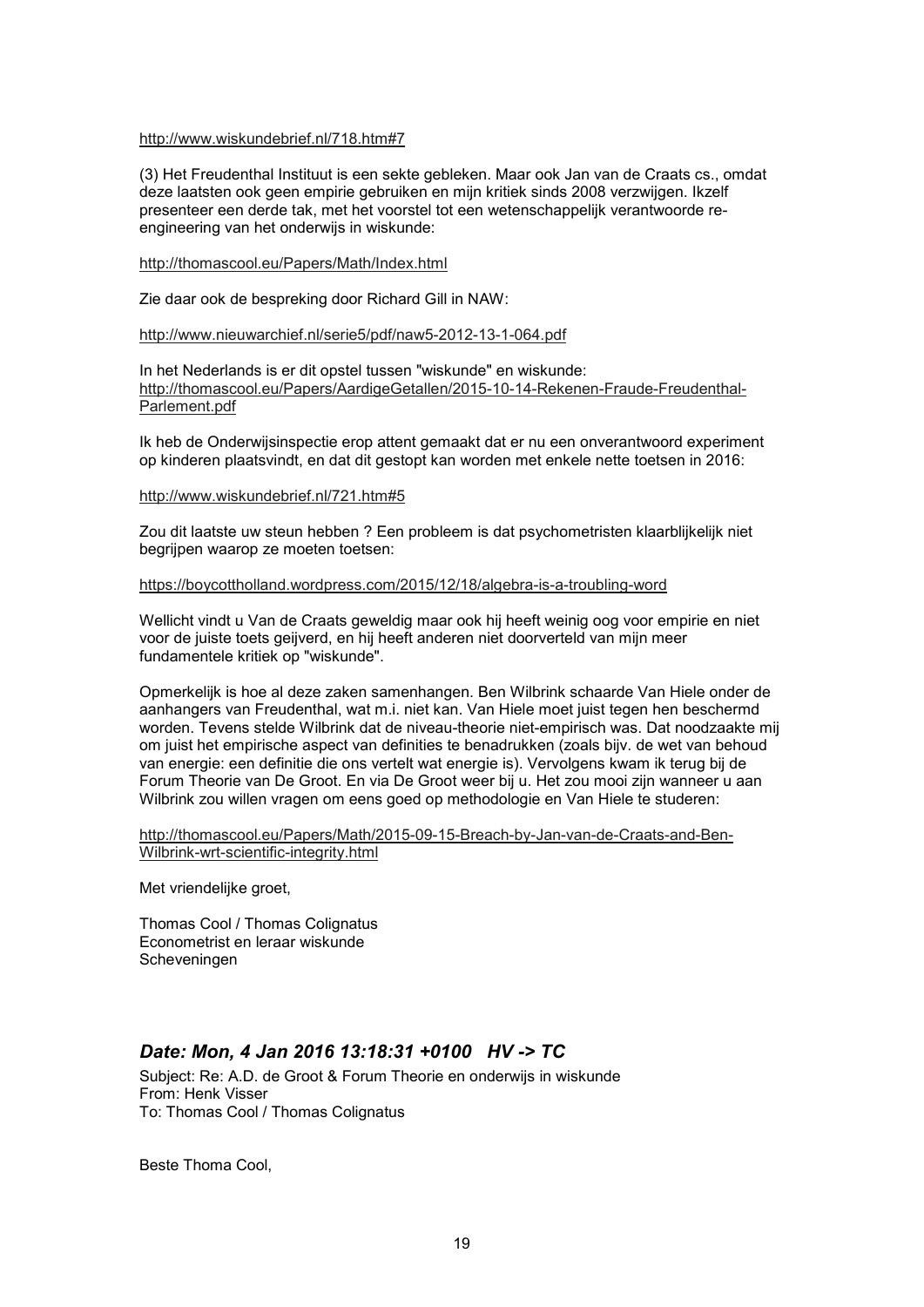Uw bericht was bij de SPAM terechtgekomen, maar gelukkig heb ik dit zojuist ontdekt, want uw opmerkingen zijn fascinerend!

Wat mijn gezondheid betreft: (...)

Ik zal al uw verwijzingen langs gaan, maar beperk me nu tot enkele opmerkingen. Ooit heeft Adriaan de Groot een engelstalig familid gevraagd een vertaling te maken van *Het forumwaarmerk van wetenschap*, maar zij is er niet ver mee gekomen.

Een tijd geleden had ik contact met iemand die (ook) met de forumtheorie bezig was, zijn naam is mij even ontschoten, maar die komt wel terug. Inmiddels werk ik aan deel 1 van een biografie van A. D. de Groot, dat voor een groot deel gebaseerd is op zijn adolescentendagboek.

Niet al mijn publicaties staan op mijn website. De tekst van 'reële bezwaren' heb ik wel ergens, maar onder een andere titel, ik zal er nog naar zoeken, anders scan ik de tekst wel uit het boek. Hierbij de tekst van een lezing, die op mijn nieuwe website komt, (....) Van Hiele wordt er ook in genoemd. Op 29 januari hoop ik het derde deel van een voordracht over A . D. de Groot als significus te houden.

Vooralsnog tot zover, ik ga uw ktitiek op "wiskunde" bestuderen,

met hartelijke groeten,

Henk Visser.

PS Ik heb alle gebonden tijdschriften *Euclides* van de vierde tot de eenenveertigste in de kast staan, kon er voor de bijgaande voordracht goed gebruik van maken!

www.henkxvisser.nl

# *Date: Mon, 4 Jan 2016 14:12:23 +0100 HV -> TC*

Subject: nagekomen From: Henk Visser To: Thomas Cool / Thomas Colignatus Attached: Vaardigheden of inzicht.pdf;

Beset Thoma**s** Cool,

(...) 'vergeet' ik wel eens een lettertje, vandaar.

Hierbij toch nog even een uitgebreidere versie van een artikel. Misschien moet dit t.z.t het ingekorte artikel op mijn nieuwe website vervangen.

Met hartelijke groeten,

Henk Visser.

www.henkxvisser.nl

#### *Date: Tue, 05 Jan 2016 09:53:20 +0100 TC -> HV*

To: Henk Visser From: Thomas Cool / Thomas Colignatus Subject: Re: nagekomen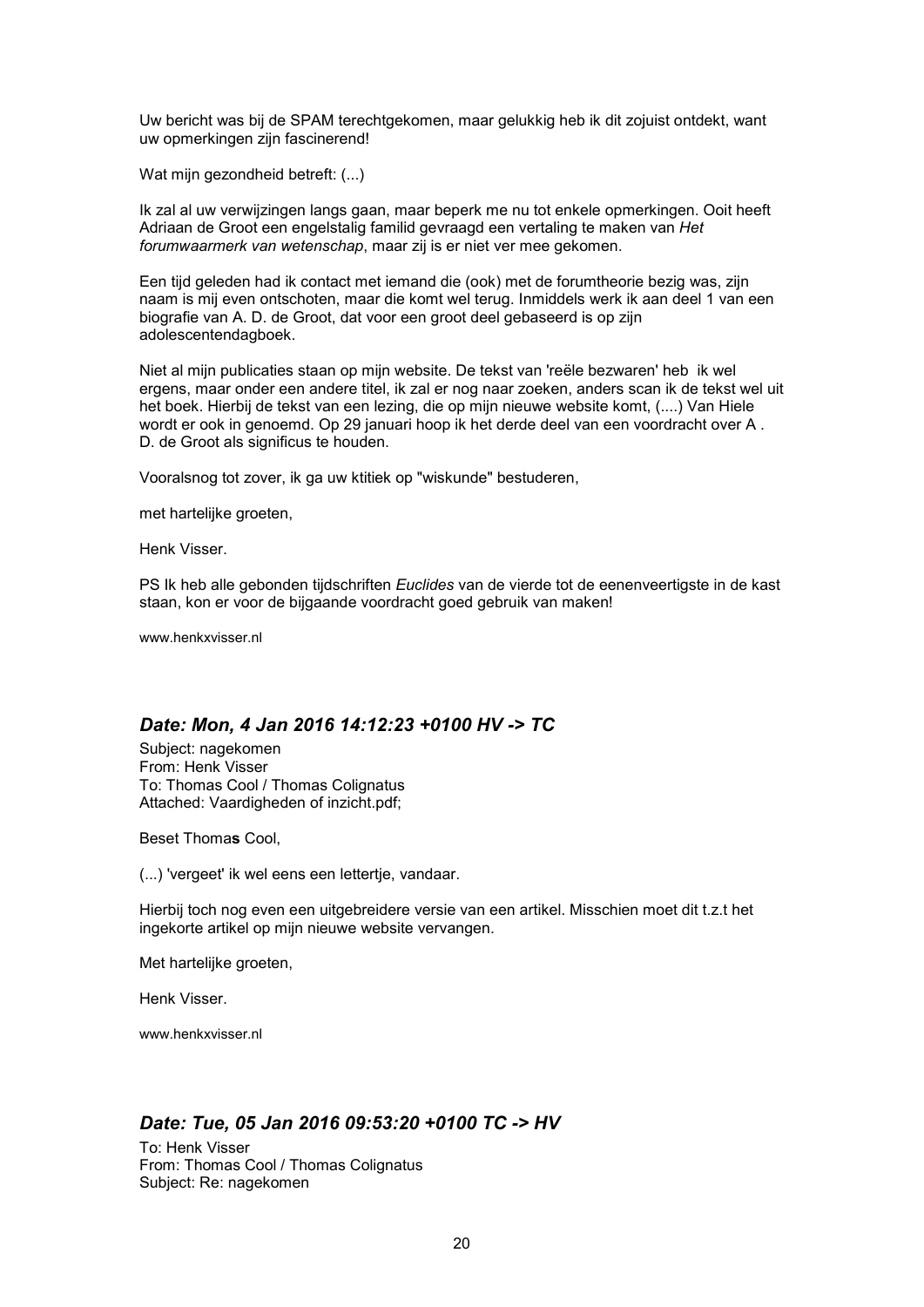Geachte professor Visser, Beste Henk, als het mag,

Dank voor de reactie(s) !

Tot nader orde,

Thomas

### *Date: Wed, 06 Jan 2016 13:17:42 +0100 TC -> HV*

To: Henk Visser From: Thomas Cool / Thomas Colignatus Subject: Re: A.D. de Groot & Forum Theorie en onderwijs in wiskunde Attached: ConquestOfThePlane-p170-171.pdf;

Geachte prof. Visser,

Mijn grote dank voor uw werkelijk prachtige artikel over A.D. de Groot als significus.

At 2016-01-04 13:18, you wrote: Op 29 januari hoop ik het derde deel van een voordracht over A . D. de Groot als significus te houden.

Heeft u daarvoor de co-ordinaten ?

Ik zie hierdoor nu ook dat F.A. Muller al een paar jaar een NWO-project heeft om Mannoury een plaats te geven. Dat wist ik helemaal niet. Ook dit is prachtig. Het blijft verbazen hoe zaken samenhangen. Wel moet ik opmerken dat Muller zonder argumenten mijn analyse in FMNAI 2015 heeft afgewezen, maar misschien heeft hij het druk.

Ik heb eerst Mannoury (1930) in Euclides gelezen, waarnaar u verwees. Je kunt daar aanzetten voor Van Hiele zien, met niveaus in taal en onderscheid tussen leerlingen-taal en docenten-taal. Mooi ook, dat hij die significa voor dit vakblad plaatst in het kader van didactiek en pedagogie.

De langere versie van uw "Realistisch reken- en wiskundeonderwijs. Vaardigheden of inzicht?" is inderdaad beter dan de kortere. Mijn advies is bovenaan ook uw naam en datum te plaatsen. T.a.v. dit artikel zou ik u willen verzoeken om ook een update te doen, of een voetnoot te plaatsen, als u het met de analyse eens bent dat niet Van Hiele maar Freudenthal de verantwoordelijke persoon is. Van Hiele stelde terecht de stap van concreet naar abstract voor, terwijl Freudenthal daarvan het werken in toegepaste wiskunde heeft gemaakt. Volgens mij zou Van Hiele met Mannoury graag een formelere aanpak zien, maar alleen als leerlingen daar empirisch bewezen toe in staat zijn.

Ik was in het artikel over De Groot ook getroffen door uw verwijzing naar De Haan, en de verwijzing naar diens artikel over e in Euclides. Ik neem aan dat u lid bent van de NVVW. Was u naar het 90-jarig jubileum ? Rinnooy Kan sprak toen, vertelde dat De Haan diens docent was, en dat hij besloot wiskunde te gaan studeren toen De Haan uitlegde dat het nog een onverklaarbaar verschijnsel was dat de integraal van 1/x zo verschilt van andere machten van x. Ik zond Rinnooy Kan bijgaand document, hetgeen hij waardeerde. Ik zal dat artikel in Euclides nu lezen, en wellicht zit er iets in voor Euclides anno nu. PM. De tekst gebruikt "recovered exponent" (rex) als een duidelijker term voor de natuurlijke logaritme. Boek en hele PDF en boekbespreking door Richard Gill (Leiden) staan hier: http://thomascool.eu/Papers/COTP/Index.html

Met vriendelijke groet,

Thomas Cool / Thomas Colignatus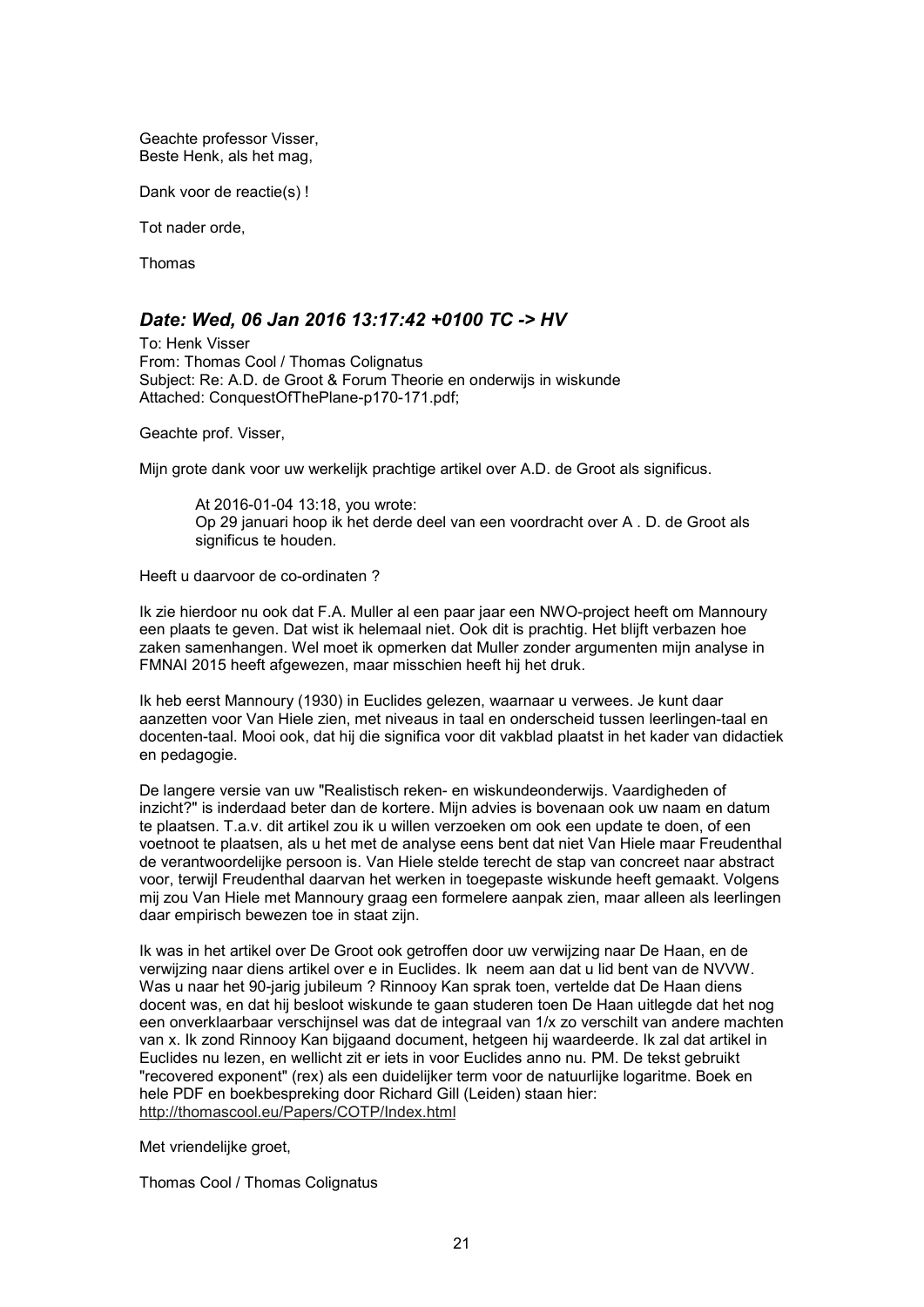### *Date: Wed, 6 Jan 2016 13:57:59 +0100 HV -> TC*

Subject: Re: A.D. de Groot & Forum Theorie en onderwijs in wiskunde From: Henk Visser To: Thomas Cool / Thomas Colignatus

Beste Thomas,

Op dit moment ben ik bezig met deel 3 van A. D. de Groot als significus. Ik spreek daarover volgens de aankondiging bij

het colloquium From Criticism to Methodology op vrijdag 29 januari 2016, 13:30 -17:00 in Amsterdam Science Park 105, kamer F 3.20.

Dit maakt deel uit van het genoemde NWO-project.

Sprekers zijn Paul van Ulsen (over E.W. Beth), Mireille Kirkels (over G. Mannoury), en Henk Visser (over A.D. de Groot).

Ik ben geen lid van de vereniging van wiskundeleraren, dat dachten enkele toehoorders bij mijn voordracht over A. D. de Groot, eveneens bij het genoemde colloquium, en de didaktiek van de wiskunde ook al ...

Ik zal nog even kijken naar Realistisch enz., ben me wel bewust van het feit dat er in dertijd sprake was van een internationale stroming die wiskunde-onderwijs wilde vernieuwen, wat wil zeggen dat Freudenthal niet als enige verantwoordelijke kan worden gezien.

Overigens heb ik De Haan min of meer persoonlijk gekend, (...) Een deel van het citaat van Rinnoy Kan kende ik uit een interview.

Over natuurlijke logaritmen gesproken, ik voerde die indertijd in via de constructie van logaritmetafels met ln 1,0000000x = (nou ja) 0,0000000x voor x lopend van 1 tot 9. Sommige leerlingen beschikten over een rekenmachine die zulke antwoorden gaf. Ik weet niet meer wat het maximale aantal decimalen was, dat zo'n apparaat aankon.

Ik ga nu weer verder met deel 3 ...

Met hartelijke groeten,

Henk.

www.henkxvisser.nl

#### *Date: Wed, 06 Jan 2016 18:50:23 +0100 TC -> PvU & MK*

To: p.vanulsen uva.nl, kirkels fwb.eur.nl From: Thomas Cool / Thomas Colignatus Subject: T.a.v. colloquium From Criticism to Methodology op vrijdag 29 januari 2016, 13:30 - 17:00 in Amsterdam Science Park 105, kamer F 3.20

Geachte dr. Van Ulsen en mw. Kirkels,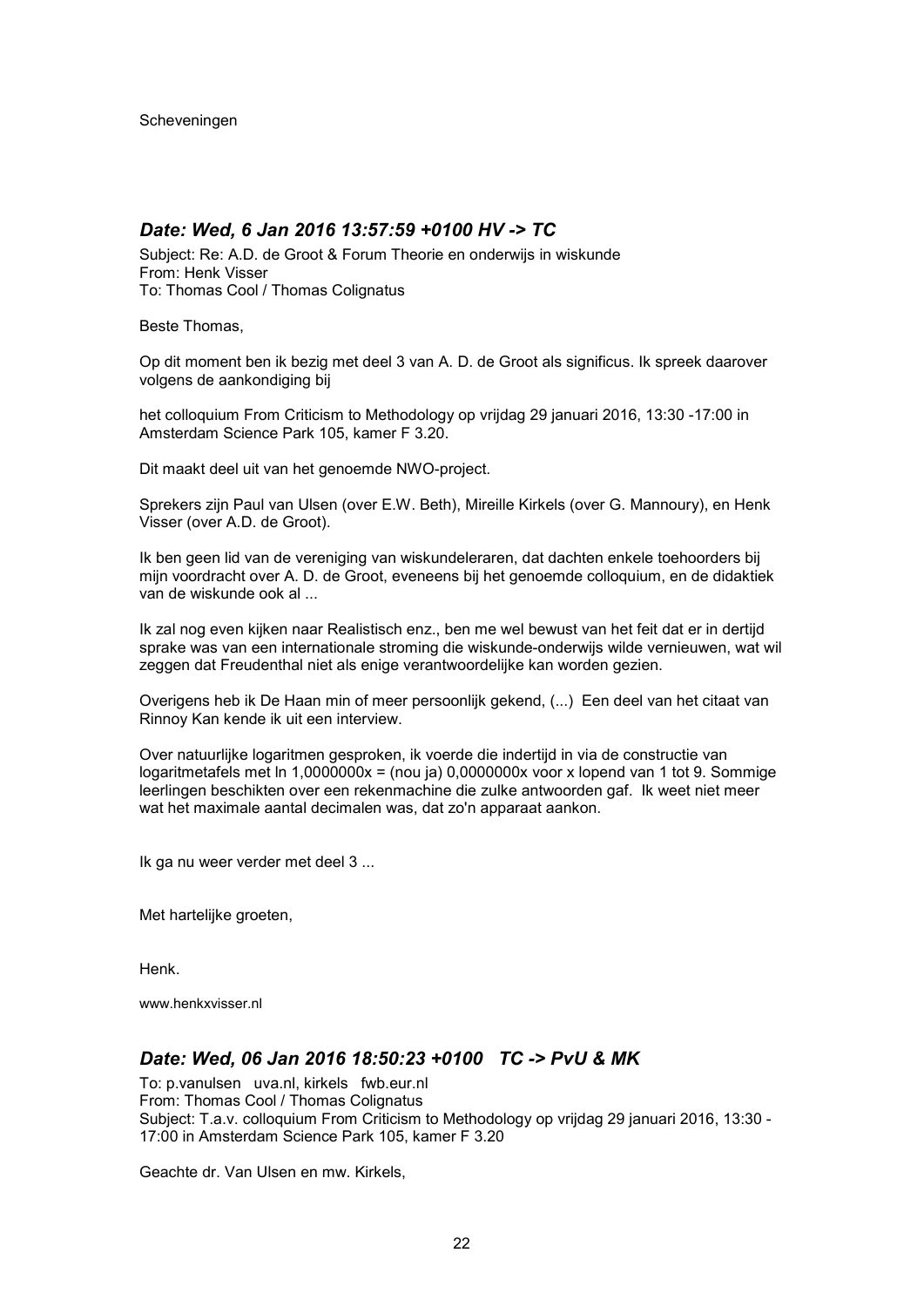Ik hoorde van Henk Visser van bovenstaand colloquium, en ben voornemens te komen. Ik wist niet van het bestaan van dit project o.m. omtrent Mannoury, en ben erg blij te zien dat diens werk aandacht krijgt.

Wanneer u suggesties heeft voor wat ik reeds zou moeten lezen om uw voordrachten beter te kunnen volgen, dan hoor ik dit graag.

Ikzelf vind het altijd prettig wanneer anderen een beeld hebben van mijn werk. Hieronder geef ik enkele links.

Een suggestie van me is dat filosofen in ieder geval actief zijn in het wetenschappelijk onderzoek aan didactiek van wiskunde, opdat zij beter beseffen wat wetenschap is en minder kans hebben te verdwalen.

Met vriendelijke groet,

Thomas Cool / Thomas Colignatus Econometrist en leraar wiskunde Scheveningen

Bijlage: enig relevant werk (PDFs online)

https://boycottholland.wordpress.com/2015/11/24/a-general-theory-of-knowledge (Mannoury)

A logic of exceptions http://thomascool.eu/Papers/ALOE/Index.html

Boekbespreking http://www.nieuwarchief.nl/serie5/pdf/naw5-2008-09-3-217.pdf

Elegance with Substance http://thomascool.eu/Papers/Math/Index.html

Conquest of the Plane http://thomascool.eu/Papers/COTP/Index.html

Boekbespreking: http://www.nieuwarchief.nl/serie5/pdf/naw5-2012-13-1-064.pdf

### *Date: Wed, 06 Jan 2016 20:40:19 +0100 TC -> HV*

To: henkxvisser From: Thomas Cool / Thomas Colignatus Subject: A.D. de Groot & P. M. van Hiele

Geachte prof. Visser, Beste Henk,

Voor de zekerheid noem ik nog deze link:

https://boycottholland.wordpress.com/2015/11/06/pierre-van-hiele-and-adriaan-de-groot

Wellicht heeft u informatie over mogelijke teksten van De Groot over Van Hiele na 1961 (de verwijzing met onbegrip in Methodologie) ?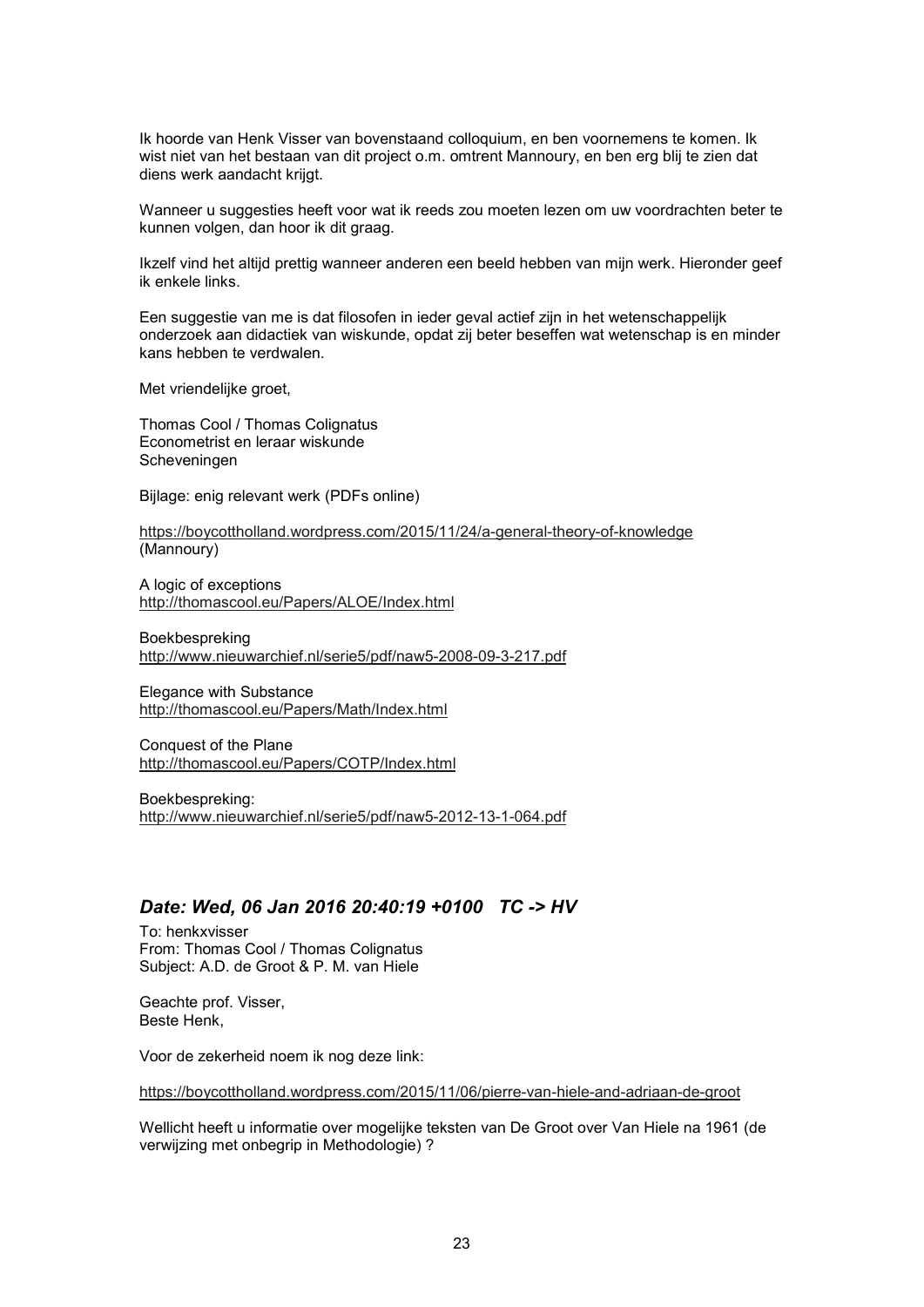Ik zit nu Van Ulsen te lezen, met plezier, maar ook met verbazing dat Van Hiele niet genoemd wordt, terwijl Beth toch contact had met Piaget, en samen een boek in 1961 uitgaf:

http://www.eur.nl/fileadmin/ASSETS/fw/Onderzoek/29\_07UlsenWiskunde-onderwijs.pdf

Ik stel Freudenthal niet voor alles verantwoordelijk. Alleen voor het stelen en misvormen van inzichten, en het niet corrigeren van anderen wanneer zij wel naar Freudenthal verwezen maar niet naar Van Hiele.

Met hartelijke groet,

Thomas Cool / Thomas Colignatus Scheveningen

# *Date: Wed, 6 Jan 2016 22:20:40 +0100 HV -> TC*

Subject: Re: A.D. de Groot & P. M. van Hiele From: Henk Visser To: Thomas Cool / Thomas Colignatus

Beste Thomas,

Ik ken geen verwijzingen van A. D. de Groot naar Pierre van Hiele. Hij had indertijd ook nauwelijks contact met Freudenthal denk ik, had überhaupt weinig op met 'Utrecht', vanwege Langeveld c.s., en hij was zeker niet aanwezig bij de promotie van v. Hiele.

Anne van Streun besteedt in zijn proefschrift trouwens ook nauwelijks aandacht aan v. Hiele, dus Adriaan de Groot heeft hem daar ook niet op attent gemaakt. Opvallend is wel dat de laatstgenoemde ook niet keek naar wat meerdere wiskundigen van Selz overnamen.

Van Hiele lijkt dus uiteindelijk een vergeten figuur, hoewel Wansink wel veel aandacht aan hem besteedde in zijn Didactische oriëntatie (3 delen), die waarschijnlijk ook nooit meer bestudeerd worden ... Misschien werd v. H's methode van behandeling in zijn leerboeken voor de middelbare school als mislukt beschouwd. Op mijn school hebben we er één jaar in de eerste klas gebruik van gemaakt, en we zijn er snel van afgestapt.

Over Paul van Ulsen gesproken: hij weet ongetwijfeld dat E. W. Beth eerst boven v. Hiele werd geprefereerd op het Kennemer Lyceum, maar dat de laatste na Beth's mislukking toch de baan kreeg ...

Overigens verwezen Beth en A. D. de Groot (zie boven) zelden of nooit naar secundaire literatuur, ook niet als die betrekking had op Selz en Piaget.

Met hartelijke groeten,

Henk.

### *Date: Thu, 07 Jan 2016 11:31:21 +0100 TC -> HV*

To: Henk Visser From: Thomas Cool / Thomas Colignatus Subject: Re: A.D. de Groot & P. M. van Hiele

Dag Henk,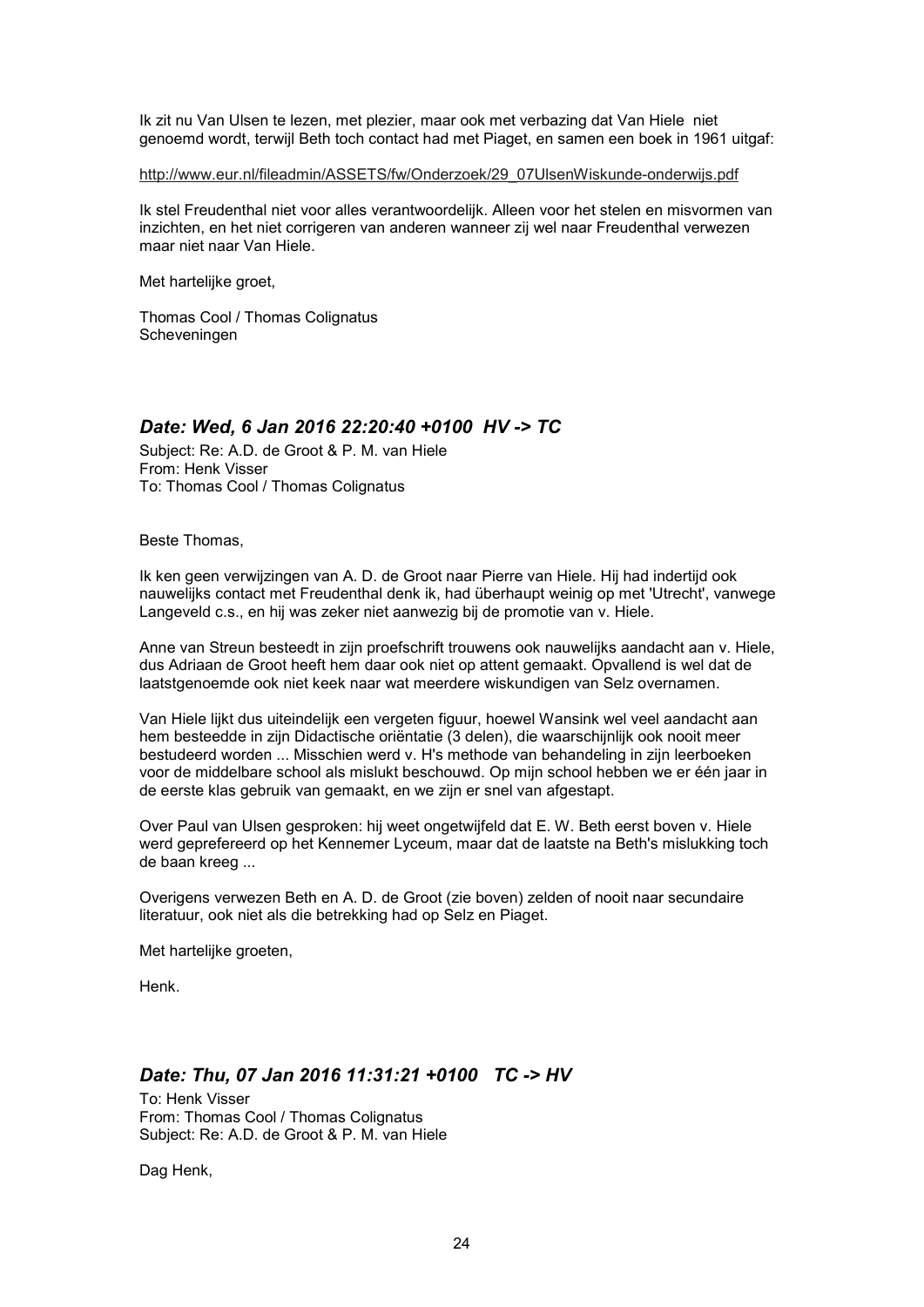Van Hiele lijkt vergeten, maar, David Tall heeft de aanpak van Van Hiele "herontdekt". Tall zegt dat Van Hiele alleennaar meetkunde keek, en dat het Tall is die de algemene geldigheid ontdekt heeft. Zie:

#### http://arxiv.org/abs/1408.1930

Mijn advies voor een filosoof is om de didactiek van wiskunde als de empirische basis te nemen, en daarin actief te zijn, om te voorkomen dat men het contact met de werkelijkheid verliest. Van Hiele blijkt van belang voor epistemologie en methodologie. Ben je met dat laatste eens, en zou je me ondersteunen wanneer ik, zoals gisteren heb besloten, aan Muller cs. ga voorstellen in hun project, dat tot juni loopt, ook Van Hiele te vermelden ?

At 2016-01-06 22:20, you wrote: Ik ken geen verwijzingen van A. D. de Groot naar Pierre van Hiele.

Ik ken alleen de verwijzing in Methodologie, waarin De Groot toont het proefschrift uit 1957 eigenlijk niet gelezen te hebben. Terwijl de De Groot had geschreven over het meetkunde onderwijs, was hij toen denkelijk met methodologie bezig. Een vraag is of er ooit een herkansing is gekomen. Denkelijk dan niet.

Hij had indertijd ook nauwelijks contact met Freudenthal denk ik, had überhaupt weinig op met 'Utrecht', vanwege Langeveld c.s., en hij was zeker niet aanwezig bij de promotie van v. Hiele.

Anne van Streun besteedt in zijn proefschrift trouwens ook nauwelijks aandacht aan v. Hiele, dus Adriaan de Groot heeft hem daar ook niet op attent gemaakt. Opvallend is wel dat de laatstgenoemde ook niet keek naar wat meerdere wiskundigen van Selz overnamen.

Van Hiele lijkt dus uiteindelijk een vergeten figuur, hoewel Wansink wel veel aandacht aan hem besteedde in zijn Didactische oriīntatie (3 delen), die waarschijnlijk ook nooit meer bestudeerd worden ...

Van Hiele is niet vergeten door mij, en ik hoop niet dat mensen doen alsof mijn werk er niet toe doet.

Wie aandacht besteedt aan Freudenthal, moet corrigeren voor diens fraude t.a.v. Van Hiele.

En er is nu dus David Tall.

Misschien dan ook maar Wansink herwaarderen ? Ik ben er voorstander van dat heel veel in het Engels vertaald gaat worden. Al die vertalers die de gemakkelijke weg van Engels naar Nederlands kiezen .... Ben je wellicht ook voorstander van zo'n Simon Stevin Instituut ?

Misschien werd v. H's methode van behandeling in zijn leerboeken voor de middelbare school als mislukt beschouwd. Op mijn school hebben we er één jaar in de eerste klas gebruik van gemaakt, en we zijn er snel van afgestapt.

Dit is belangrijk. Om [= op] een Academische School (vgl. Academisch Ziekenhuis) hadden jullie een verslag geschreven waarom het dan niet zou werken. Is zoiets nog doenlijk, al was het maar een paar zinnen ?

Over Paul van Ulsen gesproken: hij weet ongetwijfeld dat E. W. Beth eerst boven v. Hiele werd geprefereerd op het Kennemer Lyceum, maar dat de laatste na Beth's mislukking toch de baan kreeg ...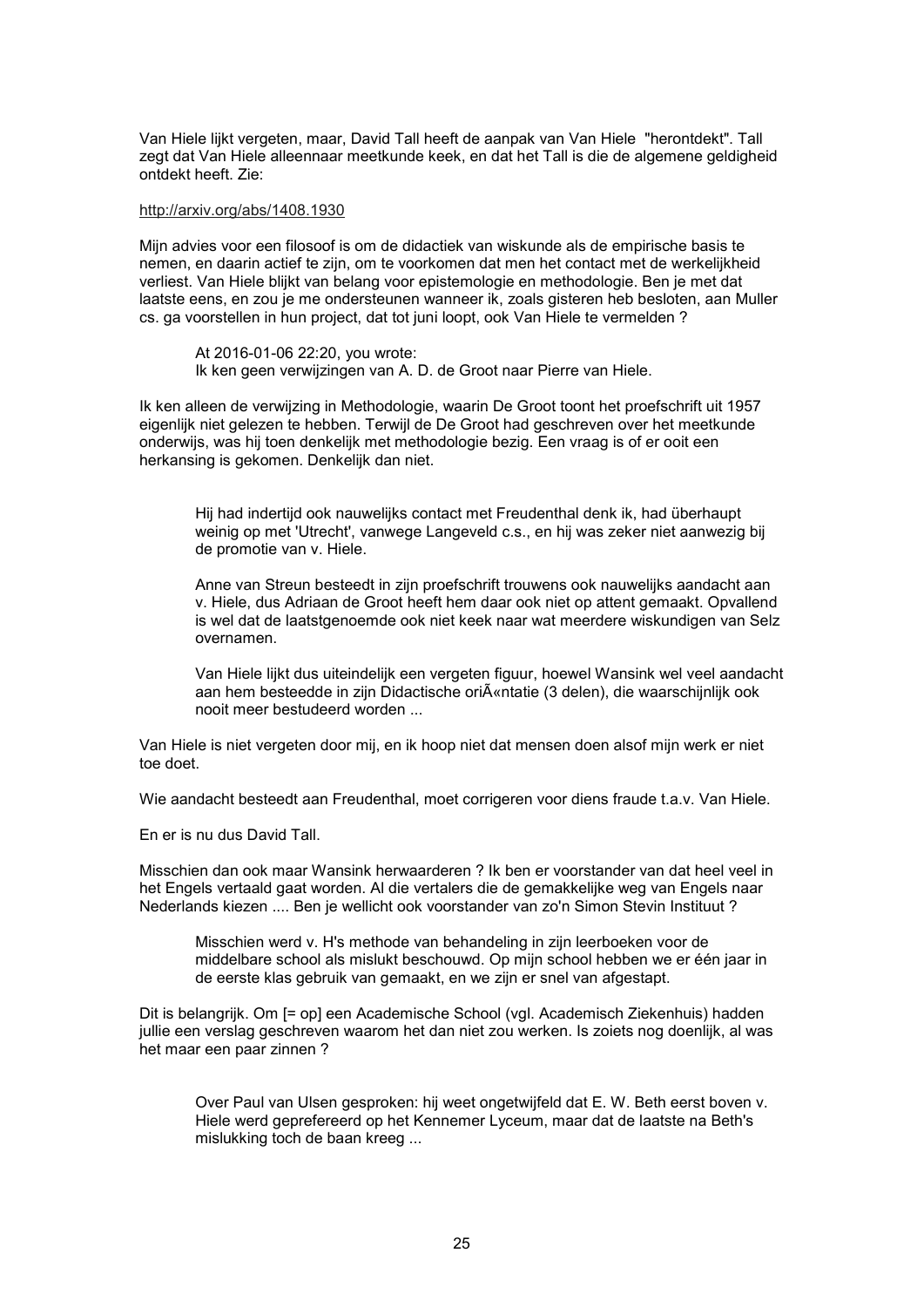Overigens verwezen Beth en A. D. de Groot (zie boven) zelden of nooit naar secundaire literatuur, ook niet als die betrekking had op Selz en Piaget.

Vanzelfsprekend. Van Hiele vormt echte primaire literatuur. Zijn niveau's in epistemologie zijn van het niveau van Kant. Hij had hoogleraar moeten worden, in plaats van dat Freudenthal ging amateuren.

Hartelijke groet,

Thomas

# *Date: Thu, 7 Jan 2016 11:58:55 +0100 HV -> TC*

Subject: Re: A.D. de Groot & P. M. van Hiele From: Henk Visser To: Thomas Cool / Thomas Colignatus

Beste Thomas,

Ik heb zo ook mijn ideeën over didaktiek van de wiskunde, maar maak om te beginnen onderscheid tussen rekenkunde en algebra, terwijl meetkunde weer een ander verhaal is. Mijn antwoord op het eerste deel van je vraag

*Mijn advies voor een filosoof is om de didactiek van wiskunde als de empirische basis te nemen, en daarin actief te zijn, om te voorkomen dat men het contact met de werkelijkheid verliest. Van Hiele blijkt van belang voor epistemologie en methodologie. Ben je met dat laatste eens, en zou je me ondersteunen wanneer ik, zoals gisteren heb besloten, aan Muller cs. ga voorstellen in hun project, dat tot juni loopt, ook Van Hiele te vermelden ?*

wordt daarom complex. Ik ben nu zo bezig met mijn voordracht op 29 januari, dat ik het even uitstel.

Het NWO-project gaat over Beth, Heijting en Mannoury, maar het zou mooi zijn als je bij een van de volgende bijeenkomsten een voordracht zou houden over van Hiele, met verwijzingen naar Mannoury en hopelijk ook naar E. W. Beth. De laatste heeft actief meegewerkt aan de tweede druk van *de Inleiding tot de differentiaal- en integraalrekening met toepassingen op verschillende gebieden* (1942) van zijn vader H. J. E. Beth. En het staat mij bij dat Evert Beth ook aandacht heeft besteed aan de didaktiek van de wiskunde in zijn onuitgegeven boek *Natuur en geest,* dat zoek ik voor je op.

Zo'n voordracht ondersteun ik dus van harte!

Met hartelijke groeten,

Henk.

### *Date: Thu, 07 Jan 2016 13:58:52 +0100 TC -> HV*

To: Henk Visser From: Thomas Cool / Thomas Colignatus Subject: Re: A.D. de Groot & P. M. van Hiele

Dag Henk,

At 2016-01-07 11:58, Henk Visser wrote: Zo'n voordracht ondersteun ik dus van harte!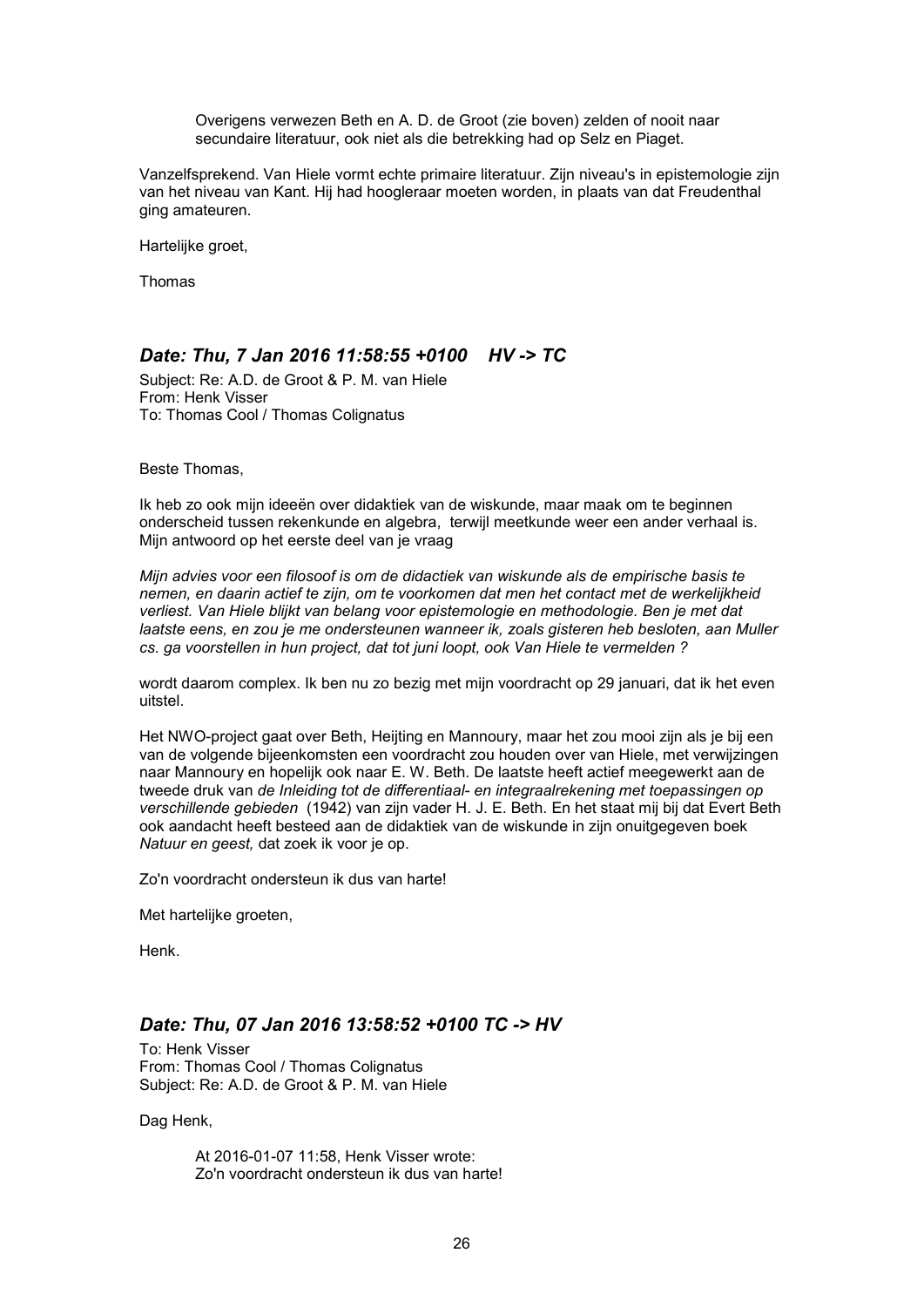Ik zal komend weekend zo'n nader uitgewerkt voorstel voor Muller cs formuleren, en daarbij nog goed kijken naar het oorspronkelijk ingediende NWO voorstel.

[2016-02-21: This thus was delayed to Colignatus (2016, draft), of February 18]

Hartelijk dank,

Thomas

### *Date: Mon, 11 Jan 2016 14:31:01 +0000 MK -> TC*

From: Mireille Kirkels To: Thomas Cool / Thomas Colignatus Subject: RE: T.a.v. colloquium From Criticism to Methodology op vrijdag 29 januari 2016, 13:30 -17:00 in Amsterdam Science Park 105, kamer F 3.20

Geachte heer Cool,

Hartelijk dank voor uw interesse in ons project. Ongeveer twee weken voor het colloquium stuurt prof. dr. De Swart alle samenvattingen en eventuele teksten naar de deelnemers van het colloquium. Als u daar prijs op stelt, kan ik uw adres aan hem doorgeven zodat u op de deelnemerslijst komt te staan en alle informatie krijgt.

Met vriendelijke groet en graag tot ziens,

Mireille Kirkels

### *Date: Tue, 12 Jan 2016 11:54:19 +0100 TC -> MK*

To: Mireille Kirkels From: Thomas Cool / Thomas Colignatus Subject: RE: T.a.v. colloquium From Criticism to Methodology op vrijdag 29 januari 2016, 13:30 -17:00 in Amsterdam Science Park 105, kamer F 3.20

Geachte mw. Kirkels,

Hartelijk dank voor uw terugmelding. Ja, geeft u mijn email adres aan prof. dr. De Swart door voor opname in die lijst. Wanneer diens voornaam "Harrie" is, dan gaat dit gepaard met een groet.

Met vriendelijke groet,

Thomas Cool / Thomas Colignatus Scheveningen

### *Date: Wed, 13 Jan 2016 15:43:52 +0000 PvU -> TC*

From: P. van Ulsen To: Thomas Cool / Thomas Colignatus Subject: Re: T.a.v. colloquium From Criticism to Methodology op vrijdag 29 januari 2016, 13:30 -17:00 in Amsterdam Science Park 105, kamer F 3.20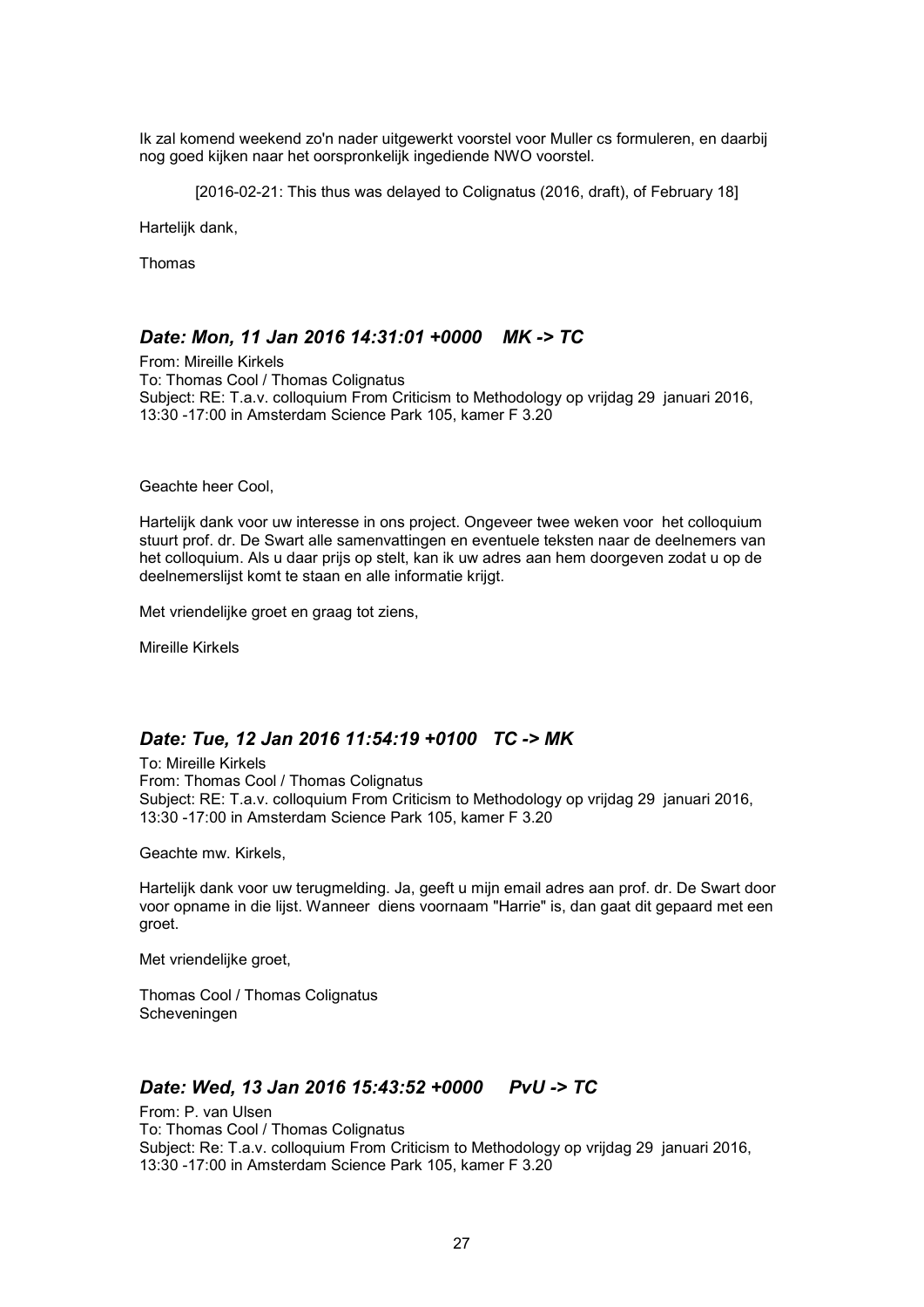Geachte Heer Cool,

Het colloquium is verzet naar vrijdag 19 februari. Dezelfde sprekers, dezelfde plaats en tijd. Het is niet nodig om in verband met dit colloquium zich in te lezen. Later zullen samenvattingen rondgestuurd worden zodat men daarmee een indruk krijgt wat besproken zal worden. Tevens zal dan een omschrijving van de plaats van samenkomst worden meegestuurd.

Met vriendelijke groet,

Paul van Ulsen

### *Date: Wed, 27 Jan 2016 11:37:16 +0100 TC -> HV*

To: Henk Visser From: Thomas Cool / Thomas Colignatus Subject: Fwd: Re: T.a.v. colloquium From Criticism to Methodology op vrijdag 29 januari 2016, 13:30 -17:00 in Amsterdam Science Park 105, kamer F 3.20

Dag Henk,

We zien elkaar dan op 19 februari i.p.v. 29 januari. Ik ben nog bezig met Mannoury, Beth, Van Hiele en een beetje De Groot. Dit wordt eerder een kort opstel om te zorgen dat Van Hiele terecht als leerling van Mannoury genoemd wordt, want gezien de tijd is er onvoldoende voor een presentatie vrees ik.

Met beste groet,

Thomas

From: P. van Ulsen To: Thomas Cool / Thomas Colignatus Subject: Re: T.a.v. colloquium From Criticism to Methodology op vrijdag 29 januari 2016, 13:30 -17:00 in Amsterdam Science Park 105, kamer F 3.20 Date: Wed, 13 Jan 2016 15:43:52 +0000

Geachte Heer Cool,

Het colloquium is verzet naar vrijdag 19 februari. Dezelfde sprekers, dezelfde plaats en tijd.

Het is niet nodig om in verband met dit colloquium zich in te lezen. Later zullen samenvattingen rondgestuurd worden zodat men daarmee een indruk krijgt wat besproken zal worden. Tevens zal dan een omschrijving van de plaats van samenkomst worden meegestuurd.

Met vriendelijke groet,

Paul van Ulsen

On Jan 6, 2016, at 6:50 PM, Thomas Cool / Thomas Colignatus wrote:

> Geachte dr. Van Ulsen en mw. Kirkels,

>

> Ik hoorde van Henk Visser van bovenstaand colloquium, en ben voornemens te komen. Ik wist niet van het bestaan van dit project o.m. omtrent Mannoury, en ben erg blij te zien dat diens werk aandacht krijgt. >

> Wanneer u suggesties heeft voor wat ik reeds zou moeten lezen om uw voordrachten beter te kunnen volgen, dan hoor ik dit graag.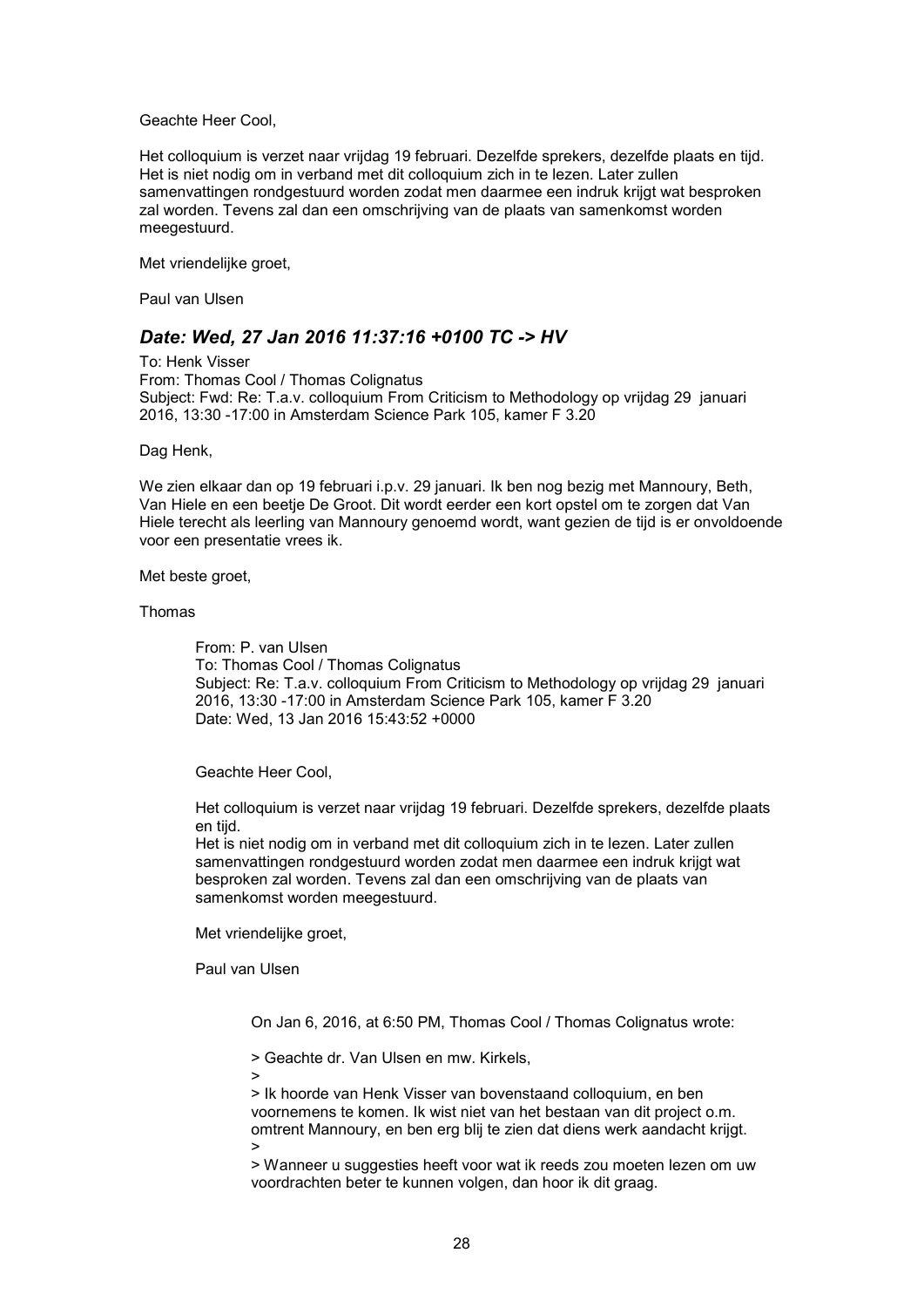> Ikzelf vind het altijd prettig wanneer anderen een beeld hebben van mijn werk. Hieronder geef ik enkele links. >

> Een suggestie van me is dat filosofen in ieder geval actief zijn in het wetenschappelijk onderzoek aan didactiek van wiskunde, opdat zij beter beseffen wat wetenschap is en minder kans hebben te verdwalen.

> Met vriendelijke groet,

>

> Thomas Cool / Thomas Colignatus > Econometrist en leraar wiskunde

- 
- > Scheveningen >

>

>

> Bijlage: enig relevant werk (PDFs online)

> > https://boycottholland.wordpress.com/2015/11/24/a-general-theory-ofknowledge/ (Mannoury)

- > > A logic of exceptions > http://thomascool.eu/Papers/ALOE/Index.html > > Boekbespreking > http://www.nieuwarchief.nl/serie5/pdf/naw5-2008-09-3-217.pdf > > Elegance with Substance > http://thomascool.eu/Papers/Math/Index.html >
	- > Conquest of the Plane
	- > http://thomascool.eu/Papers/COTP/Index.html
	- >
	- > Boekbespreking:
	- > http://www.nieuwarchief.nl/serie5/pdf/naw5-2012-13-1-064.pdf
	- >

# *Date: Tue, 16 Feb 2016 14:24:06 +0100 TC -> HV*

To: Henk Visser From: Thomas Cool / Thomas Colignatus Subject: Concept opzet voor artikel over Mannoury en Van Hiele en een beetje Beth en De Groot Attached: zie Colignatus (2016, draft)

Beste Henk,

Ik heb helaas niet zoveel tijd gehad, maar wil je voor a.s. vrijdag nog bijgaande opzet voor mijn beoogd artikel sturen. Het is tamelijk ruw maar geeft een beeld van waaraan ik denk. Het is prettig wanneer je er een beeld van hebt, zodat we er eventueel over kunnen praten. Wanneer je denkt dat het voor andere deelnemers van het colloquium al nuttig kan zijn om ook zo'n beeld te hebben van waaraan ik denk, voor gedachten en vermijding van overlap, dan hoor ik het graag.

Met beste groet.

Thomas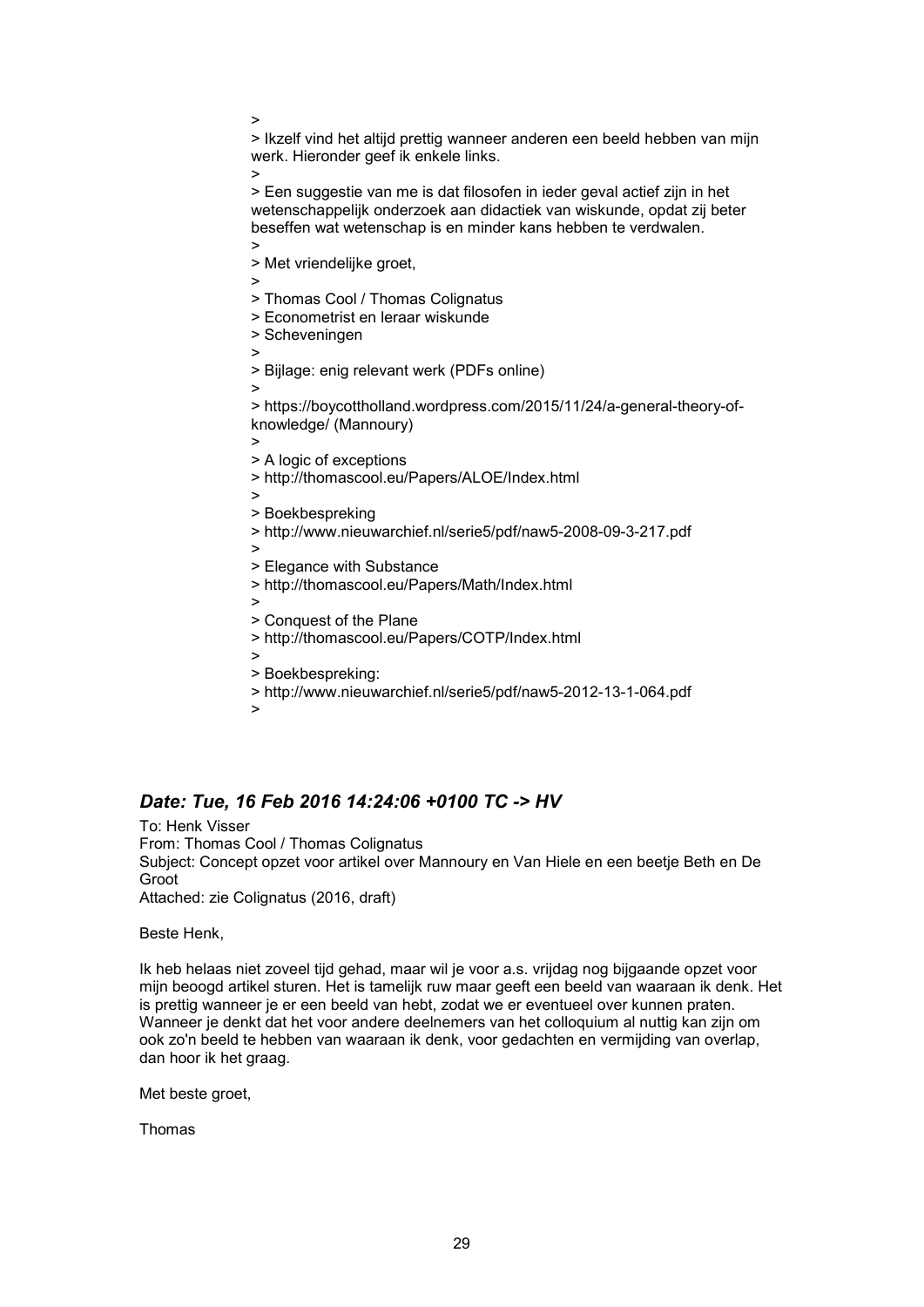# *Date: Tue, 16 Feb 2016 17:00:38 +0100 HV -> TC*

Subject: Re: Concept opzet voor artikel over Mannoury en Van Hiele en een beetje Beth en De Groot From: Henk Visser To: Thomas Cool / Thomas Colignatus X-OriginalArrivalTime: 16 Feb 2016 15:59:24.0370 (UTC) FILETIME=[018A8B20:01D168D3] X-RcptDomain: hetnet.nl

Beste Thomas,

Ik heb even naar je artikel gekeken, vooral de passages die op mij betrekkingh hebben en mijzself en van Hiele er ook even op nagekeken. Allereerst merk ik op dat je emotionele woordgebruik niet bijster wetenschappelijk aandoet, Freudenthal's fraud bijvoorbeeld. Wat van Hiele betreft, als ik kijk naar p. 59 van zijn proefschrift, dan mis ik bij de *Tweede mogelijkheid*

www.henkxvisser.nl

New website under construction.

# *Date: Tue, 16 Feb 2016 17:17:42 +0100 HV -> TC*

Subject: Re: Concept opzet voor artikel over Mannoury en Van Hiele en een beetje Beth en De Groot From: Henk Visser To: Thomas Cool / Thomas Colignatus

Er ging iets mis, dus ik ga nu door:

Ik heb even naar je artikel gekeken, vooral de passages die op mij betrekking hebben en mijzself en van Hiele er ook even op nagekeken. Allereerst merk ik op dat je emotionele woordgebruik niet bijster wetenschappelijk aandoet, Freudenthal's fraud bijvoorbeeld. Wat van Hiele betreft, als ik kijk naar p. 59 van zijn proefschrift, dan mis ik bij de *Tweede mogelijkheid* de leerlingen zelf de algoritme laten vinden, wat met Mannoury's gedachegang overeenkomt, en vervolgens is bij de *Derde mogelijkheid* 'het doorgronden van de samenhang van het waarnemingsveld' mij te vaag. De vraag is dus: is hij er wel in geslaagd een didaktioek van de wiskunde te ontwikkelen waarindat doorgronden wordt geëxpliceerd en waarmee het effectief kan wordt aangebracht?

Ik ben zolang buiten het concrete wiskunde-onderwijs gebeleven, dat ik het antwoord op deze vraag niet weet, maar mij toch nog met probleemoplossen in de wiskunde heb beziggehouden, door procedures te beschrijven waar van Hiele misschien wel wat in gezien zou hebben. Zie mijn Mathematical papers, die als nadere uitwerkingen van Duncker kunnen worden beschouwd.

Overigens denk ik niet dat je bijdrage bij het NWO-collowuium in goede aarde zal vallen. Mijn bijdrage over A. D. de Groor en de didaktiek van de wiskunde was ook al buiten de orde.

Met hartelijke groeten,

Henk.

# *Date: Wed, 17 Feb 2016 09:52:37 +0100 TV -> HV*

To: Henk Visser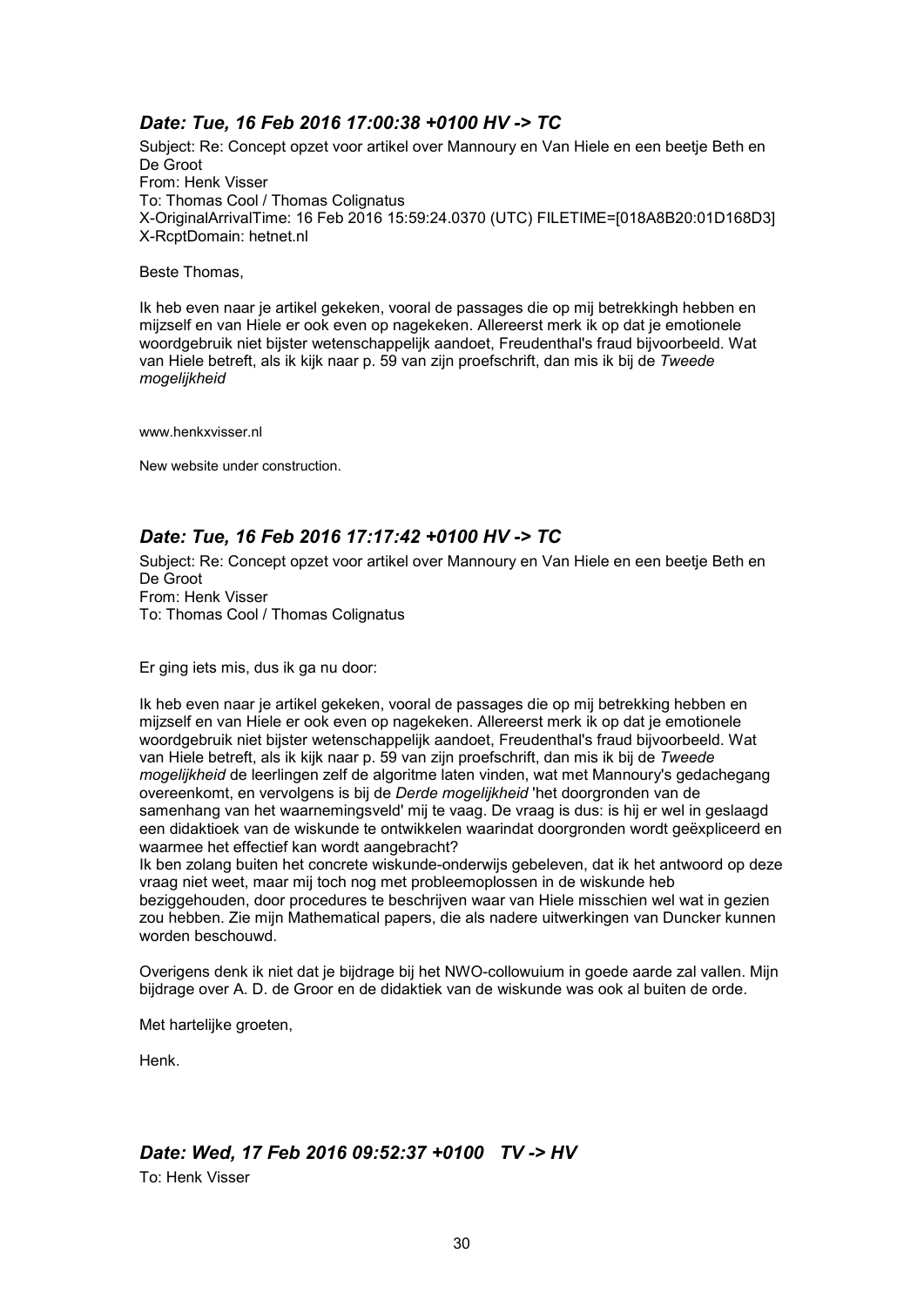From: Thomas Cool / Thomas Colignatus

Subject: Re: Concept opzet voor artikel over Mannoury en Van Hiele en een beetje Beth en De Groot

Dag Henk,

At 2016-02-16 17:17, you wrote: Er ging iets mis, dus ik ga nu door:

Ik heb even naar je artikel gekeken,

Doe dat alleen wanneer je lezing voor vrijdag al af is en je tijd hiervoor hebt. Zie anders of voor latere de opmerkingen hieronder.

Hartelijke groet,

Thomas

Opmerkingen:

 vooral de passages die op mij betrekking hebben en mijzself en van Hiele er ook even op nagekeken.

Ik zou graag weten wat je meeneemt van wat ik schrijf over breuken en uitspraak van getallen, en dat je herkent dat signifika in Nederland niet dood is.

Allereerst merk ik op dat je emotionele woordgebruik niet bijster wetenschappelijk aandoet, Freudenthal's fraud bijvoorbeeld.

Constateren dat er fraude is doe ik hier op wetenschappelijke wijze. Dit is geen emotionele opmerking.

Freudenthal stal idee-en van Van Hiele. Dat is plagiaat. Bij "plagiaat" denkt menigeen aan het letterlijk overnemen van teksten. Hier is het ietwat ongewikkelder, doordat Freudenthal andere termen voor hetzelfde introduceerde, en in enkele gevallen vervormde maar wat de diefstal niet minder maakte. Fraude is dan de betere overkoepelende term. Zie het betreffend artikel hierover.

Wat van Hiele betreft, als ik kijk naar p. 59 van zijn proefschrift, dan mis ik bij de *Tweede mogelijkheid* de leerlingen zelf de algoritme laten vinden, wat met Mannoury's gedachegang overeenkomt,

Mijn gedachte was dat je zelf op zoektocht zou gaan, in plaats van dat ik zou gaan bespreken waar denkelijk je misvattingen liggen.

Als handreiking:

(a) De tweede mogelijkheid richt zich expliciet op het leren van lesjes.

(b) De drie wegen zijn natuurlijk uitersten.

en vervolgens is bij de *Derde mogelijkheid* 'het doorgronden van de samenhang van het waarnemingsveld' mij te vaag.

In de derde mogelijkheid zou het zelf ontdekken als didactiek gebruikt worden. Door het structuren van de toepassingen (waarnemingsveld, fenomenologie) ontdekt de leerling relaties die tot algorithmen kunnen worden omgebouwd.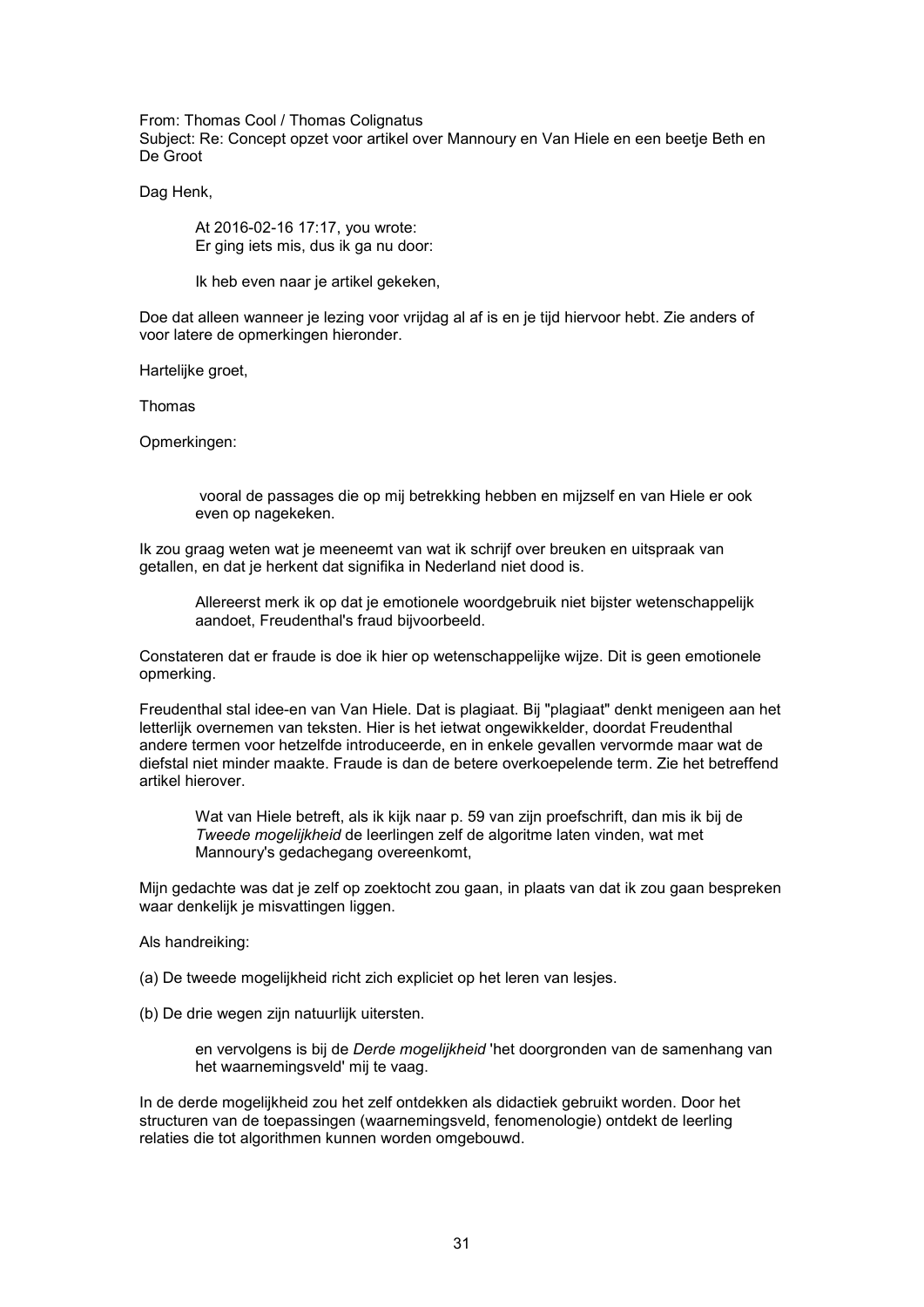De vraag is dus: is hij er wel in geslaagd een didaktioek van de wiskunde te ontwikkelen waarindat doorgronden wordt geëxpliceerd en waarmee het effectief kan wordt aangebracht?

Op zijn minst is hij daar ver in gekomen. Dat zul je niet op deze pagina's aantreffen. Ik beschouw Van Hiele (1957) als fundering van de niveaus, en vind Van Hiele (1973) prettiger omdat het compacter de didactiek bespreekt. Ordenen, expliciteren, ... Deze stappen worden door Van Dormolen nog iets nader uitwerkt.

Naar mijn mening wordt er in het onderwijs nog te weinig gewerkt aan het leren leren (waarbij kinderen waarnemen welke stappen er in een ontdekking of uitleg worden genomen).

Ik ben zolang buiten het concrete wiskunde-onderwijs gebeleven, dat ik het antwoord op deze vraag niet weet,

Okido. Maar ik mag hopelijk zeggen dat je Van Hiele verkeerd plaatst.

maar mij toch nog met probleemoplossen in de wiskunde heb beziggehouden, door procedures te beschrijven waar van Hiele misschien wel wat in gezien zou hebben. Zie mijn Mathematical papers, die als nadere uitwerkingen van Duncker kunnen worden beschouwd.

Het komt op het lijstje.

Overigens denk ik niet dat je bijdrage bij het NWO-collowuium in goede aarde zal vallen. Mijn bijdrage over A. D. de Groor en de didaktiek van de wiskunde was ook al buiten de orde.

Dit is een heel belangrijke opmerking. Onderzoekers houden er niet van wanneer hen de kaas van het brood wordt gegeten.

Ik zal het artikel derhalve positioneren zoals het historisch is verlopen: ik was zelfstandig geinteresseerd in de relatie van Mannoury, Van Hiele en De Groot, en juich het toe dat er nu dit NWO project is waar meer informatie is te vinden.

### *Date: Wed, 17 Feb 2016 10:39:12 +0100 HV -> TC*

Subject: Re: Concept opzet voor artikel over Mannoury en Van Hiele en een beetje Beth en De Groot From: Henk Visser To: Thomas Cool / Thomas Colignatus

Best6e Thomas,

Nog even een kritische opmerking. Je tekst zal niet in goede aarde vallen, omdat het teveel beschuldigingen bevat. Met agressief taalgebruik bereik je het tegendeel van wat je beoogt. Wat mijzelf betreft, kan je opmerkingen die ik in e-mailberichten maakt, niet citeren.

[2016-02-21: Visser states that I cannot quote from his emails. This is imprecise. I did not quote him in the draft paper. I only referred to sources that he mentioned, and stated that he was the source of this information. On this request, I removed that draft section on these sources. Also, the breach of the integrity of science by prof.dr. H. de Swart forces me to show that there is a genuine line of research that is obstructed by this breach, whence I best show these emails. They thus cannot be quoted as sources on views by Visser. For such issues one must wait for statements on his website or in peer reviewed papers.]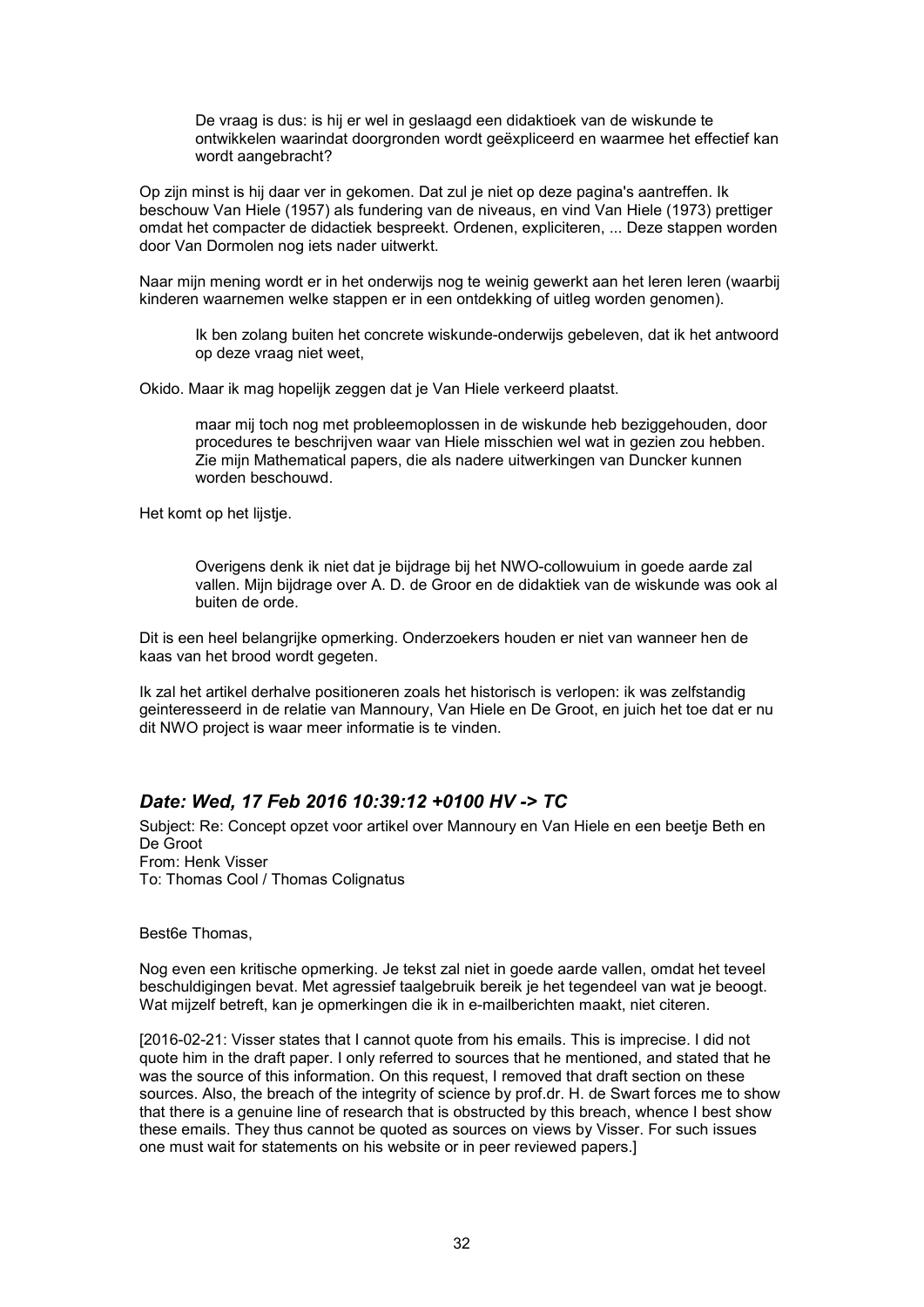Overigens leg ik volgens mij geen expliciete link van Van Hiele naar de inzichtmode, maar de voorbeelden van het daardoor besmette rekenen liegen er niet om. Je zou moeten nagaan waar die nadruk op inzicht in plaats van de door de aanhangers ervan zo gemaledijde 'algoritmen' (traditionele rekenregels, die altijd gewerkt hebben) dan wel vandaan komt.

[2016-02-21: Here Visser tells me what I should do. I value the suggestion but it doesn't work that way. It may be noted that not only Van Hiele but also De Groot looked at insight.]

Met hartelijke groeten,

Henk.

### *Date: Wed, 17 Feb 2016 15:12:51 +0100 TC -> HV*

To: Henk Visser From: Thomas Cool / Thomas Colignatus Subject: Concept aangepast voor andere inleiding - Re: Concept opzet voor artikel over Mannoury en Van Hiele en een beetje Beth en De Groot Attached: draft

Dag Henk,

(1) Bijgaand het concept dat is aangepast voor een andere inleiding, met bescheiden overlap met het NWO-project (ook Beth uit de titel).

(2) Ik heb de sectie "other sources" verwijderd. Ik citeerde niet letterlijk maar verwees naar jou als bron voor die opmerkingen. Sommige dingen wist ik niet en ik wil niet paraderen met kennis die ik niet had. Wanneer je een suggestie hebt hoe anderen van deze kennis van je gebruik kunnen maken, hoor ik het graag. Wanneer ik gewoon de bronnen noem, en je ermee tevreden bent dat ik jou algemeen dank zeg voor commentaar, is dat een modus ?

(3) Het is niet aan mij na te gaan waarom "realisten" in de fout gaan. Van Hiele is niet verantwoordelijk voor wat Freudenthal cs doen. Van Hiele is leraar wiskunde en wil op verantwoorde wijze stampen vervangen door inzicht. De niveaux van inzicht onderbouwen het belang van inzicht. Een didactiek daarvoor is niet perse stampen. Argumenten ten gunste van inzicht ondersteunen het. Maar je kunt daar niet van maken dat oefenen niet nodig is. Dan citeert men Van Hiele buiten context. Laat de "realisten" zelf aangeven waarom ze ideologie belangrijker vinden dan wetenschap en praktijk van onderwijs.

(4) Ik ben me bewust van de sociale dynamiek van een beschuldiging. Er is een lange onderbouwing, maar die gaat niemand snel lezen. Voor dit artikel gebruik ik een korte weergave, met verwijzing naar de onderbouwing. Wanneer dit betekent dat mensen mijn artikel niet gaan lezen, dan is dat dom, want iedereen behoort de dynamiek van beschuldigingen te kennen. Wanneer fraude een empirisch gegeven is, dan moeten historici er ook mee kunnen omgaan.

Hartelijke groet,

Thomas

### *Date: Wed, 17 Feb 2016 15:24:20 +0100 HV -> TC*

Subject: Re: Concept aangepast voor andere inleiding - Re: Concept opzet voor artikel over Mannoury en Van Hiele en een beetje Beth en De Groot From: Henk Visser To: Thomas Cool / Thomas Colignatus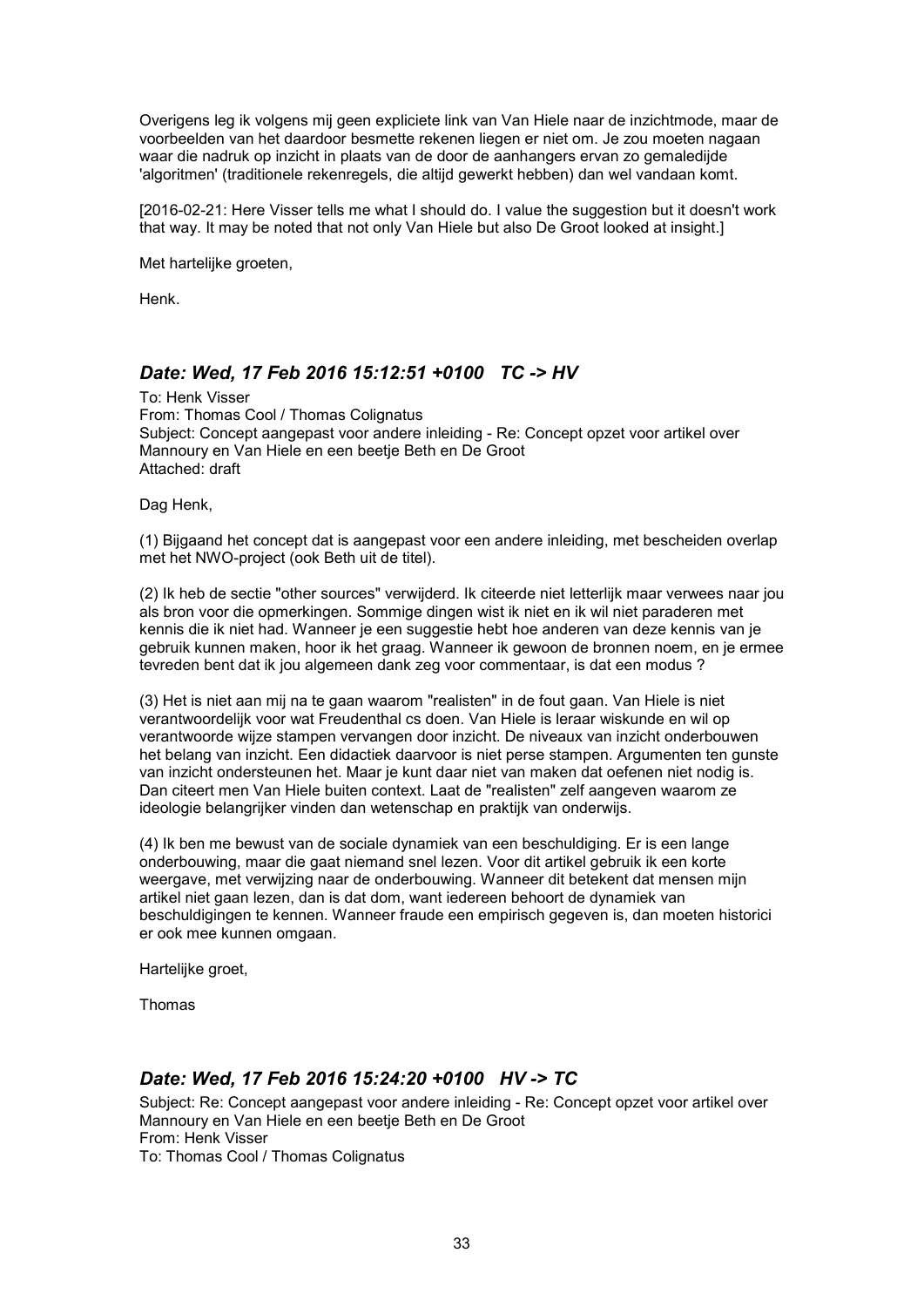Beste Thomas,

Ik blijf bij mijn kritiek en ga over tot de orde van de dag. Van Hiele is een gepasseerd station.

Met hartelijke groeten,

Henk.

# *Date: Thu, 18 Feb 2016 09:38:03 +0100 TC -> HV*

To: Henk Visser From: Thomas Cool / Thomas Colignatus Subject: Tot morgen

Dag Henk,

At 2016-02-17 15:24, Henk Visser wrote: Ik blijf bij mijn kritiek en ga over tot de orde van de dag.

Natuurlijk, doe dit alleen als je er tijd voor hebt.

Voor mij is belangrijk of je nog een reactie hebt op mijn bespreking van breuken en uitspraak van getallen, als een voorbeeld van hoe signifika / semiotics ook anno 2016 van belang is.

Over Van Hiele, hieronder. Tot morgen,

Hartelijke groet,

Thomas

T.a.v. Visser over Van Hiele:

Van Hiele is een gepasseerd station.

Het is jammer dat je dit niet direct hebt gezegd. Ik heb dit nergens van je gelezen. Wat je schreef laat nog steeds de mogelijkheid open dat Van Hiele is misbegrepen / misbruikt door de "realisten". Analyseer immers Freudenthal en Van Hiele op inhoud. Hij protesteert zelf ook, in dat interview in NAW.

Je bent niet ontslagen van de verplichting om te tonen dat Van Hiele werkelijk tot de realisten behoort, als dat je mening is. Waar ik toon dat Freudenthal die intellectuele diefstal pleegt en vervormt, zijn die bevindingen ook te weerleggen. Wellicht niet door jou, maar je kunt niet zomaar stellen dat ik het verzin. Als het aan de orde komt, behoor je naar mijn artikel op arxiv.org verwijzen, opdat anderen van de mogelijkheid horen en het kunnen nalopen. Daarin wordt ook de kwestie besproken dat David Tall Van Hiele herontdekt heeft.

Vervolgens kun je in het proefschrift en Euclides 1957 helder terugvinden dat Van Hiele een algemene theorie voor de epistemologie presenteert. Wanneer je dat nog niet was opgevallen, is dat een aanwijzing tot beter lezen. De bijdrage van Van Hiele is van Kantiaans belang, dus helemaal niet gepasseerd. Maar ondergeschoffeld door Freudenthal, die dit liever voor zichzelf claimde. Ga maar na, de bronnen zijn nu online:

http://www.wiskundebrief.nl/718.htm#7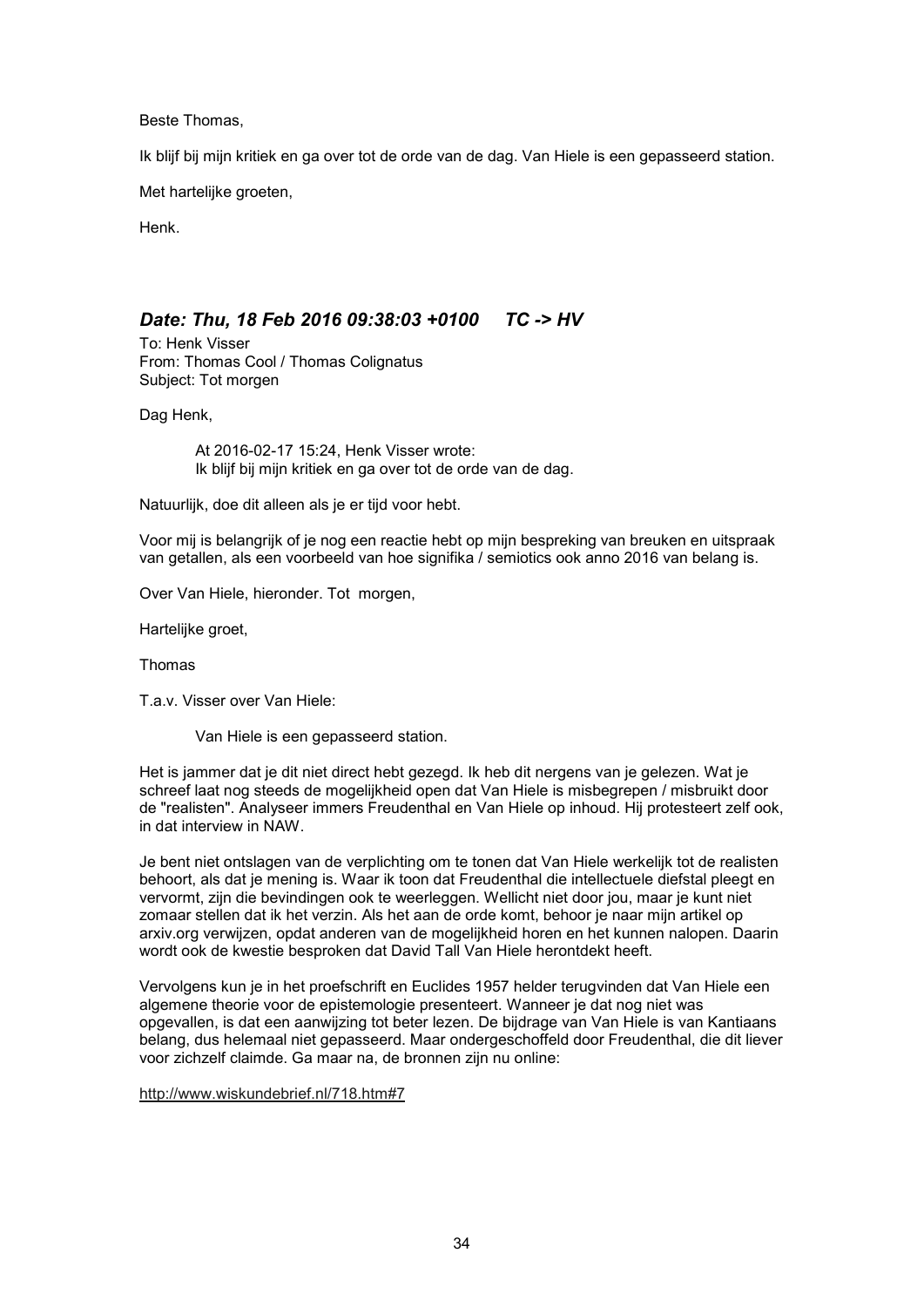# *Date: Thu, 18 Feb 2016 09:58:38 +0100 HV -> TC*

Subject: Re: Tot morgen From: Henk Visser To: Thomas Cool / Thomas Colignatus

Beste Thomas,

Volgens mij heb ik nooit geschreven dat Van Hiele tot de realisten behoorde, wel tot degenen die te weinig aan automatismen deed, maar ik heb het nu te druk met mijn lezing van morgen om verder te discussiëen. (...) Ik behoor niks te doen en heb geen verplichting, (...) Ik zou morgen maar wegblijven, want ik ben bang dat je aanwezigheid niet door Harrie de Swart op prijs zal worden gesteld.

[2016-02-21: I would not mind when others read in full what Henk Visser states here, but he makes an error of judgement (while he started telling me what I should do on February 17), and I feel that Henk Visser is better protected from misinterpretations here.]

Met hartelijke groeten,

Henk.

# *Date: Thu, 18 Feb 2016 13:43:51 +0000 HdS -> TC cc anderen*

From: H.C.M. de Swart To: Thomas Cool Cc: Henk Visser, P. van Ulsen, M. Kirkels Subject: over aanwezigheid bij colloquia

Dag Thomas,

Tot mijn spijt moet ik je laten weten dat de colloquia over de nederlandse significa besloten zijn en dat je daar niet welkom bent.

Met vriendelijke groeten, Harrie de Swart

# *Date: Thu, 18 Feb 2016 17:44:06 +0100 TC -> HdS cc anderen*

To: H.C.M. de Swart From: Thomas Cool / Thomas Colignatus Subject: Re: over aanwezigheid bij colloquia Cc: Henk Visser, P. van Ulsen, M. Kirkels, voorzitter NVVW, voorzitter KWG Attached: article Colignatus (2016, draft)

Beste Harrie, en anderen (die ik niet ontmoet heb),

Ik ben verbaasd. Wat is er "besloten" aan deze colloquia ?

In het email van Van Ulsen van 13 januari is daar geen sprake van. Henk Visser maakte me erop attent, zonder dit te zeggen, en ik heb eigener beweging uit beleefdheid een bericht aan Van Ulsen gezonden.

Ook geldt dat ik bezig ben met een paper over Mannoury, Van Hiele en De Groot. De connectie met deze laatste bracht me in contact met Visser. Volledigheidshalve voeg ik het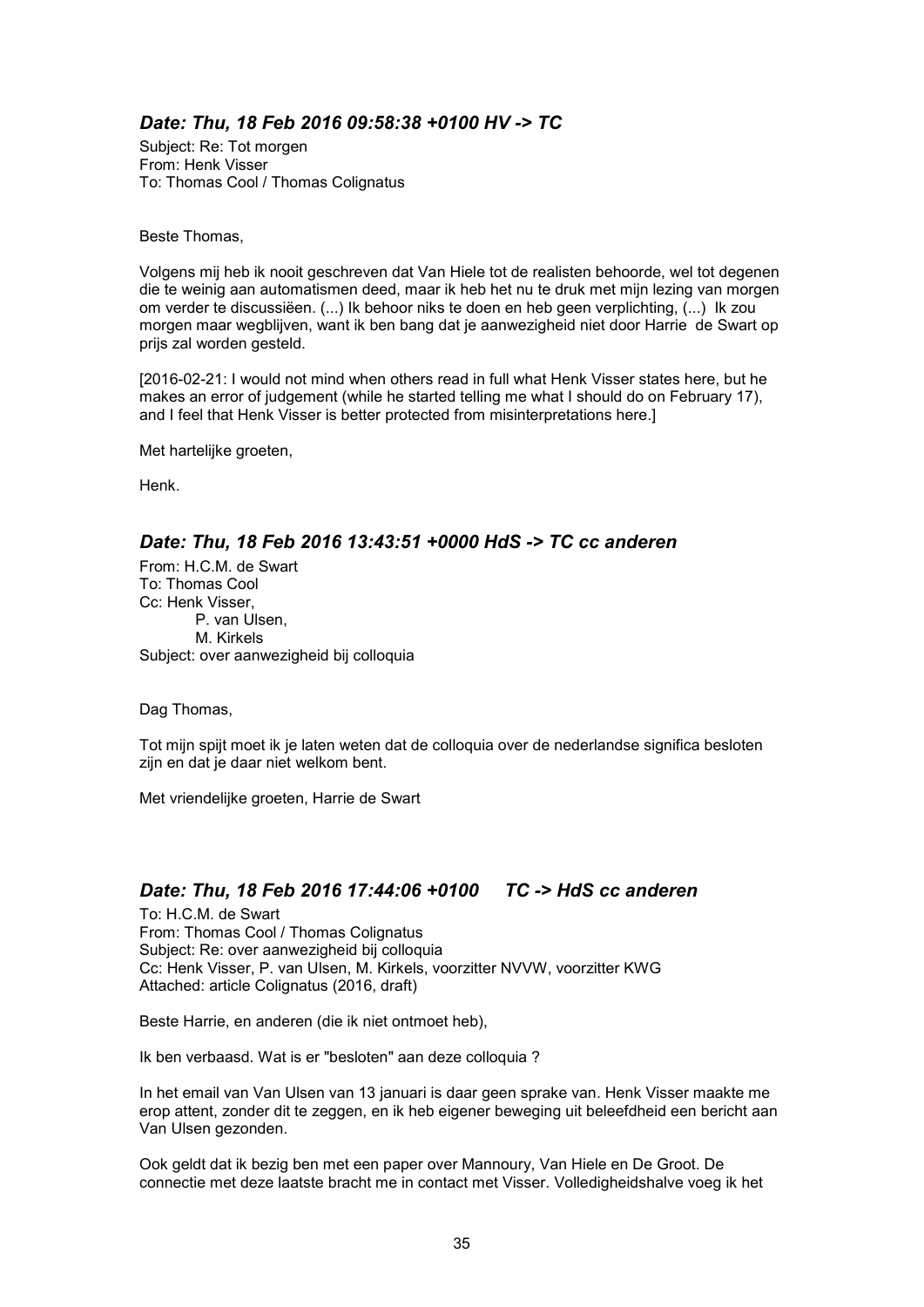concept toe. Vervolgens kun je nagaan dat ik lang belangstelling voor Mannoury heb, vraag het eventueel J.J.A. Mooij (wanneer die nog aanspreekbaar is), of lees mijn boek EWVJ uit 2012 (toen ik zeker nog niet van dit NWO-project wist).

Speelt hier een rol dat je mijn werk t.a.v. stemtheorie (stemparadoxen) mishandeld hebt ? Voor de anderen: Ik was door je uitgenodigd om een presentatie op het Ned. Math. Congres (NMC) te geven, en plotseling liet je dat niet doorgaan ten gunste van een promovendus. Daar stond ik plotseling zomaar te kijk als iemand van wie de bijdrage niet relevant zou zijn. Deze kwestie is nog steeds niet opgelost. Het was aardig dat je me daarna hebt uitgenodigd voor een colloquium in Tilburg, dat werd afgesloten met applaus. Maar dit is niet het brede publiek van de NMC, en je lijkt ook maar half geluisterd te hebben. Het is niet alleen voor mij maar ook voor de samenleving uitermate nadelig dat je je zo misdragen hebt, en dat een betere aanpak van de theorie van stemmen en aggregreren van preferenties weinig kans krijgt. Anderen kunnen dit nalezen:

http://thomascool.eu/Thomas/Nederlands/Wetenschap/Artikelen/2013-02-14- PasOpMetWiskundeOverVerkiezingen.html

Toch zul je hebben gemerkt dat ik je wangedrag t.a.v. het stemmen zakelijk benader, en dat ik een groet aan je heb overgebracht toen ik me voor dit colloquium aanmeldde. Ik ga er immers van uit dat de wetenschap leidend is en dat mensen op hun dwalingen kunnen terugkomen. Ook Mannoury en Beth hadden last van onbegrip en tegenwerking, dus hopelijk begrijp je mijn houding.

Gaarne ontving ik van je een bevestiging dat ik welkom ben. Ik zou niet graag zien dat ik dit aan NWO moet melden en op mijn website documenteren wat er nu weer gebeurt. Dat zou weer veel schade doen aan het wetenschappelijk proces.

Volledigheidshalve doe ik ook kopie aan Swier Garst, voorzitter van de NVVW, gezien het belang van dit onderzoek voor de didactiek van wiskunde, en Geurt Jongbloed, voorzitter KWG, gezien die affaire t.a.v. het NMC.

Met beste groet,

Thomas

At 2016-02-18 14:43, H.C.M. de Swart wrote:

Dag Thomas,

Tot mijn spijt moet ik je laten weten dat de colloquia over de nederlandse significa besloten zijn en dat je daar niet welkom bent.

Met vriendelijke groeten, Harrie de Swart

Date: Wed, 13 Jan 2016 15:43:52 +0000 PvU -> TC

From: P. van Ulsen To: Thomas Cool / Thomas Colignatus Subject: Re: T.a.v. colloquium From Criticism to Methodology op vrijdag 29 januari 2016, 13:30 -17:00 in Amsterdam Science Park 105, kamer F 3.20

Geachte Heer Cool,

Het colloquium is verzet naar vrijdag 19 februari. Dezelfde sprekers, dezelfde plaats en tijd.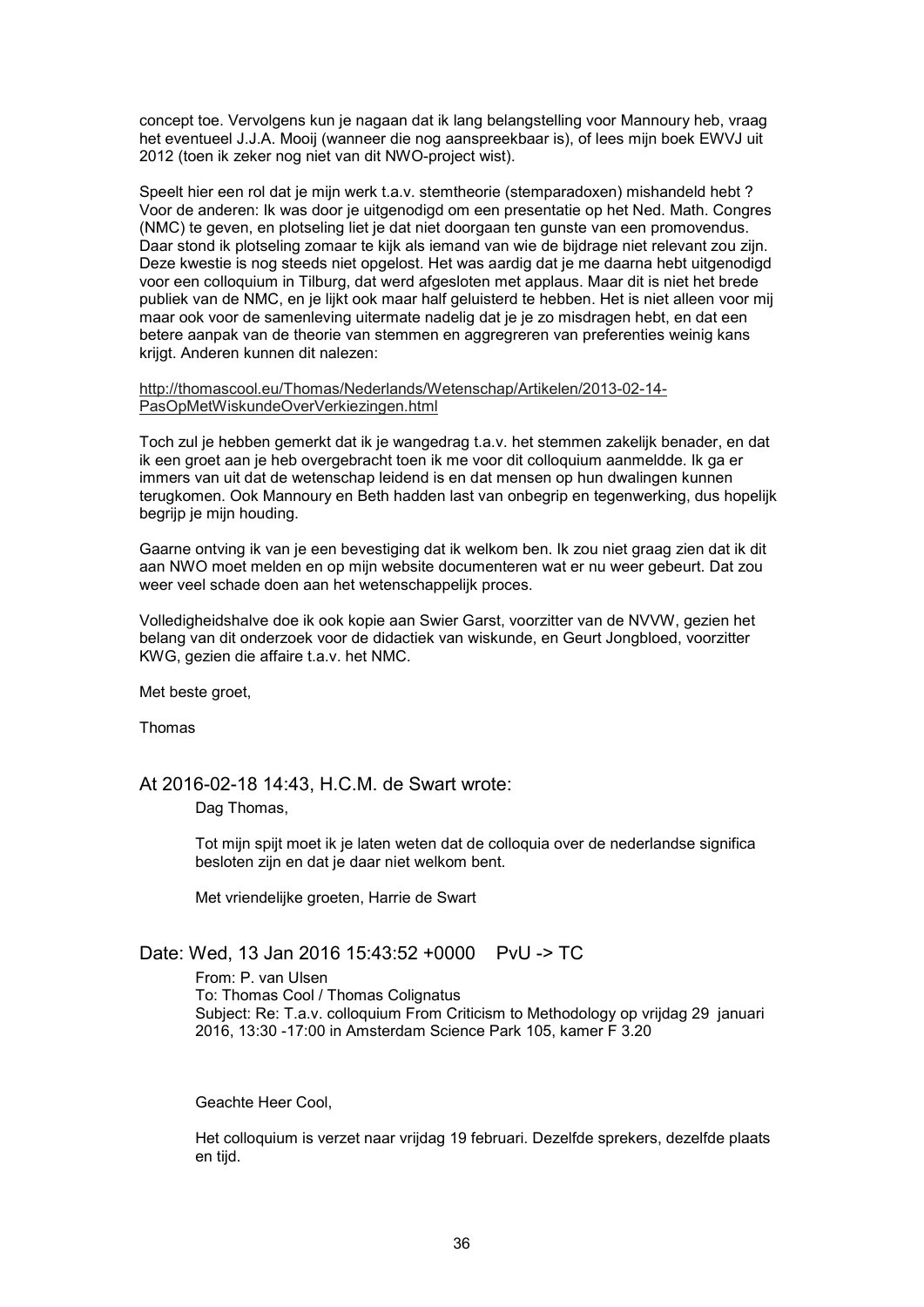Het is niet nodig om in verband met dit colloquium zich in te lezen. Later zullen samenvattingen rondgestuurd worden zodat men daarmee een indruk krijgt wat besproken zal worden. Tevens zal dan een omschrijving van de plaats van samenkomst worden meegestuurd.

Met vriendelijke groet,

Paul van Ulsen

### *Date: Thu, 18 Feb 2016 16:58:16 +0000 HdS -> TC cc anderen*

From: H.C.M. de Swart To: Thomas Cool / Thomas Colignatus Cc: Henk Visser, P. van Ulsen, M. Kirkels, Voorzitter NVVW, Voorzitter KWG Subject: RE: over aanwezigheid bij colloquia

Thomas,

Ik herhaal dat je NIET welkom bent! Harrie

### *Date: Thu, 18 Feb 2016 18:12:29 +0100 TC -> HV*

To: Henk Visser From: Thomas Cool / Thomas Colignatus Subject: N.a.v. De Swart

Beste Henk,

Ik heb steeds gezegd dat je alleen aandacht aan mijn paper t.a.v. Mannoury, Van Hiele en De Groot moest geven wanneer je er tijd voor had. Wanneer je reageert dan neem ik aan dat je die tijd hebt.

(...) Ik geef slechts aan hoe deontische logica zou uitwerken. Natuurlijk ben je een vrij mens, hoe kom je erbij dat ik anders zou denken ? Je kent me niet, dus pas op met email. Ook is het zo dat ik jou niet ken, dus mijn excuses dat ik hier te snel die redenering opschrijf zoals ik zelf zou volgen. Overigens vond ik jouw "Van Hiele is een gepasseerd station" veel te kort door de bocht, ook al kun je dat werkelijk vinden.

Ik ontving inderdaad een email van Harrie de Swart. Ik heb daarop net antwoord gezonden.

Ik wil je graag deze vragen stellen:

(1) Komt het initiatief om mijn aanwezigheid te blokkeren van De Swart, of (...) ? Ik neem aan dat het tweede niet het geval is.

(2) De vraag is natuurlijk welke motivatie Harrie gegeven heeft. In het email schrijft hij neutraal dat de bijeenkomst "besloten en niet welkom" is, maar uit jouw tekst hieronder blijkt dat er meer speelt. Het "niet op prijs stellen" is ook vaag. Wellicht gaat het "besloten" van tafel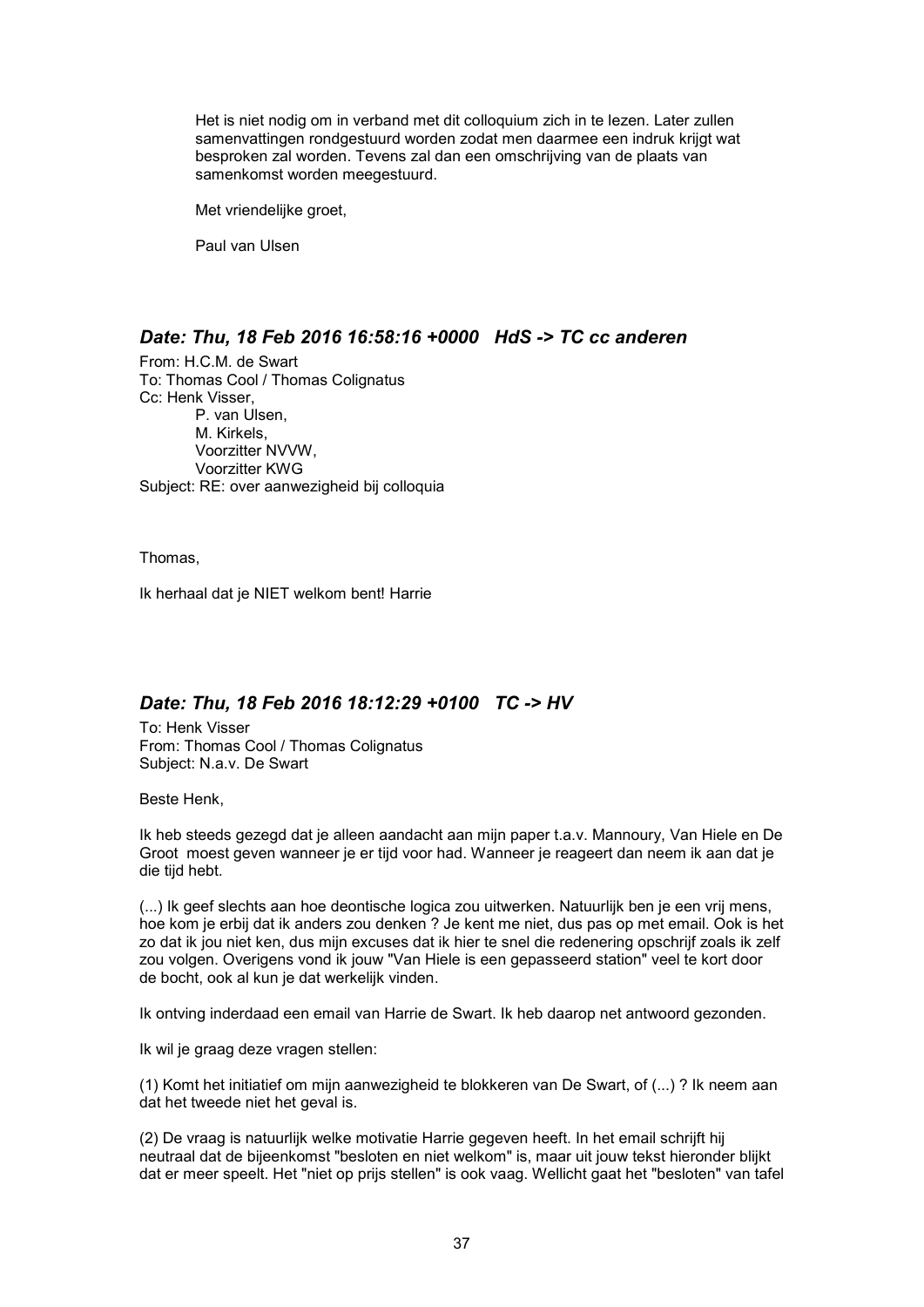maar blijft er het "niet welkom" over. Heeft De Swart zijn positie gedocumenteerd, of volgen anderen slechts diens mening ? Eventueel is er nog input geweest van F.A. Muller ?

Het is onzalig dat Harrie dit email stuurt aan de vooravond van de bijeenkomst. Dat kan oorzaak (1) hebben, of zijn bedoeling met (2) zijn.

Met beste groet.

Thomas

At 2016-02-18 09:58, you wrote: Beste Thomas,

Volgens mij heb ik nooit geschreven dat Van Hiele tot de realisten behoorde, wel tot degenen die te weinig aan automatismen deed, maar ik heb het nu te druk met mijn lezing van morgen om verder te discussiëren. (...). Ik behoor niks te doen en heb geen verplichting, (...). Ik zou morgen maar wegblijven, want ik ben bang dat je aanwezigheid niet door Harrie de Swart op prijs zal worden gesteld.

Met hartelijke groeten,

Henk.

# *Date: Thu, 18 Feb 2016 20:02:57 +0100 TC -> HdS cc anderen*

To: H.C.M. de Swart From: Thomas Cool / Thomas Colignatus Subject: Dan niet besloten maar aan mijn persoon gericht - RE: over aanwezigheid bij colloquia Cc: Henk Visser, P. van Ulsen, M. Kirkels, Voorzitter NVVW, Voorzitter KWG

Dag Harrie, en anderen (die ik niet ontmoet heb),

Okay, dus de bijeenkomst is niet besloten, maar het is alleen aan mijn persoon gericht.

Dan moet je uitleggen waarom. Het is nogal wat. Een colloquium wordt niet zomaar georganiseerd. In dialoog kan subtiel informatie worden uitgewisseld welke niet zomaar in teksten is terug te vinden. Iets kan worden aangestipt wat je wel wist maar dan in belang veranderen. Mijn argumentatie t.a.v. mijn aanwezigheid bij het colloquium was terzake. Mijn werk staat in de traditie van Mannoury en ik acht het nuttig om te komen horen wat men erover zegt. Misschien kan ik zelfs vragen stellen en een opmerking maken waar jullie wat van opsteken.

Iemand zonder degelijk argument blokkeren van een bijeenkomst die niet besloten is, is een ernstige inbreuk op de wetenschap. Waarom eerst de onwaarheid dat het besloten zou zijn ?

Dit NWO-project staat te boek voor EUR 617000. Ik neem aan dat dit colloquium hiermee verband houdt. [This has been verified.] Ik neem aan dat voor de rapporteur volstaat om te rapporteren, zodat jouw bemoeienis als gevraagd voorzitter van dit colloquium een beperkte is, tenzij je (inmiddels) een grotere rol hebt gekregen (ik heb geen toegang tot de hele projectbeschrijving). Toch zou de NWO twijfel kunnen krijgen over goede uitvoering van het project wanneer niet voldaan wordt aan de wetenschappelijke normen. http://www.eur.nl/fw/onderzoek/theoretische\_filosofie/criticismtomethodology

Ook wanneer het colloquium geen verband houdt met dit NWO-project neem ik aan dat dit een wetenschappelijke bijeenkomst is.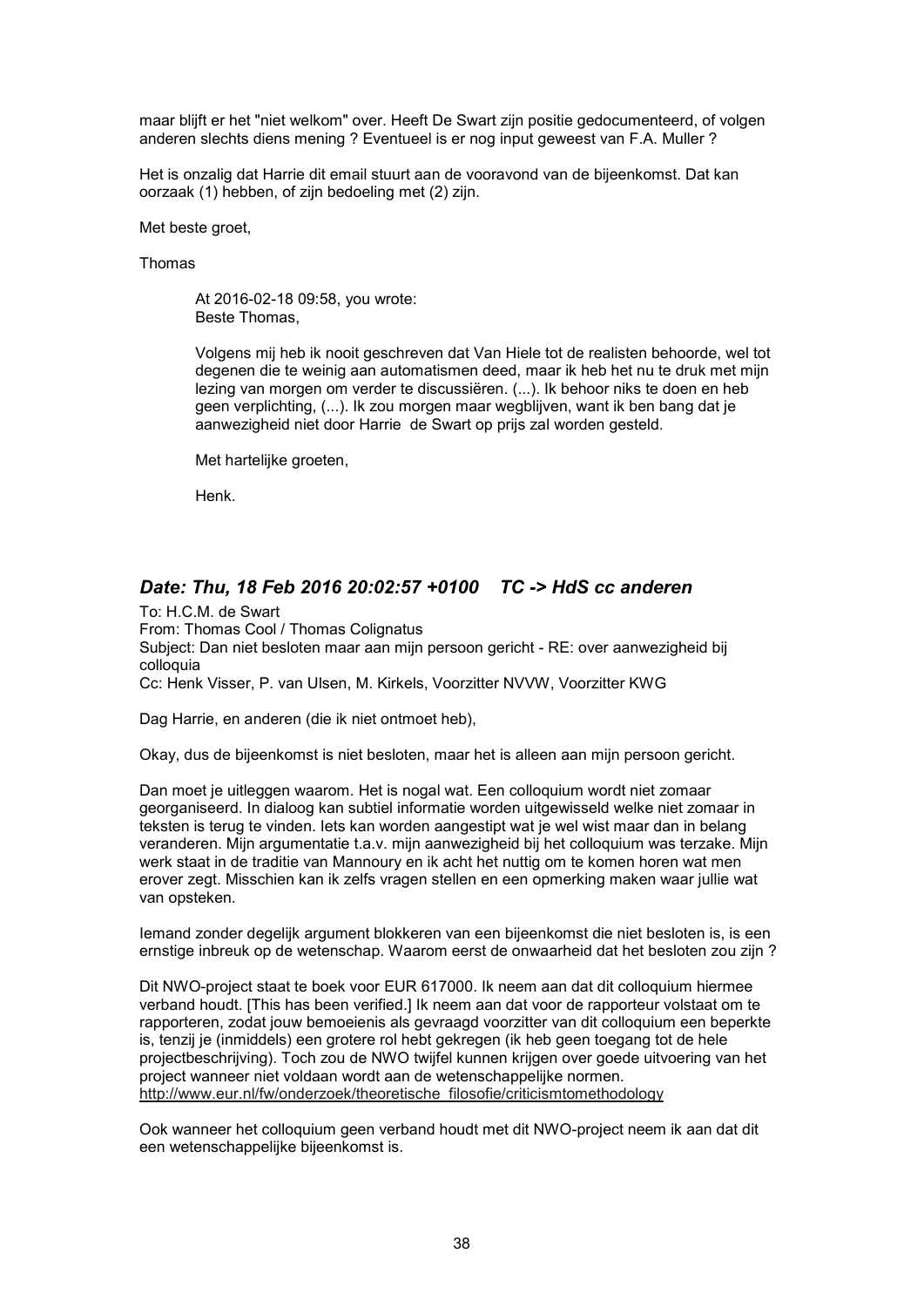Ik maak anderen attent op de affaire Cabbolet, beschreven door Gerard 't Hooft. Dit is een andere kwestie maar het lijkt te tonen dat Harrie niet onfeilbaar is. [My point is not the content of physics, on which I cannot judge, but the way De Swart managed this.] Met de eerdere kwestie t.a.v. stemtheorie zijn er nu dus drie kwesties: http://www.staff.science.uu.nl/~hooft101/spookrijders.html

De directie van het CPB hield een lunchbijeenkomst en bespreking door mij tegen, met het argument dat de tafels en stoelen zouden slijten. Ook dat geeft geen pas, zie wat Andre Koebben erover schreef: http://thomascool.eu/Thomas/Nederlands/TPnCPB/NVMC/Verslag.html

Harrie, je reageert verkeer[d] op een redelijke reactie van me in het vorige email. Mijn deductie is dat je hierin niet (meer) voor rede vatbaar bent (althans voor opmerkingen van mij).

Het is nu aan anderen om te corrigeren.

Het verstandigst is het colloquium (andermaal) te verdagen. Wanneer de vorige reden tot verdagen goed was, dan nu zeker. Geef De Swart de gelegenheid om zijn bezwaren aan mijn adres te formuleren, en laten we doornemen wat hij meent te bewijzen, alvorens er gedaan wordt alsof het terecht is dat deze blokkade t.a.v. mijn persoon wordt opgeworpen.

Ik verzoek aan Van Ulsen, Kirkels en Visser om mij te melden of deze blokkade als donderslag bij heldere hemel kwam, of om mij kopie te doen van emails wanneer Harrie eerder hierover met anderen heeft geschreven, danwel kort verslag van ander contact hierover, en of het aldus is "afgestemd". Dit kan bilateraal aan mij of cc anderen.

Het verzoek is om daarbij ook per individu te melden of en waarom men akkoord is met De Swart (eventueel alleen volgend aan De Swart's reputatie), of dat men kiest voor de positie dat je iemand beter kunt ontmoeten voordat je zo'n blokkade opwerpt.

[2016-02-21: Writing on this Sunday morning: I have not received any response by Van Ulsen, Kirkels and Visser. By implication, their position as scientists is corrupted by De Swart. They allow him to block my attendance without giving me adequate motivation and with first presenting a false argument on "closed shop".]

Ik verwijs naar De Groot & Visser (2003) t.a.v. forumtheorie voor het belang van het goed functioneren van het wetenschappelijk forum. Ieder weet dat Mannoury en Beth tegenwerking ondervonden, leer daar s.v.p. van om niet hetzelfde te doen.

Wederom cc voorzitters NVVW en KWG.

Met vriendelijke groet,

Thomas Cool / Thomas Colignatus Scheveningen

> At 2016-02-18 17:58, H.C.M. de Swart wrote: Thomas,

Ik herhaal dat je NIET welkom bent! Harrie

## *Date: Fri, 19 Feb 2016 10:02:41 +0100 TC -> anderen cc HdS*

To: Henk Visser, P. van Ulsen, M. Kirkels, Voorzitter NVVW, Voorzitter KWG From: Thomas Cool / Thomas Colignatus Subject: Aanvulling vrijdagochtend - RE: over aanwezigheid bij colloquia Cc: H.C.M. de Swart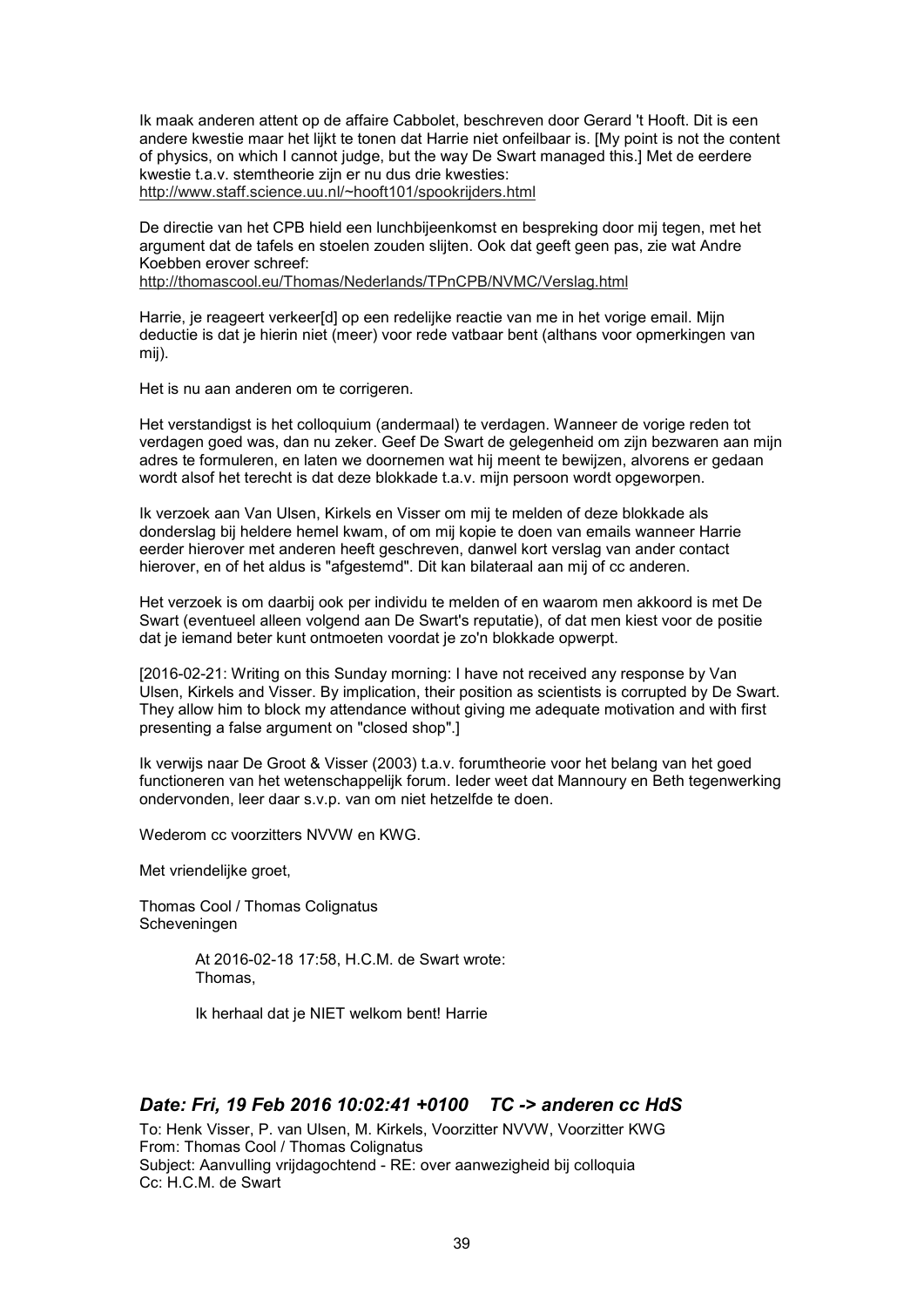#### Geachte anderen, cc Harrie,

Na een nachtje slapen het volgende.

Hieronder voeg ik de bilaterale email-uitwisseling tussen mij en Kirkels toe, waarin ook geen sprake is van een "besloten" karakter. Tevens kunt u nalezen dat ik Harrie een beleefde groet stuur, zodat u kunt begrijpen dat een eventueel verschil van inzicht daartoe beperkt blijft, althans voor mij.

In het vorige email heb ik geconcludeerd dat Harrie de Swart wangedrag toonde (bijv. onwaarheid over "besloten") en blijkbaar niet open stond voor rede. Ik richt dit email derhalve aan anderen, cc De Swart.

Ik noemde 3 gevallen van gedocumenteerd wangedrag door De Swart, en voeg er nu 1 aan toe, namelijk De Swart's misleidend voorstel aan de EU om bij stemmen gebruik te maken van Penrose wortel-gewichten, zie onder, met ook de reactie van Andrew Gelman. (T.a.v. Cabbolet was het Gerard 't Hooft.)

Het blijkt dat het colloquium van vanmiddag inderdaad onder het NWO-project valt: http://www.eur.nl/fw/onderzoek/theoretische\_filosofie/criticismtomethodology/colloquia

Ik ken de status van De Swart t.a.v. het NWO-project niet. Muller is penvoerder. Ik zie slechts dat de website voor het project blijkbaar bij EUR wordt bijgehouden, en op een van de pagina's staat er de naam van De Swart voor meer informatie, zodat hij wellicht een rol heeft als voorzitter, wellicht alleen voor een colloquium bij EUR:

http://www.eur.nl/fw/agenda/detail/article/76135-colloquium-from-criticism-to-methodology

In zijn twee emails legt De Swart mij niet uit wat zijn positie t.a.v. de colloquia is.

Hij doet kopie aan anderen, en wellicht heeft hij e.e..a. afgestemd, maar dan zonder hoor en wederhoor t.a.v. ondergetekende. Ik herhaal mijn verzoek om nadere informatie hierover.

In het email van Kirkels blijkt dat De Swart de convocaties bijhoudt, met toezending van samenvattingen e.d. Ik heb tot nu toe geen email van hem hierover ontvangen. Wellicht was er sinds januari 2016 niets, toen ik me aanmeldde. Wat betekent dit voor de toekomst ?

[2016-02-21: Might this mean that I have to check the website whether someone has a new paper or update ?]

Vervolgens:

At 2016-02-18 17:58, H.C.M. de Swart wrote: Thomas,

Ik herhaal dat je NIET welkom bent! Harrie

(1) De Swart gebruikt de term "niet welkom". Dat klinkt toch anders dan "je mag niet komen".

(1a) Wanneer ik niet kom, kan hij stellen dat hij alleen maar heeft gezegd dat ik "niet welkom" was, en dat het aan mij was om te bepalen of ik kom of niet. Eventueel heeft hij alleen zijn persoonlijke visie gegeven.

(1b) Wanneer ik wel kom, en hij echt voorzitter is, kan hij de portier vragen om mij te verwijderen. Dan kun je namelijk ook stellen: "Die meneer is onhanteerbaar want begrijpt niet wat "niet welkom" betekent." Dit zal nadelig zijn voor mijn reputatie en misschien zelfs wettelijke positie.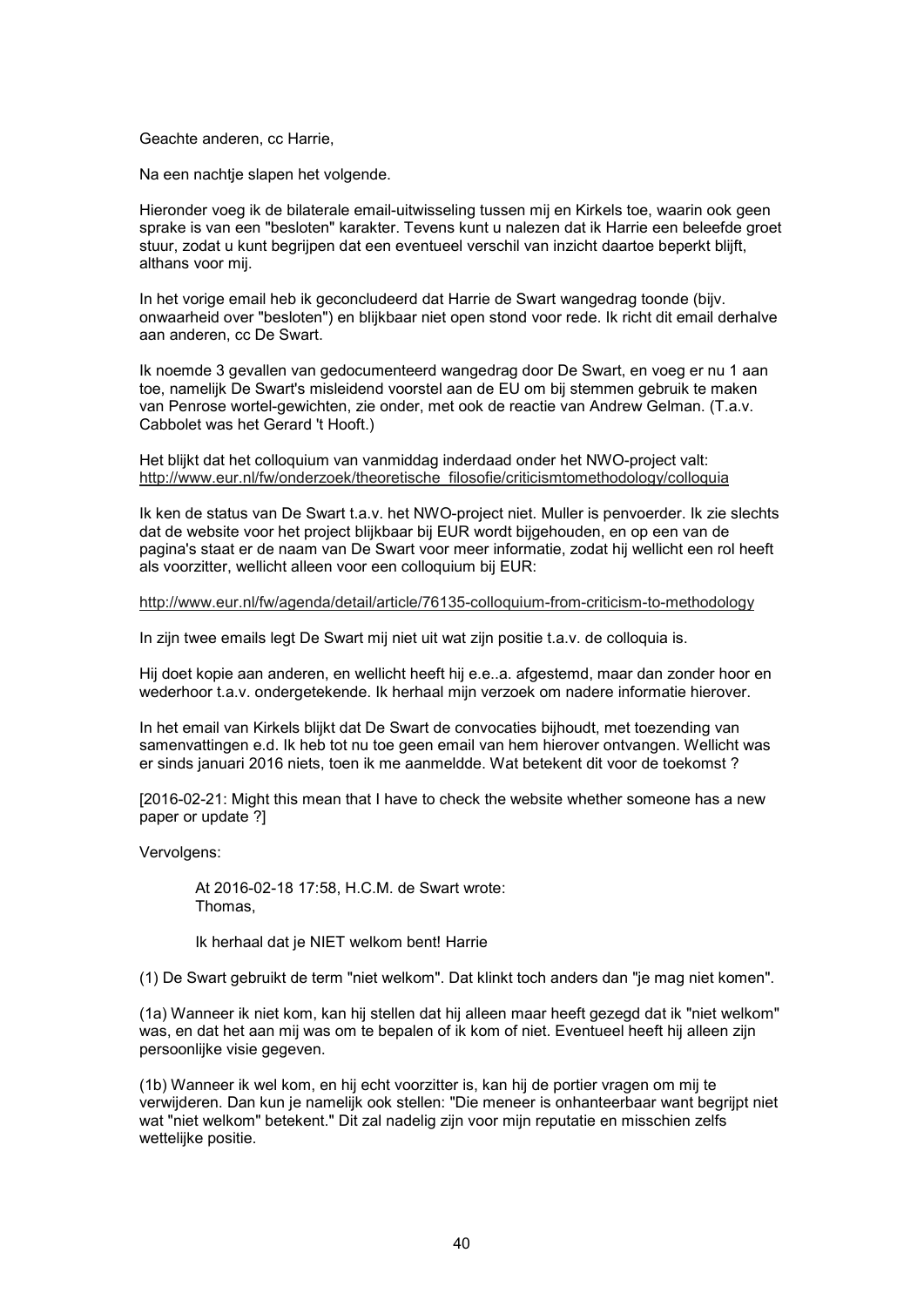(2) De Swart heeft sinds medio januari de tijd gehad om zijn visie te geven, maar ik ontvang dit pas aan de vooravond van het colloquium. Kostte het tijd om intern overleg te plegen, of is er een reden voor ? Anderen kunnen nu minder snel tegen hem zeggen: "Laten we eerst kennismaken." Of: "Doen jullie eens een poging om erover te praten, dan luisteren wij toe." Afzeggen van het colloquium is moeilijker (hoewel het nog steeds de juiste aanpak is).

(3) Ik herinnerde me een vierde gedocumenteerde misstap door De Swart: diens deelname aan het advies aan de EU om bij stemmen gebruik te maken van gewichten bepaald uit de wortel van het aantal burgers. Het gaat hier om een abstract model, dat als model wellicht mooi is, maar dat empirisch niet spoort met gangbare noties van democratie. Dit is aan De Swart cs. uitgelegd, maar De Swart gaat er blijkbaar in zijn college mee door.

Ik citeer uit zijn cursus 2015-2016: "As explained by Lionel Penrose in 1946, in order to guarantee that each citizen in each country has equal power with respect to the decisions taken in the CM, the power of each nation in the CM should be proportional to the square root of the size of its population, and not proportional to the size of the population itself, as it is now actually the case."

#### https://courses.eur.nl/#/2015-2016/detail/FW-KV4009

De petitie aan de EU uit 2008 met daarop ook de naam van De Swart:

#### http://chaos.if.uj.edu.pl/~karol/pdf/voting08.pdf

Wanneer men mij niet gelooft dat dit wetenschappelijk niet klopt, kijk dan bij Andrew Gelman:

#### http://andrewgelman.com/2007/10/09/why\_the\_squarer

Mijn eigen argument is fundamenteler, maar de verwijzing naar Gelman is parallel. Per saldo geeft De Swart aan de EU eenzijdige informatie. Ik heb geen correctie gezien. Wanneer hij die correctie geeft in dat college, dan heeft dat college een wonderlijke samenvatting.

(4) Terug naar misstap 1. In dat college FW-KV4009 zie ik onderwerpen die ik mijn boek "Voting theory for democracy" (VTFD) anders aanpak dan ik van de publicaties van De Swart ken. Daar ging de gastlezing over die ik op zijn verzoek in UvT heb gegeven. Ik ken geen bespreking door De Swart van VTFD of een reflectie op schrift van zelfs maar onderdelen. Maar het gaat hier niet om "meningen". Ik toon aan dat Arrow en Sen weliswaar correcte wiskunde presenteren, maar dat ze een verkeerde interpretatie geven vanuit de theorie van de sociale welvaart. Wanneer ik die interpretatie vervolgens weer wiskundig modelleer, dan zijn Arrow resp. Sen onvolledig of inconsistent. (zij mogen kiezen). De Swart heeft geen goed argument om dit niet aan zijn studenten door te geven. Behalve dat hij weigert ernaar te kijken, met als argument "drukte". Merk ook op: De Swart mishandelde mijn werk t.a.v. die presentatie voor NMC en dit is binnen de werkgroep Sociale Keuze Theorie (als die nog bestaat) nog niet opgelost. Je maakt mij deelname aan zo'n werkgroep onmogelijk, wanneer een beeld is geschapen alsof mijn werk discutabel is. In zo'n werkgroep worden vaak standaard-argumenten herhaald (verwijzingen naar Arrow en Sen), en wanneer dit misvattingen zijn moet ik weer protesteren, en zo zouden anderen het beeld kunnen krijgen alsof ik alleen aan zo'n werkgroep zou deelnemen om te pas of te onpas daarover te beginnen. Beter is het die misvatting goed door te spreken. Wie beweert dat ik niet open sta voor argumenten pleegt laster. Ik heb de argumentatie ook netjes in model gegoten, dus kijk naar de formules. Laat De Swart dat ook doen en zijn rapport daarover schrijven, in plaats van alles blokkeren omdat hij geen denkfouten en wangedrag wil erkennen. Aldus: de misstap van De Swart is zo ingrijpend dat normale deelname van mij aan die werkgroep Sociale Keuze Theorie onmogelijk wordt, en zodat ik me op afstand houd tot dit is opgelost. De wetenschap is op dit punt dus geschaad. Deze kwestie omtrent stemtheorie valt onder de censuur van wetenschap door de directie van het Centraal Planbureau en mijn advies tot een parlementaire enquete. Wetenschappers zouden moeten protesteren tegen censuur van wetenschap. Het kan een aansporing zijn wanneer men gaat inzien dat mijn werk ook goed is: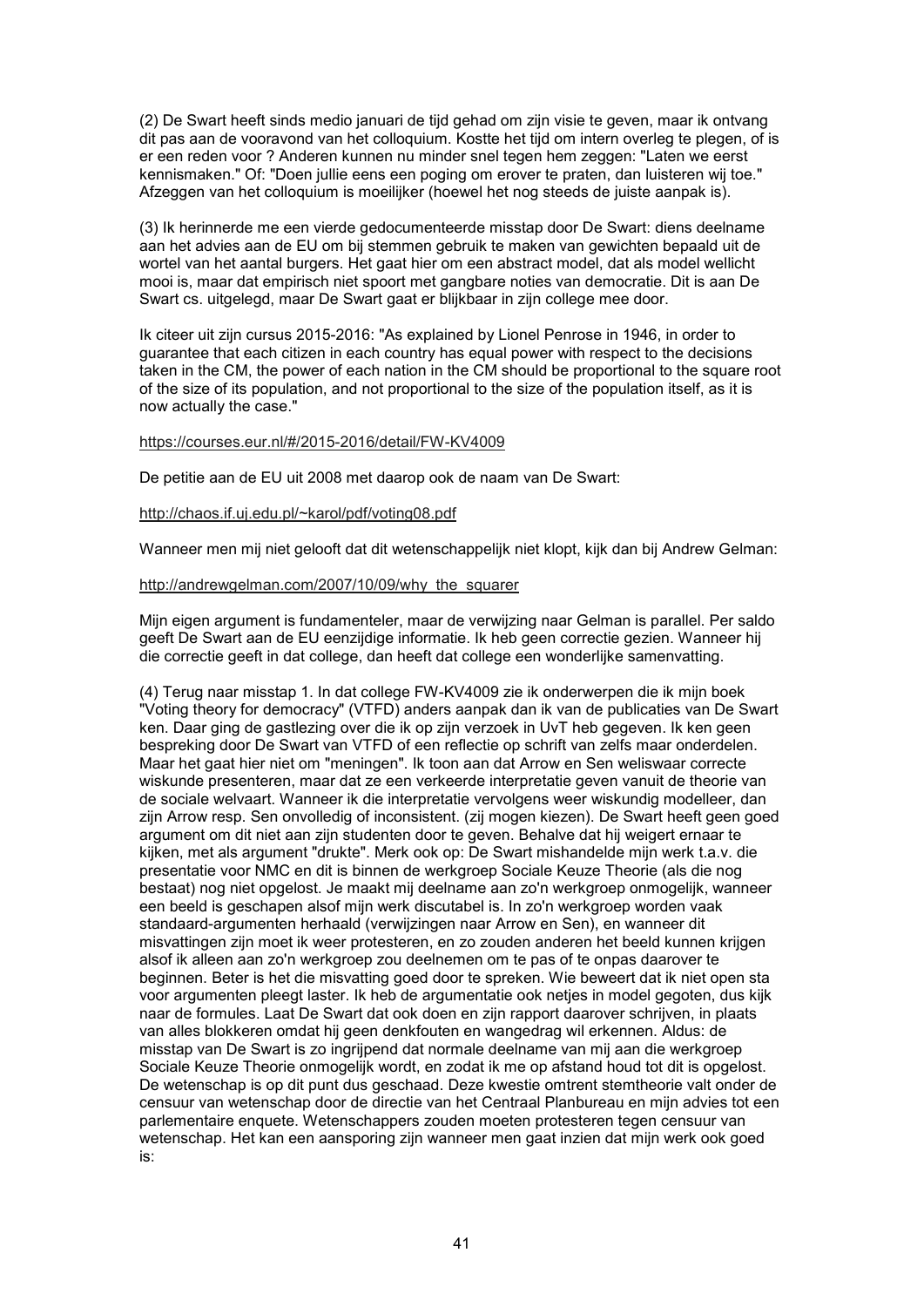#### http://www.ipetitions.com/petition/PE\_werk\_CPB

De Swart is niet de enige wiskundige die over de schreef gaat. Advies door wiskundigen aan regeringen over verkiezingsprocedures zijn systematisch fout, zie VTFD. Na een uitslag in Italie adviseerde ik de KWG een tuchtraad in te stellen. Dat wees men af. Hier staat een populaire bespreking.

#### http://www.joop.nl/opinies/na-italie-verdienen-wiskundigen-een-tuchtraad

De links naar de zangeressen zijn weggevallen en staan hier:

#### https://boycottholland.wordpress.com/2013/03/05/a-disciplinary-board-for-mathematicians

Overigens een dwarsverband: De Swart verving mijn eerst uitgenodigde presentatie voor de NMC plots zonder argumentatie door een presentatie door een promovendus (terwijl best allebei had gekund): die promovendus is inmiddels dr. Rob Bosch (KMA), jarenlang lid van de redactie van Euclides, en co-auteur met Jan van de Craats t.a.v. misvattingen t.a.v. didactiek van wiskunde. Van Bosch kan ik geen online cv vinden, en ik kan zo niet nagaan of Bosch een opleiding tot didactiek heeft gehad. Navraag hierover bij Bosch geeft geen antwoord. Dit is onderdeel van het advies tot een parlementair onderzoek naar het onderwijs in wiskunde:

#### http://www.ipetitions.com/petition/tk-onderzoek-wiskundeonderwijs

Volledigheidshalve: Er zijn nu vier misstappen door De Swart gedocumenteerd, inclusief de kwestie van dit colloquium, met diens inbreuk op de integriteit van wetenschap, door deelname van een kundig en fatsoenlijk wetenschapper met onwaarheid en impliciete laster aan diens adres te blokkeren. Ik heb daarbij steeds benadrukt dat mijn positie een wetenschappelijke is. Ik heb De Swart beleefd bejegend. Ik heb geen persoonlijke issue met De Swart, alleen die onderbouwing van geconstateerde misstappen.

Met vriendelijke groet,

Thomas Cool / Thomas Colignatus Scheveningen

### Date: Tue, 12 Jan 2016 11:54:19 +0100 TC -> MK

To: Mireille Kirkels From: Thomas Cool / Thomas Colignatus Subject: RE: T.a.v. colloquium From Criticism to Methodology op vrijdag 29 januari 2016, 13:30 -17:00 in Amsterdam Science Park 105, kamer F 3.20

Geachte mw. Kirkels,

Hartelijk dank voor uw terugmelding. Ja, geeft u mijn email adres aan prof. dr. De Swart door voor opname in die lijst. Wanneer diens voornaam "Harrie" is, dan gaat dit gepaard met een groet.

Met vriendelijke groet,

Thomas Cool / Thomas Colignatus Scheveningen

At 2016-01-11 15:31, you wrote: MK -> TC Geachte heer Cool,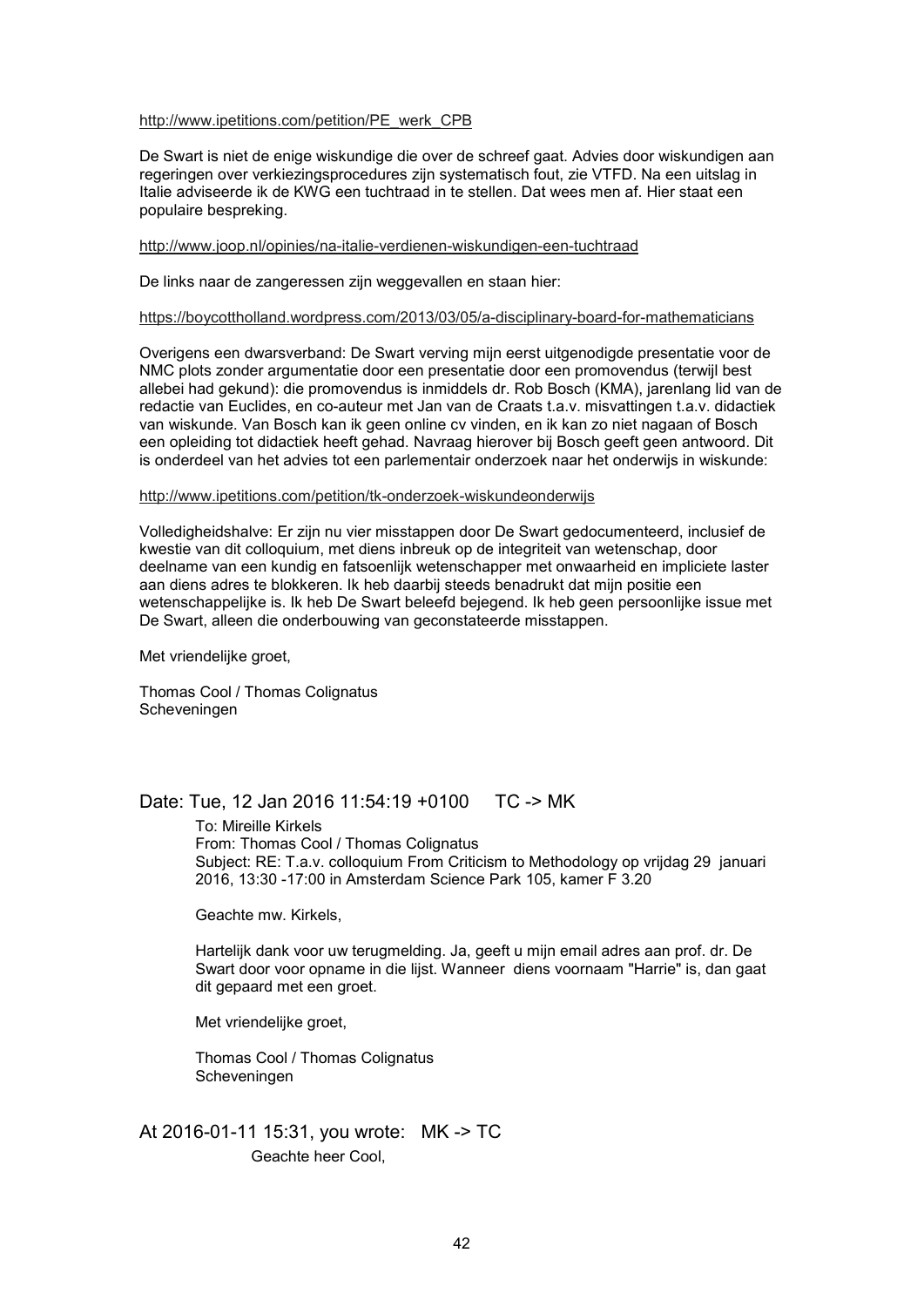Hartelijk dank voor uw interesse in ons project. Ongeveer twee weken voor het colloquium stuurt prof. dr. De Swart alle samenvattingen en eventuele teksten naar de deelnemers van het colloquium. Als u daar prijs op stelt, kan ik uw adres aan hem doorgeven zodat u op de deelnemerslijst komt te staan en alle informatie krijgt.

Met vriendelijke groet en graag tot ziens,

Mireille Kirkels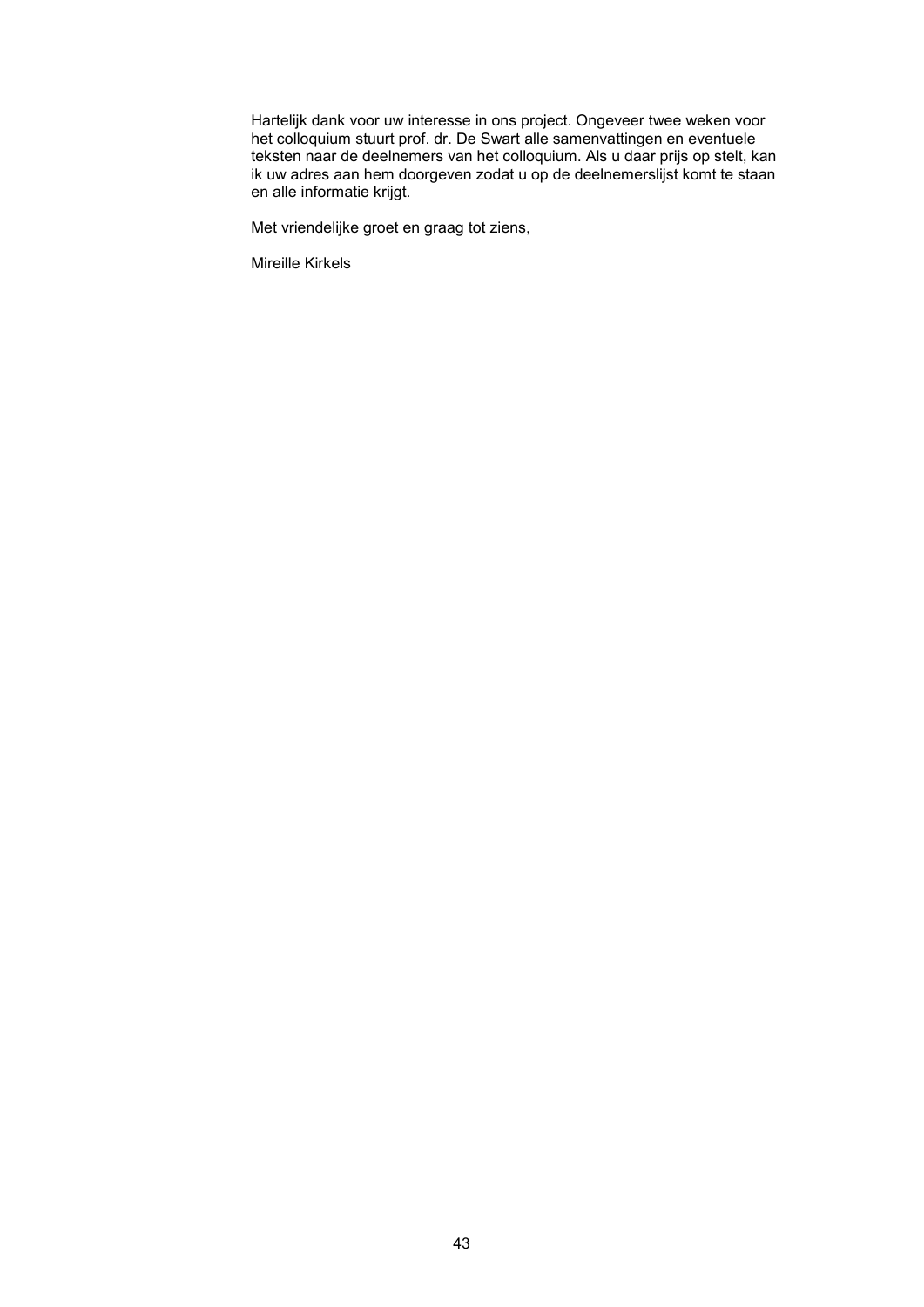# **Appendix C. Copy of Życzkowski, K. and H. de Swart and Scientists for a democratic Europe (2008)**

It is a question what their response was to Gelman (2007), and whether De Swart properly informed them about my criticism.

#### QUOTE

How to vote in the Council of the European Union?

European politicians have learnt a lesson from the Irish 'No' for the Treaty of Lisbon. Analysing key reasons that caused this outcome, one may wonder to what extent the citizens of Members States of the European Union feel that their votes do matter. In particular, it is a good opportunity to re-examine the voting procedures adapted by the Council of the EU.

The problem of analysing voting power in various voting systems has been a subject of scientific research for a long time. Experts in the field agree that the Treaty of Nice gives too much power to a number of countries, while other states are granted less power than appropriate. On the other hand, the Lisbon Treaty assigns too much voting power to the biggest and the smallest states at the expense of all middle size countries.

Both voting systems seem to violate the basic democratic principle that the vote of any citizen of every Member State of the Union should be equal. Assuming that all potential coalitions in voting bodies are equally likely one can show that this rule is satisfied by the weighted voting system designed by a British scientist Lionel Penrose already sixty years ago for the purpose of the United Nations. In this system the voting power of each country should be proportional to the square root of its population. This can be achieved if we also assign the weights proportional to the square root of population and find the optimal threshold for qualified majority (at the level of 61.5% for EU-27).

The idea of dividing votes proportionally to the square root of population is in fact the simplest implementation of the principle of degressive proportionality and lies exactly between two extremes: the 'one country - one vote' system and the system assigning votes proportional to population. A similar degressive system is used in the German Bundesrat to assign the number of representatives to each Land.

The Penrose system is efficient, representative, transparent and objective, so is not subjected to political bargaining. It can be easily implemented independently of the number of member countries. Such a system was already proposed by Sweden in 2000, by Poland in 2007, and was recently endorsed in a number of scientific articles. This proposal vastly increases the legitimacy of the European institutions. It derives the power of those who govern, the EU politicians, in a visible and equitable way from those who are being governed, the EU citizens.

Several of the undersigned raised this issue in June 2004 in an open letter to the governments of the EU member states. Any system implemented without due regard to the scientific analysis of voting power may become a major drawback to democratic development in the European Union. The scientific community may help politicians to overcome the current stalemate in reforming the EU institutions.

#### *Scientists for a democratic Europe* July 3, 2008

Jesus-Mario Bilbao, University of Seville, Spain Madeleine O. Hosli, Leiden University, Netherlands Ladislav Kabát, Comenius University, Bratislava, Slovakia Werner Kirsch, University of Hagen, Germany Ian McLean, Oxford University, UK Denis Leech, University of Warwick, UK Ines Lindner, Free University Amsterdam, Netherlands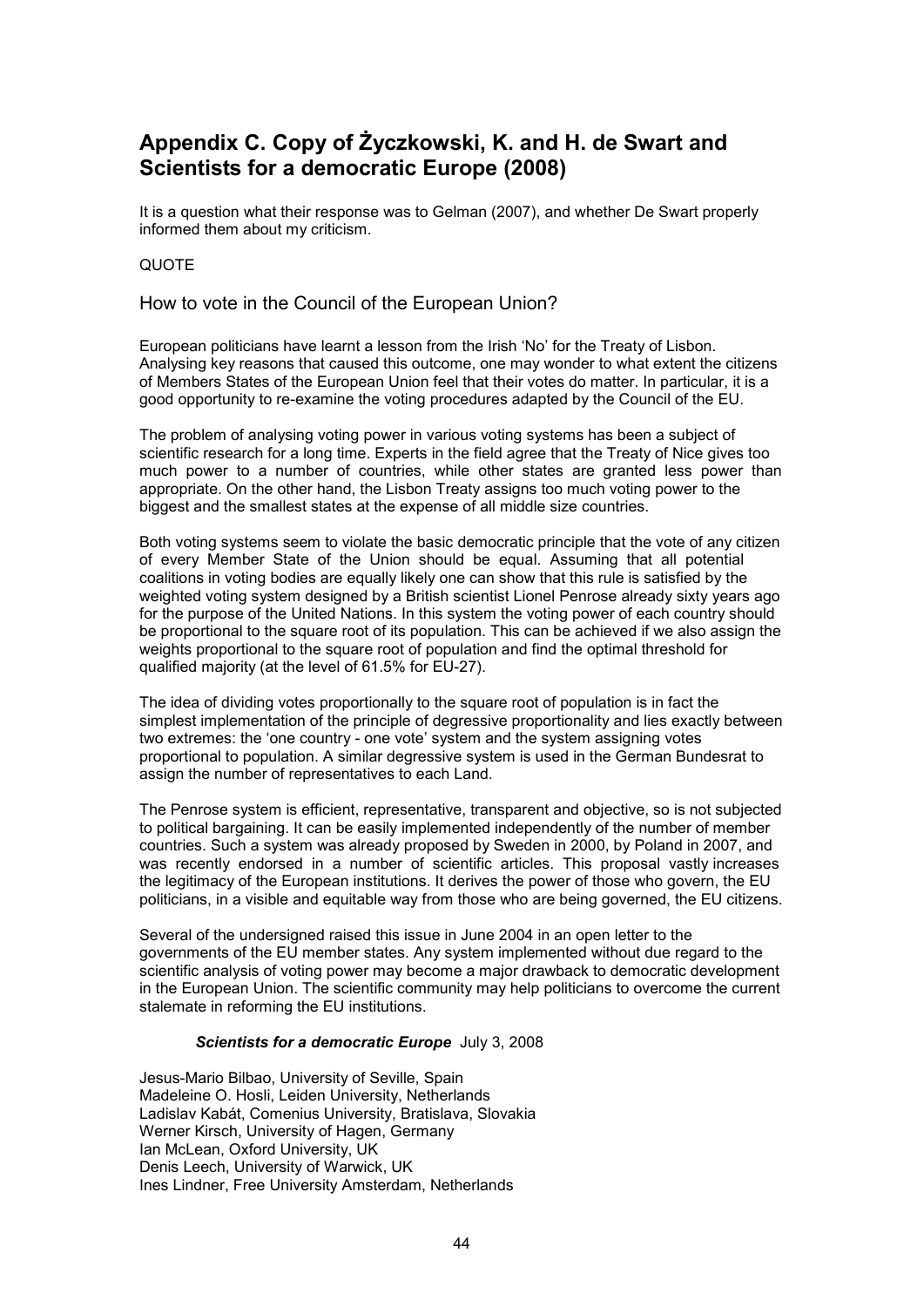Moshé Machover, Voting Power and Procedures, London School of Economics, UK Stefan Napel, University of Bayreuth, Germany Bela Plechanovová, Charles University, Prague, Czech Republic Friedrich Pukelsheim, University of Augsburg, Germany Victoriano Ramírez-González, Granada University, Spain Wojciech Słomczyński, Jagiellonian University, Kraków, Poland Harrie C. M. de Swart, Tilburg University, Netherlands Karol Życzkowski, Jagiellonian University, Kraków and Polish Academy of Sciences, Poland

UNQUOTE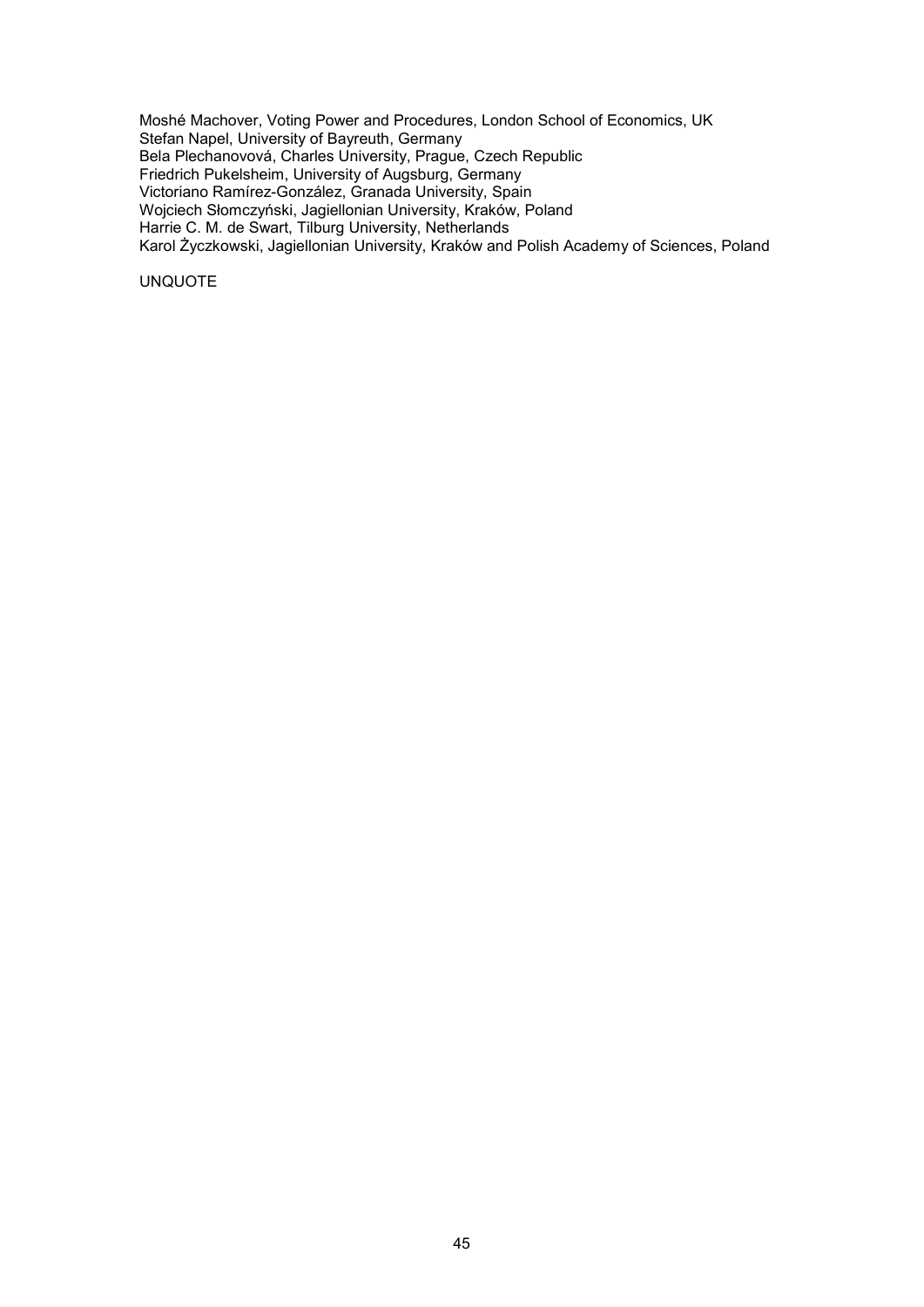# **Appendix D. Email exchange with FM on FMNAI**

The NWO project 360-20-300 is administered by F.A. Muller. In 2015 I put out my book "Foundations of mathematics. A neoclassical approach to infinity" (FMNAI). I queried Muller about this, and received a curt rejection without argumentation. For completeness I include this short exchange, in case someone might confuse FMNAI with Mannoury. A short paper called "Two results on ZFC" is in submission at a journal since July 2015, it is amazing how long this takes. NB. My experience with F.A. Muller thus is that I cannot expect a proper reply from him. This caused that I put this documentation on the website instead of first submitting it to him.

# *Date: Wed, 29 Jul 2015 11:29:14 +0200 TC -> FM*

To: "Muller, F.A. \(Frederik\)" From: Thomas Cool / Thomas Colignatus Subject: Boek over grondslagen van wiskunde

Geachte professor Muller,

Dit boek zou aansluiten bij uw interesses:

http://thomascool.eu/Papers/FMNAI/Index.html

De website bevat ook de PDF maar ik adviseer het gedrukte boek te lezen.

Met vriendelijke groet,

Thomas Cool / Thomas Colignatus

# *Date: Wed, 29 Jul 2015 13:08:52 +0000 FM -> TC*

From: "Muller, F.A. \(Frederik\)" To: "Thomas Cool / Thomas Colignatus" Subject: Re: Boek over grondslagen van wiskunde

Dear Thomas Cool.

I saw your peace about the alleged inconsistency of ZFC, which me and my post-doc glanced at: we could find no proof of that claim. So that was the end of that, we concluded.

—> Fred M.

\*\*\*\*\*\*\*\*\*\*\*\*\*\*\*\*\*\*\*\*\*\*\*\*\*\*\*\*\*\*\*\*\*\*\*\*\*\*\*\*\*\*\*\*\*\*\*\*\*\*\*\*\*\*\*\*\*\*\*\*\*\*\*\*\*

Prof.dr. F.A. Muller Extra-Ordinary Chair Philosophy of the Natural Sciences Caesar Fellow NWO Faculty of Philosophy, Erasmus University Rotterdam Woudestein, Office H5-10 3062 PA Rotterdam The Netherlands f.a.muller (...) fwb.eur.nl & Descartes Centre for History and Philosophy of Science Faculty of Science, Utrecht University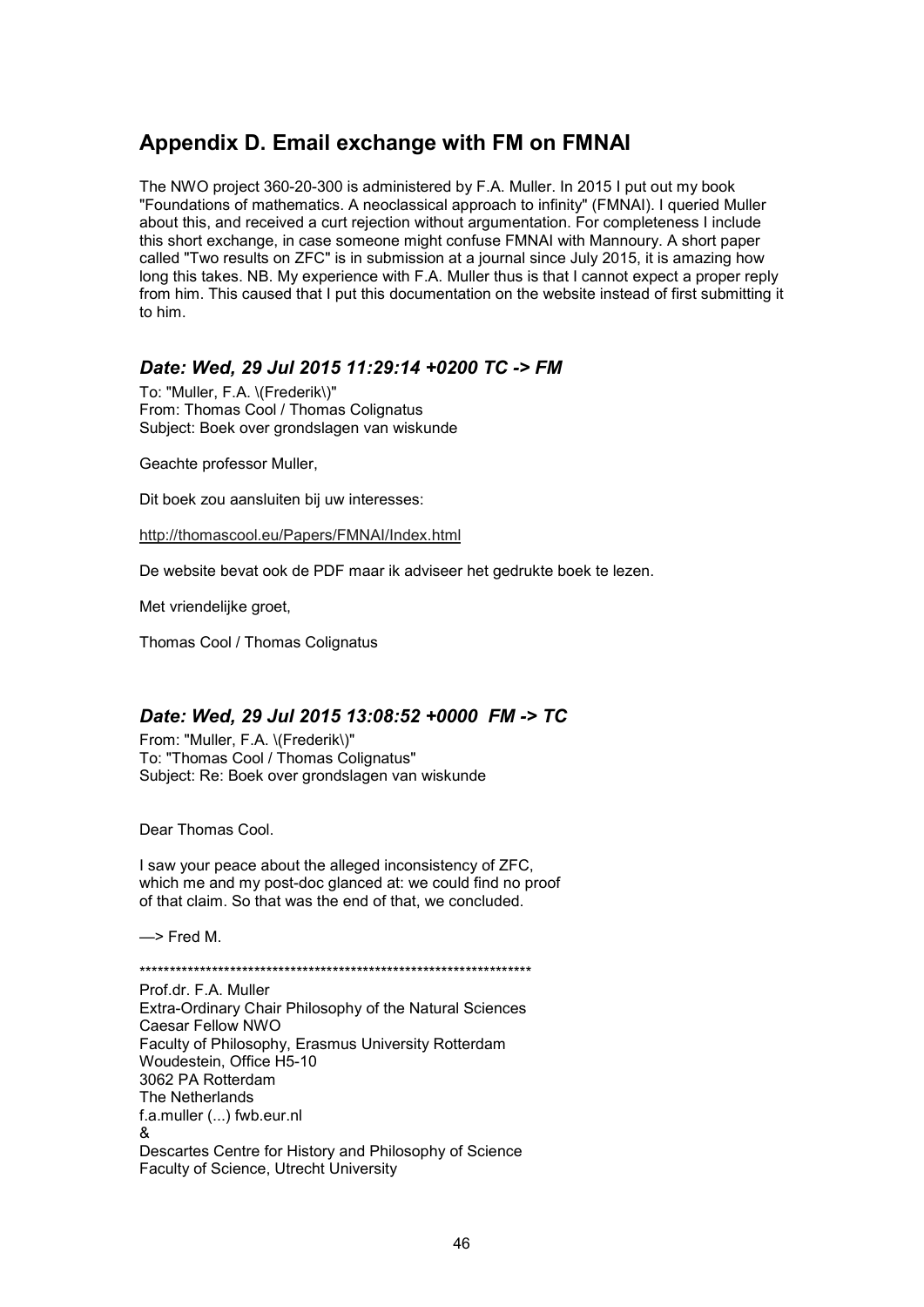Buys Ballot Building, Office 4.06 Princetonplein 5, Uithof 3584 CC Utrecht The Netherlands f.a.muller (...) uu.nl

website: http://www.projects.science.uu.nl/igg/muller/ On FaceBook as: Fdot Adot Muller \*\*\*\*\*\*\*\*\*\*\*\*\*\*\*\*\*\*\*\*\*\*\*\*\*\*\*\*\*\*\*\*\*\*\*\*\*\*\*\*\*\*\*\*\*\*\*\*\*\*\*\*\*\*\*\*\*\*\*\*\*\*\*\*\*\*\*\*\*\*\*\*\*

# *Date: Wed, 29 Jul 2015 18:47:45 +0200 TC -> FM*

To: "Muller, F.A. \(Frederik\)" From: Thomas Cool / Thomas Colignatus Subject: Re: Boek over grondslagen van wiskunde

Dear professor Muller,

I am presuming that you are referring to this piece:

http://thomascool.eu/Papers/ALOE/2015-06-18-Two-results-on-ZFC.pdf

It would help if you would specify where you think that the proof would be wrong.

I developed the basics of the argument on May 27 and the paper has been submitted to a journal two weeks ago. Your comments would be new to me, and either you would enlighten me or I could advise you on some misunderstanding. For now, I regard the latter as more likely, and I can collect such comments in "Reading Notes" that will be helpful for others.

Kind regards,

Thomas Cool / Thomas Colignatus

# *Date: Fri, 31 Jul 2015 11:06:00 +0200 TC -> FM*

To: "Muller, F.A. \(Frederik\)" From: Thomas Cool / Thomas Colignatus Subject: Context vereniging voor wetenschapsfilosofie - Re: Boek over grondslagen van wiskunde

Geachte professor Muller,

Laat ik ook aangeven dat ik het boek FMNAI zie in de context van de wetenschapsfilosofie, en dat ik hoop op een presentatie bij de vereniging voor wetenschapsfilosofie. Wanneer de voorzitter niets in het boek ziet dan wordt het snel een ijdele hoop. Ik hoop dus dat u een inhoudelijke reactie kunt geven, met name t.a.v. het artikeltje van 13 pagina's dat uit het boek is genomen.

Met vriendelijke groet,

Thomas Cool / Thomas Colignatus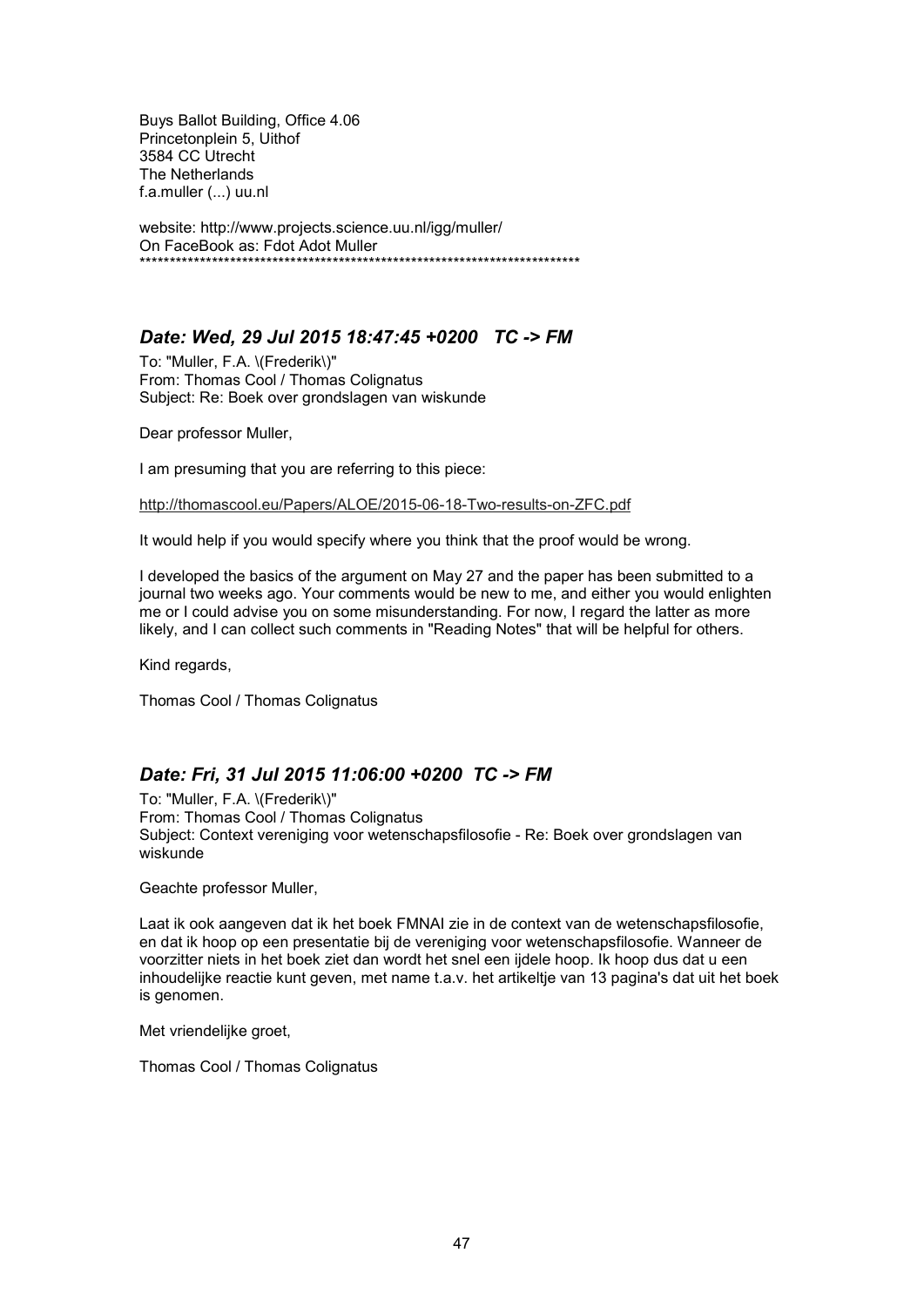# **Literature**

Colignatus is the science name since 2004 for Thomas Cool, econometrician (Groningen 1982) and teacher of mathematics (Leiden 2008)

Alberts, G. (2000), "Twee geesten van de wiskunde. Biografie van David van Dantzig", Stichting Mathematisch Centrum

Brabants Dagblad (2016), "Lijst Smolders Tilburg stemt niet op herbenoeming Noordanus", February 20, http://www.bd.nl/regio/tilburg-e-o/tilburg/lijst-smolders-tilburg-stemt-niet-opherbenoeming-noordanus-1.5747013

Cabbolet, M. (2014), "'t Hooft slaat plank mis in blog spookrijders in de wetenschap", DUB, http://www.dub.uu.nl/artikel/opinie/t-hooft-slaat-plank-mis-blog-spookrijders-wetenschap.html

Cool, Th. (1990), "Why a social welfare (meta) function does exist: The Arrow Impossibility Theorem for Social Choice resolved, a better analysis suggested", own & CPB internal note 90-III-37 (Largely included in VTFD)

Cool Th. (1994), "Trias Politica & Centraal Planbureau", Samuel van Houten Genootschap, http://thomascool.eu/Thomas/Nederlands/TPnCPB/Record/1994/11/30/TPenCPB.html

Colignatus, Th. (2001, 2004, 2011, 2014), "Voting theory for democracy", http://thomascool.eu/Papers/VTFD/Index.html

Cool, Th. (2001), "To "Interuniversitair samenwerkingsinstituut Sociale Keuze Theorie"", http://thomascool.eu/Thomas/English/Science/Letters/SCT-working-group.html

Colignatus, Th. (2004), "After 35 years of mass unemployment: An advice to boycott Holland", http://econpapers.repec.org/paper/wpawuwpgt/0405001.htm

Colignatus, Th. (2012a), "De eenvoudige wiskunde van Jezus", http://thomascool.eu/Papers/EWVJ/Index.html

Colignatus, Th. (2012b), "The simple mathematis of Jesus", http://thomascool.eu/Papers/SMOJ/Index.html

Colignatus, Th. (2012c), "The Dutch Taliban", https://boycottholland.wordpress.com/2012/03/04/the-dutch-taliban

Colignatus, Th. (2013), "Pas op met wiskunde over verkiezingen", http://thomascool.eu/Thomas/Nederlands/Wetenschap/Artikelen/2013-02-14- PasOpMetWiskundeOverVerkiezingen.html

Colignatus, Th. (2015a), "ALLEA defines 'research integrity' too narrow", https://boycottholland.wordpress.com/2015/11/26/allea-defines-research-integrity-too-narrow

Colignatus, Th. (2016), "Sketch of the influence by G. Mannoury (1867-1956) on his students P.M. van Hiele (1909-2010) and A.D. de Groot (1914-2006), and the continued importance of this influence for a general theory of epistemology (2015), didactics of mathematics (2008) and methodology of science (including the humanities) (1990)", draft February 18, sent to H. de Swart, M. Kirkels, P. van Ulsen and Henk Visser on February 18, http://thomascool.eu/Papers/Math/2016-02-18-Mannoury-VanHiele-DeGroot-06.pdf

Deemen, A. van & A. Rusinowska (2010), "Collective Decision Making: Views from Social Choice and Game Theory", Springer